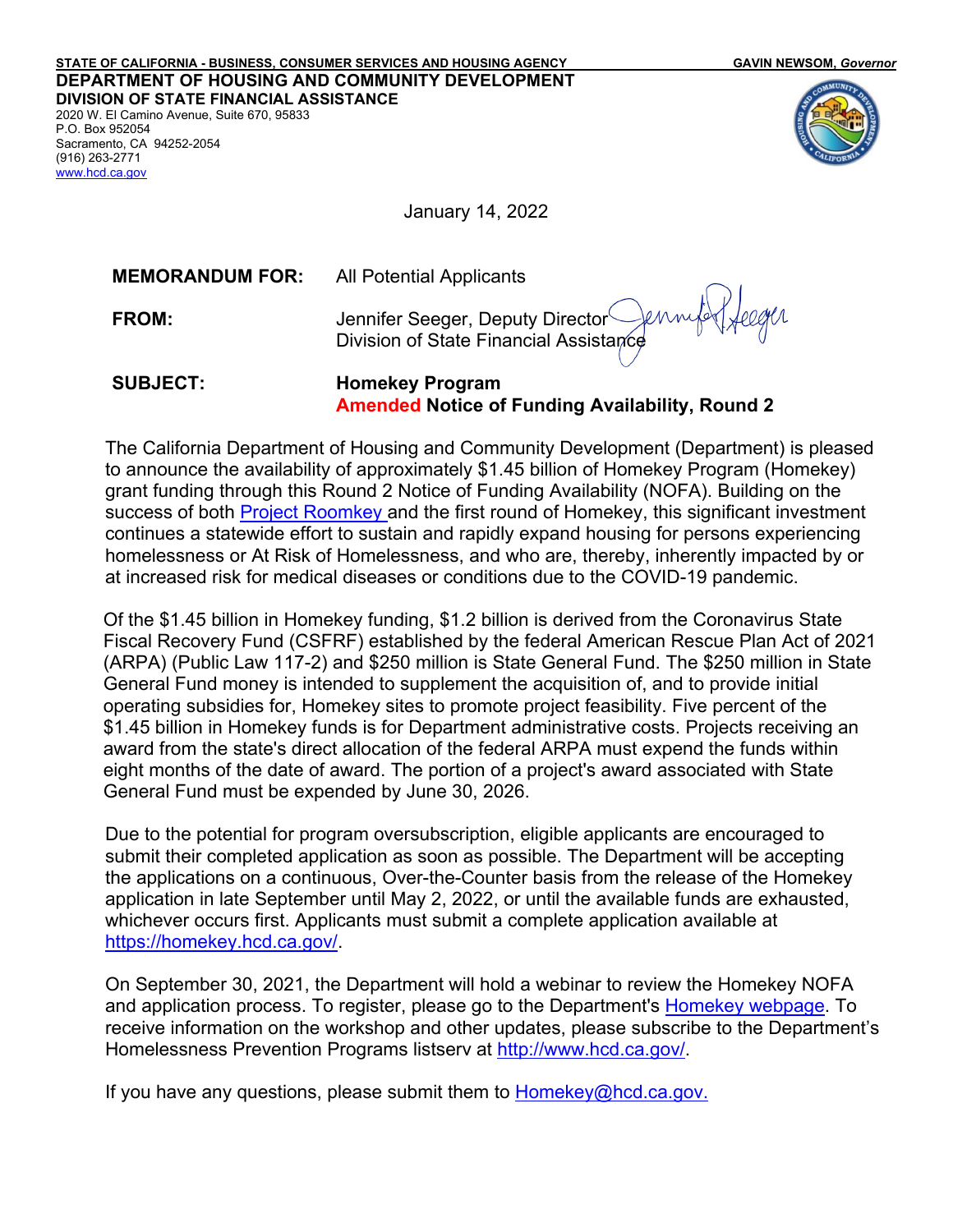# **Homekey Program**

# **Amended Notice of Funding Availability, Round 2**



## **Lourdes M. Castro Ramírez, Secretary Business, Consumer Services and Housing Agency**

## **Gustavo Velasquez, Director California Department of Housing and Community Development**

2020 West El Camino Avenue, Sacramento, CA 95833 Telephone: (916) 263-2771 Website:<https://homekey.hcd.ca.gov/>

Homekey Program Email: [Homekey@hcd.ca.gov](mailto:Homekey@hcd.ca.gov)

September 9, 2021 Amended January 14, 2022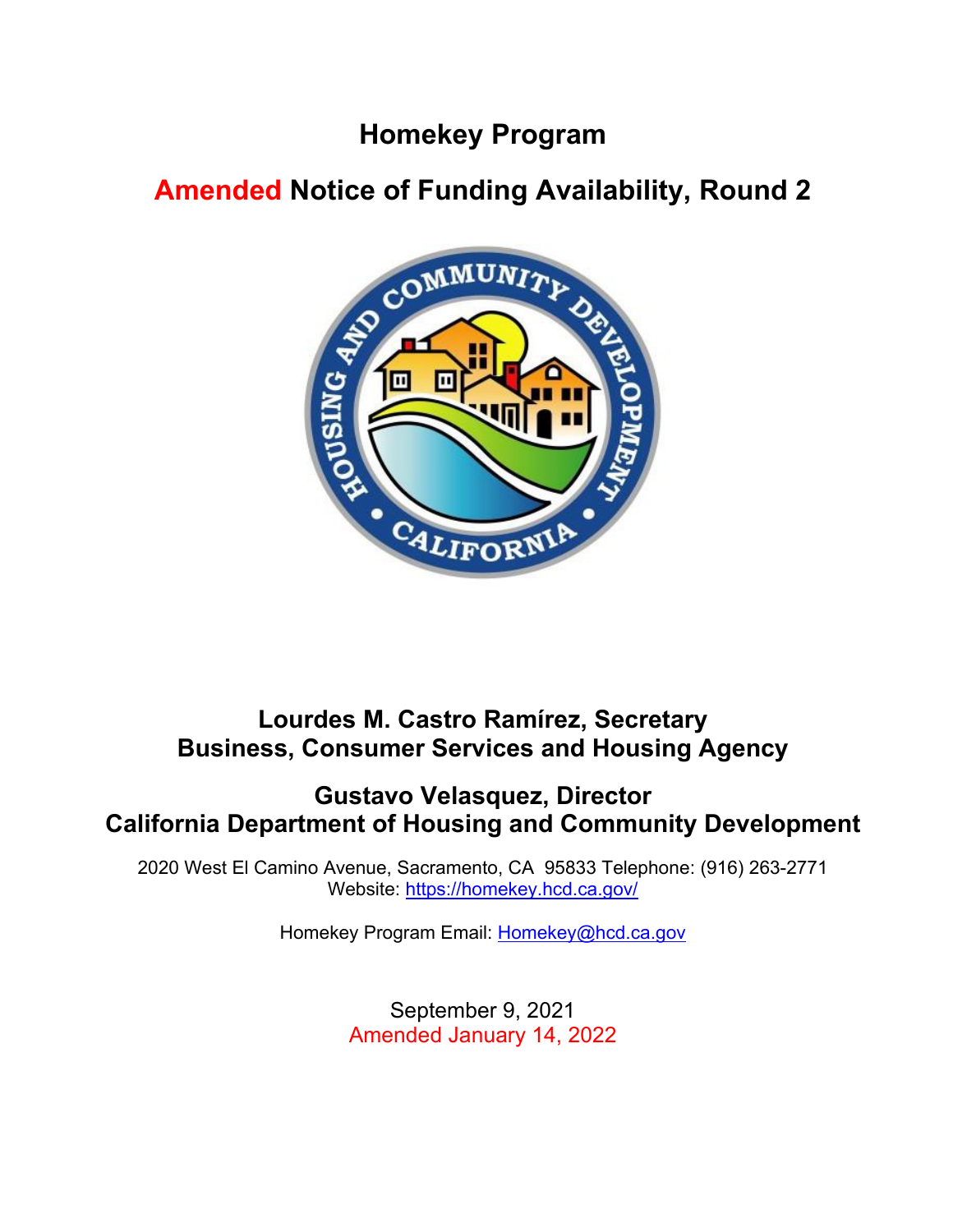| Section 205. Maximum Grant Amounts and Capital Funding Match  9       |  |
|-----------------------------------------------------------------------|--|
|                                                                       |  |
|                                                                       |  |
|                                                                       |  |
|                                                                       |  |
|                                                                       |  |
|                                                                       |  |
|                                                                       |  |
|                                                                       |  |
|                                                                       |  |
|                                                                       |  |
|                                                                       |  |
|                                                                       |  |
| Section 401. Pre-Application Consultation and Technical Assistance 23 |  |
|                                                                       |  |
|                                                                       |  |
|                                                                       |  |
|                                                                       |  |
|                                                                       |  |
|                                                                       |  |
|                                                                       |  |
|                                                                       |  |
|                                                                       |  |
|                                                                       |  |
|                                                                       |  |
|                                                                       |  |
|                                                                       |  |
|                                                                       |  |
|                                                                       |  |
|                                                                       |  |
|                                                                       |  |
|                                                                       |  |
|                                                                       |  |
|                                                                       |  |
|                                                                       |  |
|                                                                       |  |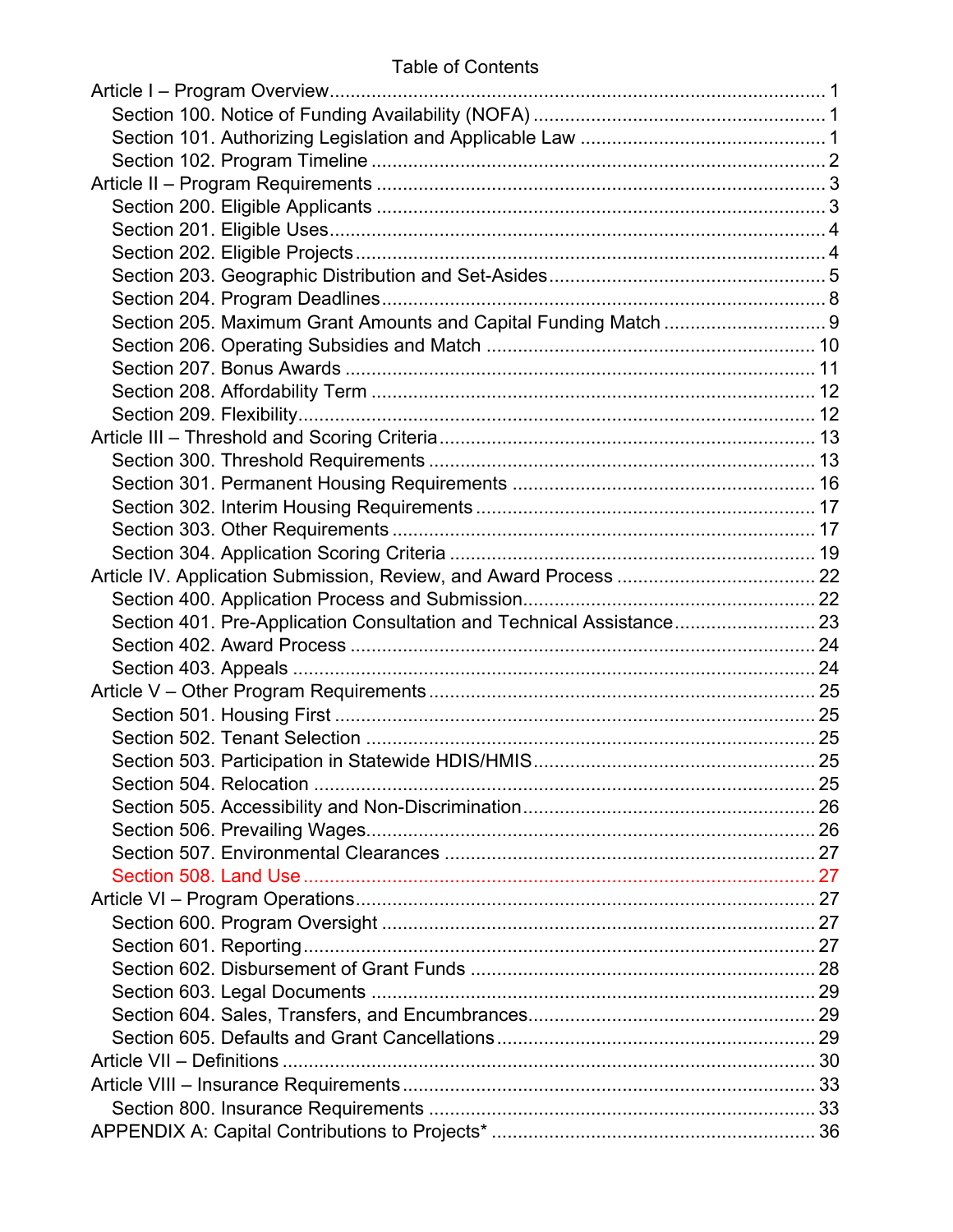## **HOMEKEY PROGRAM Amended NOTICE OF FUNDING AVAILABILITY**

#### <span id="page-3-0"></span>**Article I – Program Overview**

#### <span id="page-3-1"></span>Section 100. Notice of Funding Availability (NOFA)

The California Department of Housing and Community Development (Department) is pleased to announce the availability of approximately \$1.45 billion in Homekey funding to sustain and rapidly expand the inventory of housing for people experiencing homelessness or At Risk of Homelessness and who are, thereby, inherently impacted by or at increased risk for medical diseases or conditions due to the COVID-19 pandemic or other communicable diseases. Before the COVID-19 pandemic, homelessness data showed Black, Indigenous, and People of Color (BIPOC) were overrepresented in the homelessness system. The pandemic made racial disparities more apparent, and communities are dealing with the additional disproportionate impact of illness and death among people experiencing homelessness. Homekey recognizes these impacts and encourages Eligible Applicants to examine disproportionate impacts in their own communities and to develop strategies to address these impacts.

Homekey is an opportunity for state, regional, and local public entities to develop a broad range of housing types, including but not limited to hotels, motels, hostels, single-family homes and multifamily apartments, adult residential facilities, and manufactured housing, and to convert commercial properties and other existing buildings to Permanent or Interim Housing for the Target Population.

Of the \$1.45 billion in Homekey grant funds, \$1.2 billion is derived from the state's direct allocation of the federal Coronavirus State Fiscal Recovery Fund (CSFRF), which was established by the American Rescue Plan Act of 2021 (ARPA) (Pub.L. No. 117-2). In addition, \$250 million is derived from the state's General Fund to supplement the acquisition of, and to provide initial operating subsidies for, Homekey sites.

#### <span id="page-3-2"></span>Section 101. Authorizing Legislation and Applicable Law

Assembly Bill No. 140 (2021-2022 Reg. Sess.) provided the statutory basis for Round 2 of the Homekey Program by adding section 50675.1.3 to the Health and Safety Code (HSC), and it exempted certain Round 2 Homekey Projects from the California Environmental Quality Act (CEQA) by adding section 50675.1.4 to the HSC. The statutory scheme includes new construction of dwelling units as an eligible use and establishes a set-aside of funds for projects serving Homeless Youth and Youth at Risk of Homelessness.

HSC section 50675.1.3, subdivision (e) states, "The Department of Housing and Community Development may adopt guidelines for the expenditure of the funds appropriated to the department, and for the administration of the program. The guidelines shall not be subject to the requirements of Chapter 3.5 (commencing with Section 11340) of Part 1 of Division 3 of Title 2 of the Government Code."

This NOFA serves as the Department's guidelines for the expenditure of Homekey funds and the administration of the Homekey Program. As such, this NOFA establishes the terms,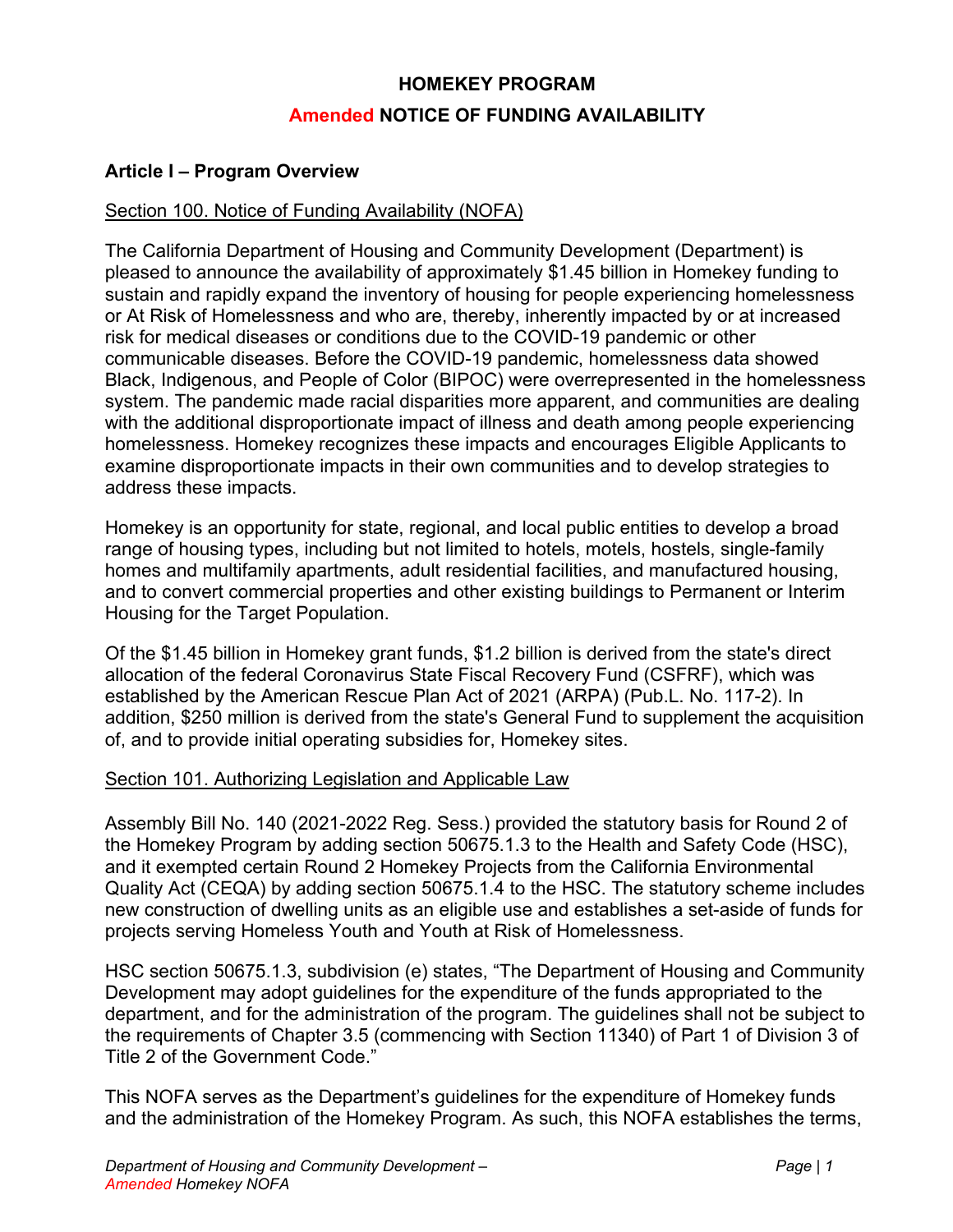conditions, forms, procedures, and other mechanisms that the Department deems necessary to exercise its powers and to perform its duties pursuant to the Homekey Program. The matters set forth herein are regulatory mandates and are adopted as regulations that have the dignity of statutes. (*Ramirez v. Yosemite Water Company, Inc.*  (1999) 20 Cal. 4th 785, 799 [85 Cal.Rptr.2d 844].)

The Multifamily Housing Program (MHP) (Chapter 6.7 (commencing with Section 50675) of Part 2 of Division 31 of the HSC), and as subsequently amended, is hereby incorporated by reference. In accordance with HSC section 50675.1.3, subdivision (d), in the event of a conflict between this NOFA and the MHP, the provisions of this NOFA are controlling.

The MHP Final Guidelines (MHP Guidelines), effective June 19, 2019, and as subsequently amended, are hereby incorporated by reference. In the event of a conflict between any of this NOFA and the MHP Guidelines, the provisions of this NOFA are controlling.

The Department will only amend this NOFA as necessary and in accordance with the Department's guideline authority pursuant to HSC section 50675.1.3, subdivision (e).

All other criteria and matters set forth within the NOFA shall also govern the Tribal Entity set-aside that is further described below, unless and except to the extent expressly provided to the contrary by terms set forth within this NOFA and subject to any potential modification or waiver under or pursuant to Assembly Bill No. 1010 (Stats.2019, c. 660), which is set forth in HSC section 50406, subdivision (p).

#### <span id="page-4-0"></span>Section 102. Program Timeline

Homekey funds will be available to Eligible Applicants on a continuous, Over-the-Counter (OTC) basis, rather than on a competitive basis. The following table summarizes the anticipated Homekey Program timeline.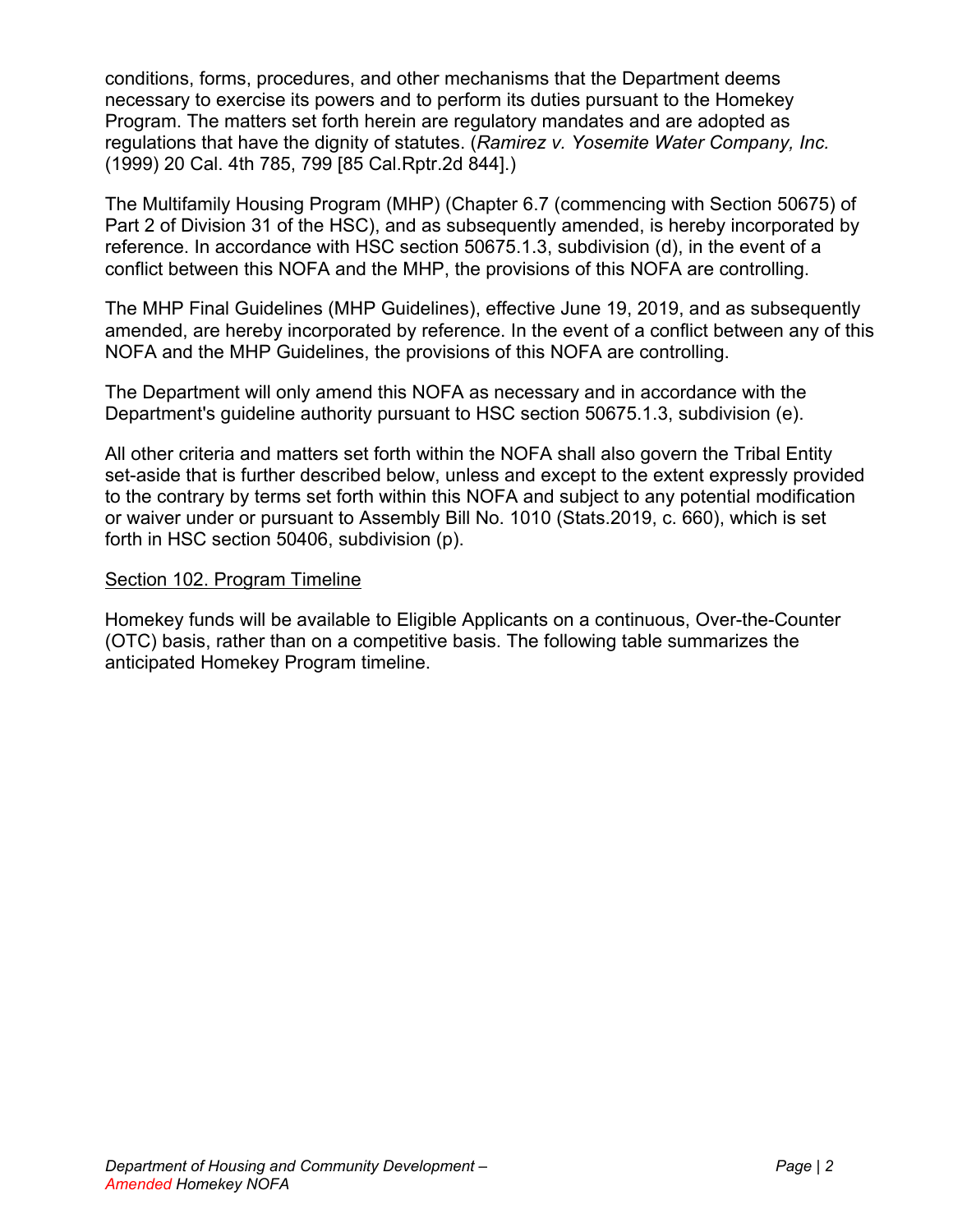| <b>NOFA</b> release                                                                                                                      | September 9, 2021                                                                                                                                                                                |
|------------------------------------------------------------------------------------------------------------------------------------------|--------------------------------------------------------------------------------------------------------------------------------------------------------------------------------------------------|
| Application release                                                                                                                      | Late September 2021                                                                                                                                                                              |
| Stakeholder Webinar                                                                                                                      | September 30, 2021                                                                                                                                                                               |
| Final day to submit an application within geographic<br>set-asides and within period for timely submission of<br>application bonus award | January 31, 2022                                                                                                                                                                                 |
| Application period for statewide pool opens                                                                                              | February 1, 2022                                                                                                                                                                                 |
| Final application due date                                                                                                               | May 2, 2022, or until funds are<br>exhausted, whichever occurs first                                                                                                                             |
| Award announcements                                                                                                                      | Continuous, with individual awards<br>generally announced within 45 days of<br>the Department's receipt of a complete<br>and accurate application and all<br>required supplemental documentation |
| <b>Standard Agreements issued</b>                                                                                                        | Continuous, after the Department's<br>receipt of required information and<br>documentation                                                                                                       |
| Grantee Expenditure and Program Report, annually for<br>five years subsequent to contract execution                                      | Annually by January 31                                                                                                                                                                           |

Table 1: Anticipated Timeline for Homekey Applications

The Department reserves the right to modify the projected timeline at any time.

## <span id="page-5-0"></span>**Article II – Program Requirements**

<span id="page-5-1"></span>Section 200. Eligible Applicants

- i. Cities, counties, cities and counties, and all other state, regional, and Local Public Entities, including councils of government, metropolitan planning organizations, and regional transportation planning agencies designated in Section 29532.1 of the Government Code; or
- ii. Tribal Entities.

For purposes of this NOFA, a "Local Public Entity" is defined in accordance with HSC section 50079. Such definition includes the duly constituted governing body of an Indian reservation or rancheria; a tribally designated housing entity, as specified; and a housing authority, as specified.

Each of the foregoing entities may apply independently, or each entity may apply jointly with a nonprofit or for-profit corporation, a limited liability company (LLC), and/or a limited partnership (LP) as a Co-Applicant.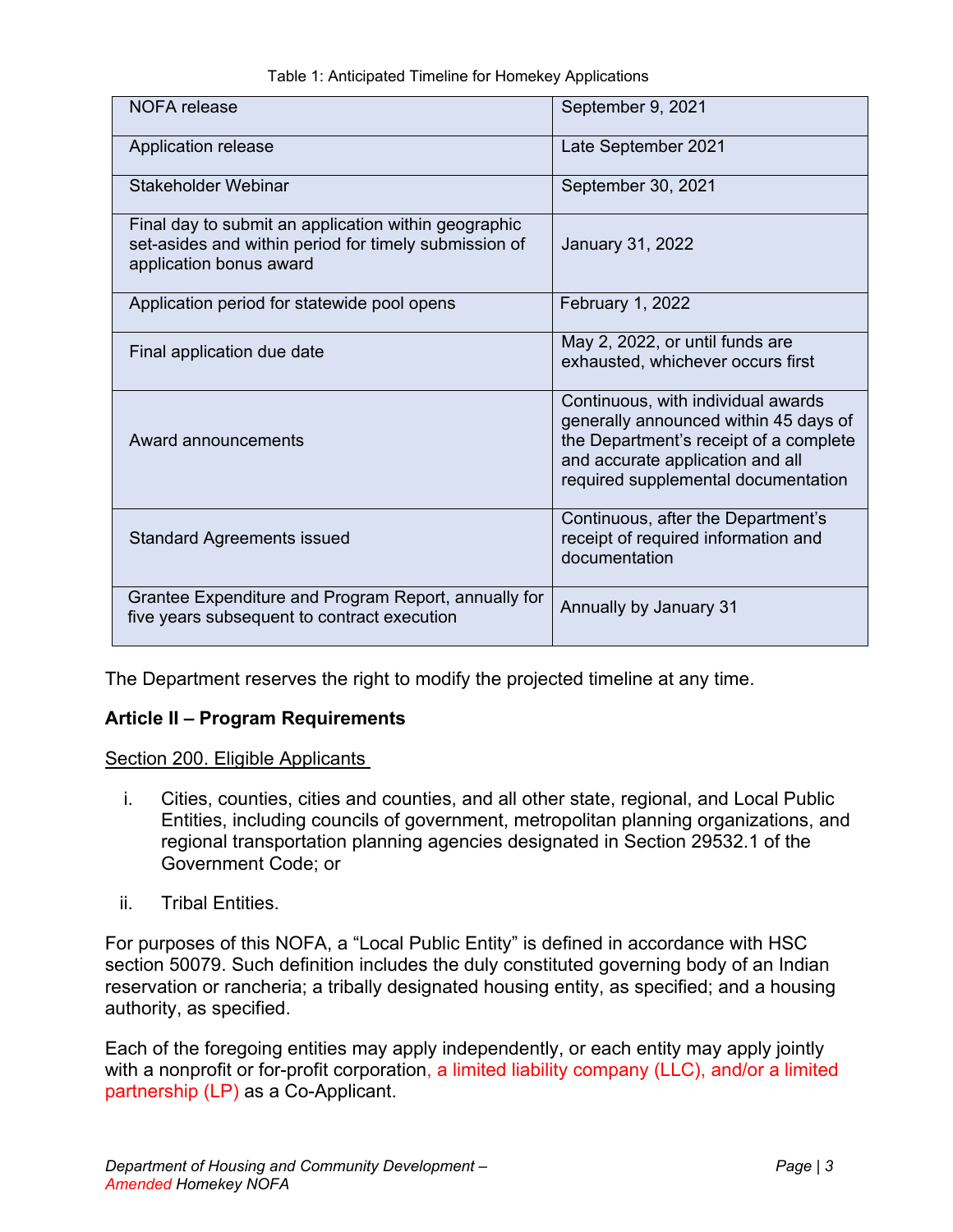#### <span id="page-6-0"></span>Section 201. Eligible Uses

Awarded funds must be used to provide housing for the Target Population of individuals and families experiencing Homelessness or who are At Risk of Homelessness and who are inherently impacted by or at increased risk for medical diseases or conditions due to the COVID-19 pandemic or other communicable diseases. With respect to the list of eligible uses below, an Eligible Applicant may choose to target Project Roomkey properties, or other, non-Project Roomkey properties. The list of eligible uses is as follows:

- i. Acquisition or Rehabilitation, or acquisition and Rehabilitation, of motels, hotels, hostels, or other sites and assets, including apartments or homes, adult residential facilities, residential care facilities for the elderly, manufactured housing, commercial properties, and other buildings with existing uses that could be converted to permanent or interim housing.
- ii. Master leasing of properties for non-congregate housing.
- iii. Conversion of units from nonresidential to residential
- iv. New construction of dwelling units.
- v. The purchase of affordability covenants and restrictions for units.
- vi. Relocation costs for individuals who are being displaced as a result of the Homekey Project.
- vii. Capitalized operating subsidies for units purchased, converted, constructed, or altered with funds provided pursuant to HSC section 50675.1.3.

#### <span id="page-6-1"></span>Section 202. Eligible Projects

The Department welcomes and will consider a variety of innovative housing solutions as eligible projects. The following list of eligible projects is not exhaustive.

- i. Conversion of nonresidential structures to residential dwelling units.
- ii. Conversion of commercially zoned structures, such as office or retail spaces, to residential dwelling units.
- iii. Adult residential facilities, residential care facilities for the elderly, manufactured housing, and other buildings with existing residential uses.
- iv. Multifamily rental housing projects.
- v. Excess state-owned properties.
- vi. Shared housing or scattered site housing is permitted as long as the resulting housing has common ownership, financing, and property management, and each household signs a lease.
- vii. The Department may, in its sole and absolute discretion, provide express written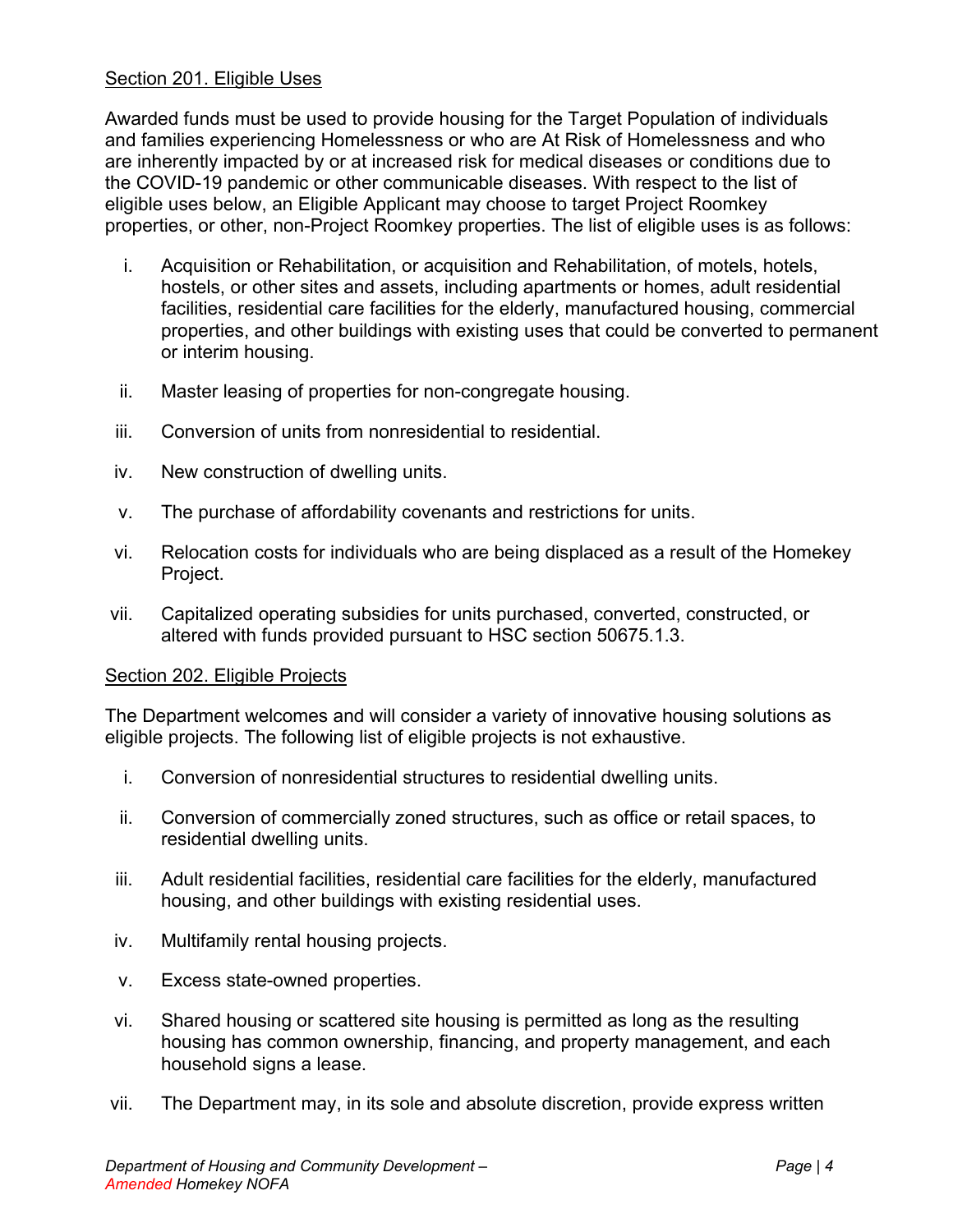approval of structures lacking a permanent foundation, such as manufactured homes, recreational vehicles, and floating homes, for temporary use only. The Department encourages applicants to explore financing alternatives to Homekey for such structures. Applicants that wish to access Homekey funds for these special uses shall submit, in their application, a detailed explanation of how the use will meet all Homekey Program requirements, including the requirements for use and affordability restrictions set forth at Section 208 of this NOFA.

Applicants seeking the Department's approval of structures lacking a permanent foundation are encouraged to discuss their options at the required pre-application consultation.

#### viii. **Existing Homekey Assisted Units, previously awarded under the first round of Homekey funding, are ineligible for funding under this NOFA.**

ix. The Homekey program is intended to support the development of housing units and will not fund congregate shelter. Other funding sources should be considered for congregate shelter types of Interim Housing.

#### <span id="page-7-0"></span>Section 203. Geographic Distribution and Set-Asides

COVID-19 impacts people who are experiencing or who are at risk of Homelessness throughout California. As such, the Department would like to ensure jurisdictions throughout the state have an equitable opportunity to apply for Homekey funds to protect the health and safety of their most vulnerable residents.

To this end, the Department has divided the state into eight regions, as outlined in Table 2, below. The regions are largely aligned with the various Councils of Government (COGs). As detailed in Table 3 below, each region has funding reserved. Each region's share of the Homekey allocation is calculated based on its proportionate share of persons experiencing homelessness as indicated by both the sheltered and unsheltered 2019 Homeless Point-in-Time (PIT) counts, plus its proportionate share of extremely low-income (ELI) renter households that are paying more than 50 percent of their income for rent.

The Department has established a four-month priority application period from the release date of the Homekey application in late September through January 31, 2022. During this prioritization period, the Department will group applications into one of the eight geographic regions, unless the application is prioritized for the Homeless Youth or Tribal Entity setasides.

After January 31, 2022, the Department will stop grouping applications by geographic region, and instead deploy unused funds from any undersubscribed geographic region(s) to fund subsequent applications statewide. The set-aside funding for Homeless Youth and Tribal Entities will remain unchanged. The Department will also redeploy undersubscribed and unused funds beginning May 2, 2022, as specified at Section 400 of this NOFA.

To further encourage the timely submission of Homekey applications, the Department will also award a bonus to applications submitted by January 31, 2022, as further detailed in Section 207.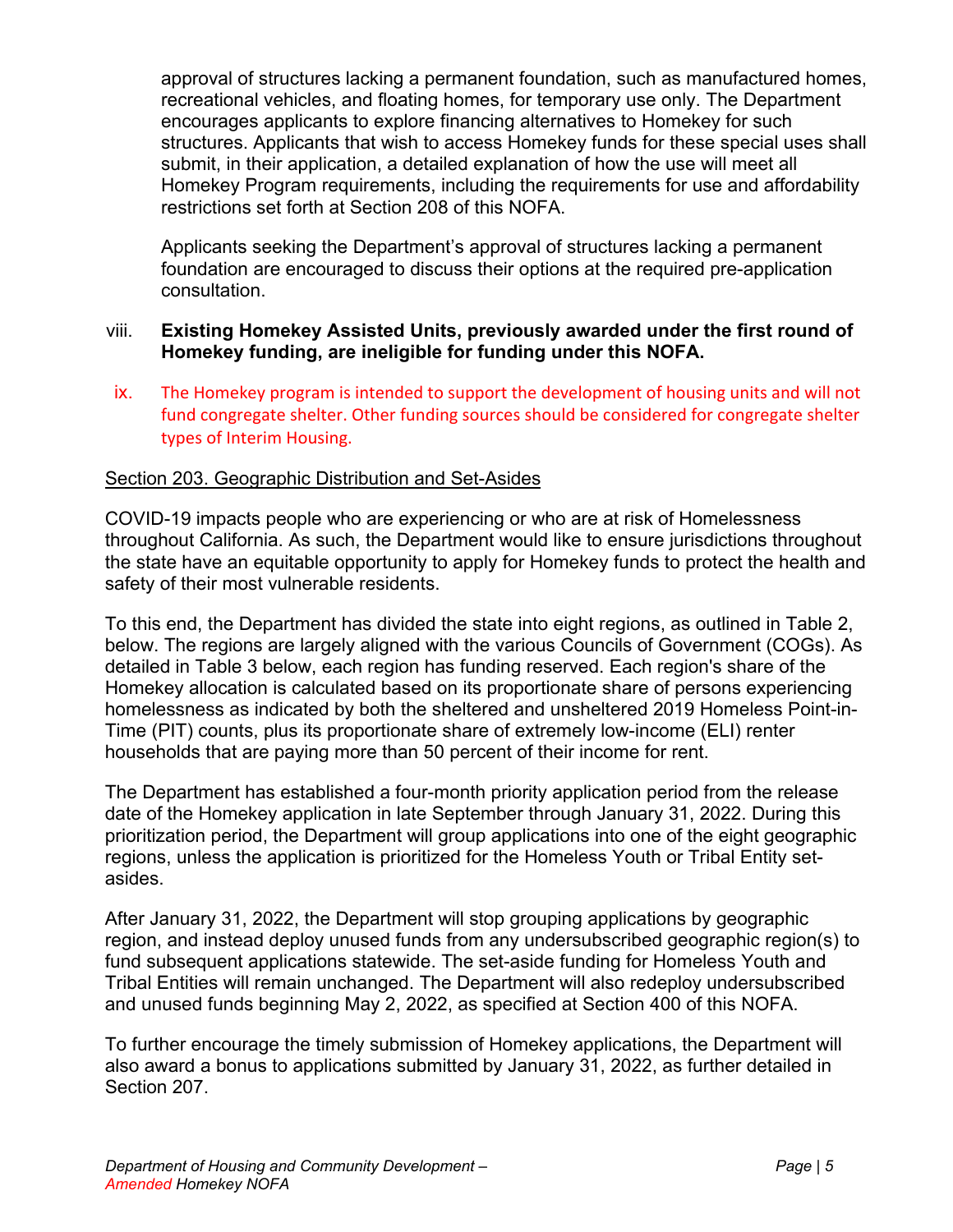| <b>Counties by Geographic Distribution</b> |                           |                         |                                 |  |
|--------------------------------------------|---------------------------|-------------------------|---------------------------------|--|
| <b>Los Angeles County</b>                  | <b>San Joaquin Valley</b> | <b>Central Coast</b>    | <b>Balance of State (Cont.)</b> |  |
| <b>Bay Area</b>                            | Fresno                    | Monterey                | Lassen                          |  |
| Alameda                                    | <b>Kern</b>               | San Benito              | Mariposa                        |  |
| Contra Costa                               | Kings                     | San Luis Obispo         | Mendocino                       |  |
| Marin                                      | Madera                    | Santa Barbara           | Modoc                           |  |
| Napa                                       | Merced                    | Santa Cruz              | Mono                            |  |
| San Francisco                              | San Joaquin               | <b>Balance of State</b> | Nevada                          |  |
| San Mateo                                  | <b>Stanislaus</b>         | Alpine                  | <b>Plumas</b>                   |  |
| Santa Clara                                | Tulare                    | Amador                  | Shasta                          |  |
| Solano                                     | <b>San Diego County</b>   | <b>Butte</b>            | Sierra                          |  |
| Sonoma                                     | <b>Sacramento Area</b>    | Calaveras               | Siskiyou                        |  |
| <b>Southern California</b>                 | El Dorado                 | Colusa                  | Tehama                          |  |
| Imperial                                   | <b>Placer</b>             | Del Norte               | <b>Trinity</b>                  |  |
| Orange                                     | Sacramento                | Glenn                   | Tuolumne                        |  |
| Riverside                                  | Sutter                    | <b>Humboldt</b>         |                                 |  |
| San Bernardino                             | Yolo                      | Inyo                    |                                 |  |
| Ventura                                    | Yuba                      | Lake                    |                                 |  |

Table 2: Counties by Geographic Distribution through January 31, 2022

Table 3: Estimated Homekey Geographic Allocations

| <b>Region</b>           | <b>PIT Count</b> | <b>Severely</b><br><b>Rent-Burdened</b><br>ELI | <b>CSFRF</b><br><b>Allocation</b> | <b>GF</b><br><b>Allocation</b> |
|-------------------------|------------------|------------------------------------------------|-----------------------------------|--------------------------------|
| Los Angeles County      | 58,936           | 395,380                                        | \$296,715,462                     | \$61,966,491                   |
| Bay Area                | 35,028           | 196,270                                        | \$165,312,376                     | \$34,524,079                   |
| Southern CA             | 15,360           | 188,835                                        | \$101,785,576                     | \$21,257,049                   |
| San Joaquin Valley      | 10,064           | 100,400                                        | \$60,041,459                      | \$12,539,146                   |
| San Diego County        | 8,102            | 88,470                                         | \$50,514,984                      | \$10,549,623                   |
| Sacramento Area         | 8,167            | 68,640                                         | \$45,065,261                      | \$9,411,495                    |
| <b>Central Coast</b>    | 8,157            | 35,795                                         | \$35,671,365                      | \$7,449,660                    |
| <b>Balance of State</b> | 7,464            | 30,834                                         | \$32,093,517                      | \$6,702,457                    |

### Set-Asides

The \$1.45 billion in Homekey funds will be allocated as follows:

Table 4: Homekey Funding Categories

| Category                           | <b>CSFRF</b><br><b>Allocation</b> | <b>GF Allocation</b> |
|------------------------------------|-----------------------------------|----------------------|
| <b>Total Homekey Allocation</b>    | \$1,200,000,000                   | \$250,000,000        |
| <b>Total Geographic Allocation</b> | \$787,200,000                     | \$164,400,000        |
| Discretionary Reserve at 20%       | \$196,800,000                     | \$41,100,000         |
| State Administrative at 5%         | \$60,000,000                      | \$12,000,000         |
| Tribal Set-Aside at 5%             | \$60,000,000                      | \$12,500,000         |
| Homeless Youth Set-Aside at 8%     | \$96,000,000                      | \$20,000,000         |

The Department will reserve 20 percent a portion of the Homekey money to address unforeseen circumstances and to ensure that funding is effectively aligned with need. (For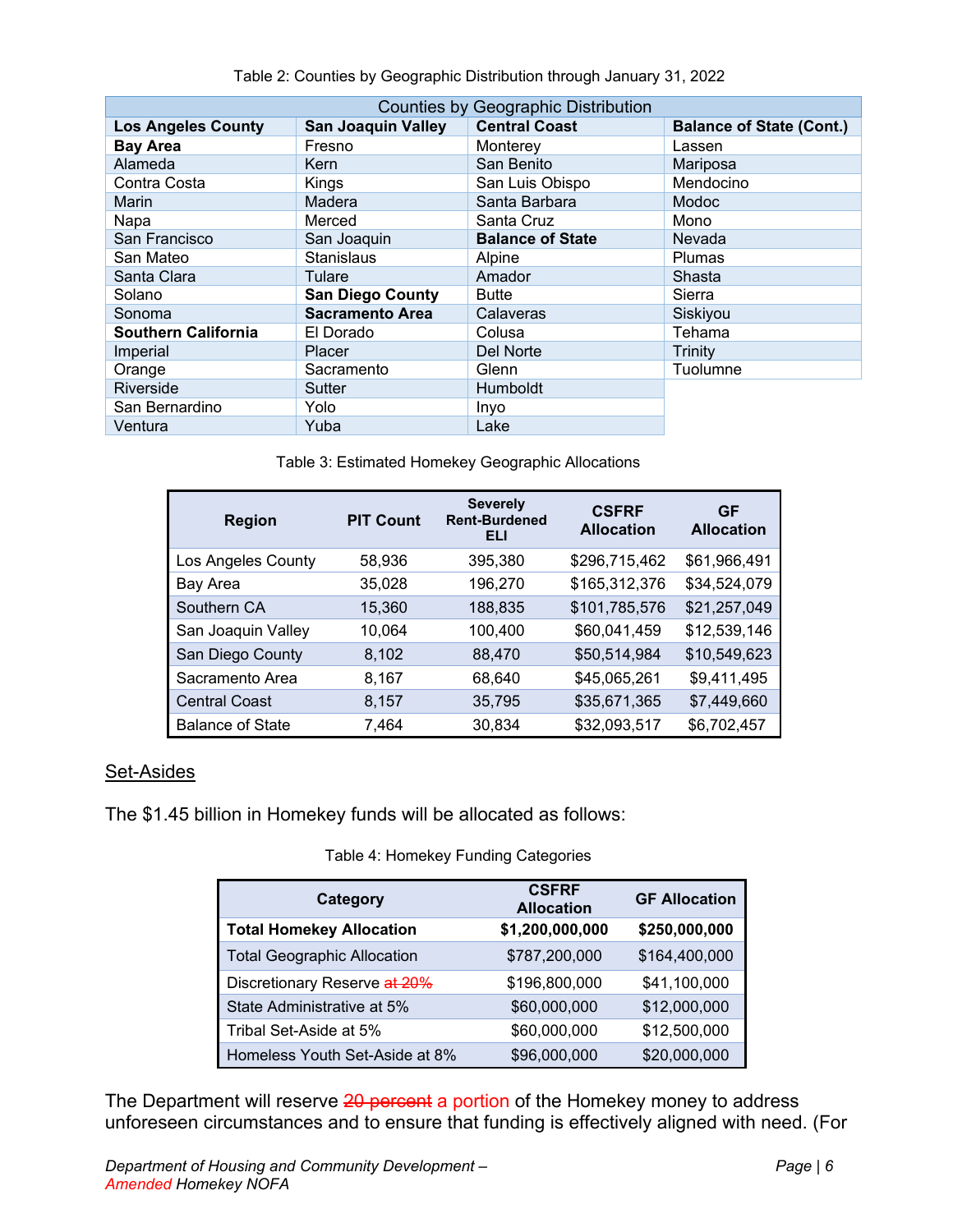instance, the Department may use this reserve money to fund high-scoring projects in oversubscribed regions.)

Of the total amount provided under this NOFA, set-asides shall be reserved for Homeless Youth and Tribal Entity Projects meeting the criteria set forth below, and in the amounts set forth in Table 4 above. Unless otherwise indicated, all scoring criteria and other NOFA provisions shall govern the set-aside awards provided under this NOFA.

1. Homeless Youth: Pursuant to HSC section 50675.1.3, subdivision (c), the Department will set aside eight percent (8%) of Homekey funding for Projects serving Homeless Youth, or Youth at Risk of Homelessness, as defined in 24 Code of Federal Regulations (CFR) part 578.3. Projects within this set-aside may expand the Target Population to include current and former foster youth through the age of 25.

This set-aside is not subject to geographic allocation, but the Department will aim to promote geographic equity. Homekey Projects are not required to serve Homeless Youth, or Youth at Risk of Homelessness. Homekey Projects proposing to serve Homeless Youth, or Youth at Risk of Homelessness, may also serve other qualifying members of the Target Population.

Projects that meet the threshold requirements of Sections 300-303, as well as the following criteria, will be prioritized for Homeless Youth set-aside funds:

- **-** Have at least 25 percent (25%) of Assisted Units reserved for Homeless Youth or Youth at Risk of Homelessness; (See Section 304, 4a for points awarded)
- **-** Have jointly applied and/or partnered with a nonprofit corporation(s), including community-based organization(s), with experience serving Homeless Youth, or Youth at Risk of Homelessness; and (see Section 304, 2a-c for points awarded)
- **-** Have reasonable proximity to youth-centered amenities, including, but not limited to, community colleges, universities, trade schools, apprenticeship programs, employment programs, childcare centers for parenting youth, and community centers for youth (e.g., LGBTQ+ centers, drop-in youth centers). (See Section 304, 4g for points awarded)

The Department will also prioritize Projects that provide supportive services for Youth Assisted Units using a Positive Youth Development (PYD) model and traumainformed care. Services may include, but are not limited to, case management, income supports, educational and employment counseling, life skills, legal assistance, health and wellness, and family connection services.

2. Tribal Entities: The Department will set aside five percent (5%) of the Homekey funding for Eligible Applicants that meet the definition of a Tribal Entity, as set forth and provided in this NOFA. This set-aside is not subject to geographic allocation, but the Department will aim to promote geographic equity.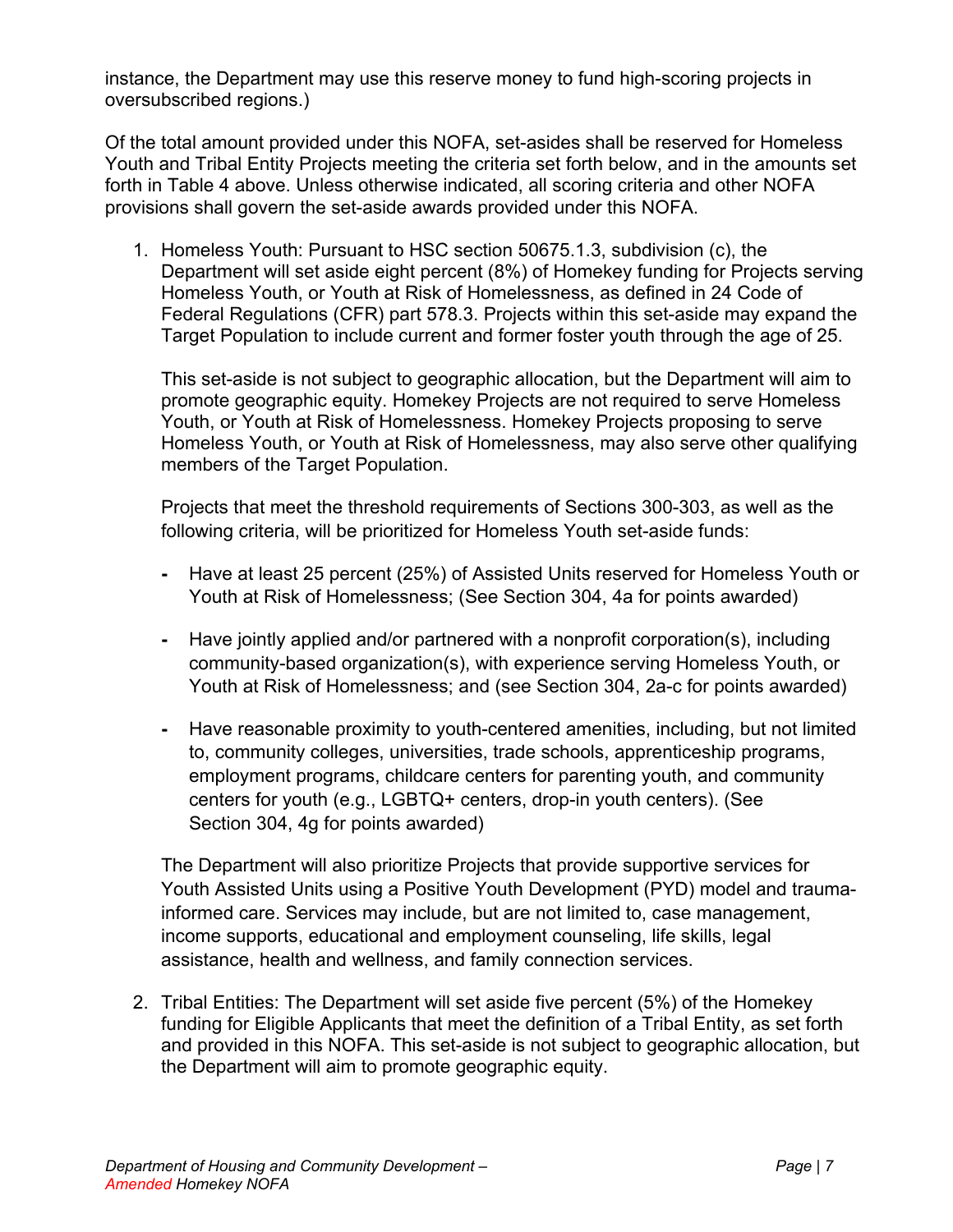The Department will endeavor to provide comprehensive technical assistance to Tribal Entities, and Tribal Entities are highly encouraged to utilize available technical assistance throughout the application process and during implementation of the Project.

The requirements set forth in this NOFA are subject to AB 1010 (Stats.2019, c. 660), which is set forth in HSC section 50406, subdivision (p). Accordingly, and pursuant to HSC section 50406, subdivision (p), **(a)** where the provisions of tribal law, tribal governance, tribal charter, or difference in tribal entity or legal structure would cause a violation or not satisfy the requirements of this NOFA, said requirements may be modified as necessary to ensure program compatibility; and **(b)** where provisions of tribal law, tribal governance, tribal charter, or difference in tribal entity legal structure or agency create minor inconsistencies (as determined by the Director of the Department or a duly authorized designee thereof) with the requirements set forth in this NOFA, the Department may waive said requirements, as deemed necessary, to avoid an unnecessary administrative burden. Matters set forth or otherwise provided for in this NOFA that may be modified or waived include, without limitation, threshold scoring requirements and any other matters set forth in HSC section 50406, subdivision (p)(2). Tribal Applicants are accordingly encouraged to discuss any such potential modifications or waivers and their options in that regard at the required preapplication consultation.

#### <span id="page-10-0"></span>Section 204. Program Deadlines

**Capital funds must be expended within eight months of the date of award.** For Projects that involve acquisition and are receiving capital awards, Grantees must expend the funds by the expenditure deadline and the project escrow must be closed by the expenditure deadline. To meet this requirement, the Department will provide ongoing support to assist Grantees and has developed an accelerated award and disbursement process.

Additionally, Grantees shall complete all applicable construction and/or Rehabilitation within 12 months of the date of award. All Projects shall achieve a full occupancy (fully occupied with consideration for an average of 10% vacancy rate at any given time) within 90 days of construction and/or Rehabilitation completion. The Grantee may ask the Department for an extension for construction and/or Rehabilitation completion, where it is clear that the extension is due to circumstances or conditions beyond their control and granting an extension will enable the Project to complete construction and/or Rehabilitation or achieve full occupancy of the Assisted Units. In cases where an extension for construction and/or Rehabilitation completion is granted by the Department, the deadlines for capital fund expenditure and full occupancy may be extended within the constraints of applicable law.

Pursuant to 31 CFR part 35.5, the Department may reimburse eligible costs incurred beginning on March 3, 2021. Applicants are encouraged to discuss their options at the required pre-application consultation.

#### **All operating funds must be fully expended by the Grantee by no later than June 30, 2026.**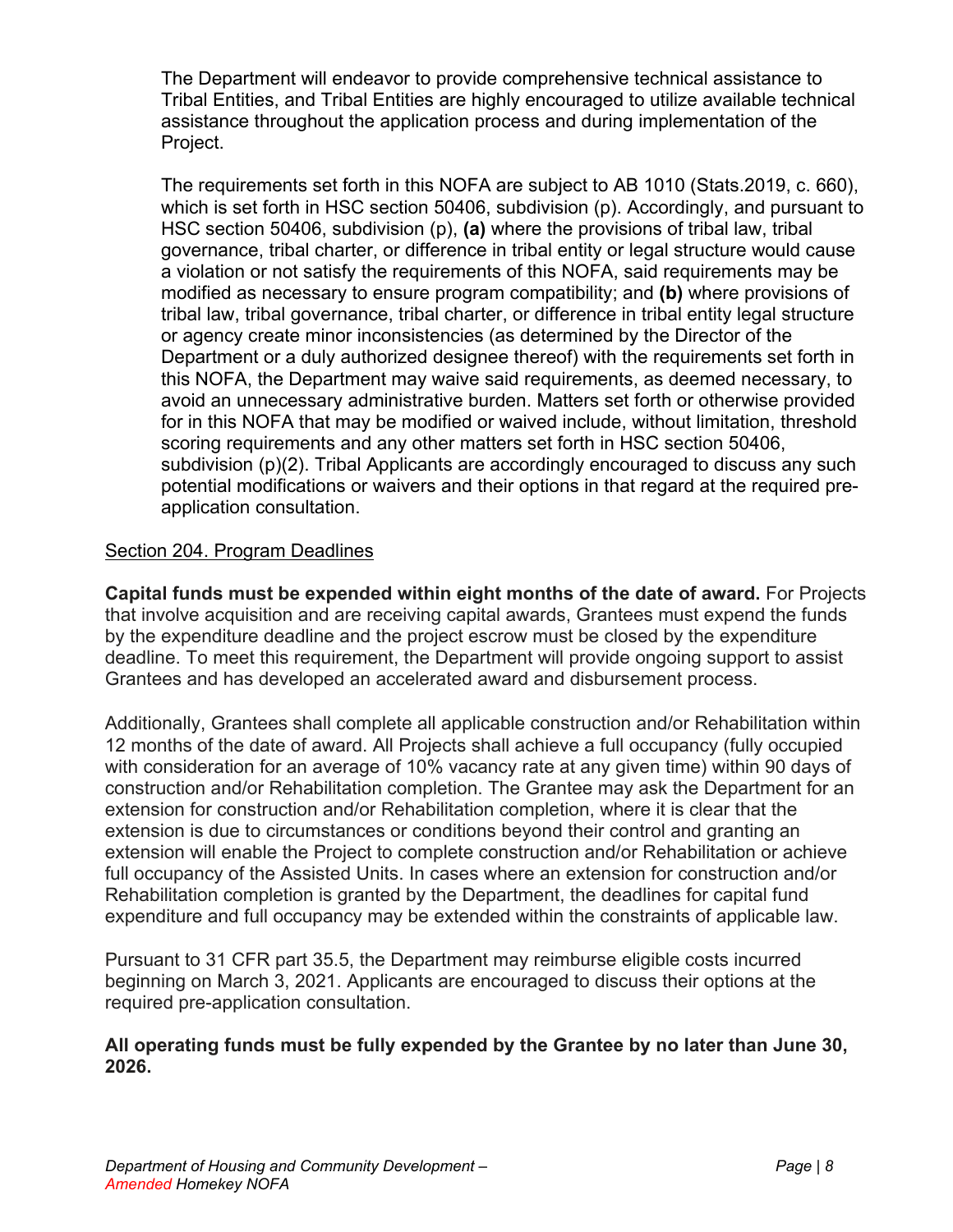### <span id="page-11-0"></span>Section 205. Maximum Grant Amounts and Capital Funding Match

Homekey will fund a maximum grant amount per door, pursuant to the conditions of this section, which includes both the acquisition cost and any needed Rehabilitation or new construction. **The award will be the lower of the maximum grant amount, or the sum of the acquisition amount supported by an appraisal and any additional construction and Rehabilitation expenses as supported by documentation required by the Department.** "Door" refers to units at the time of the acquisition, which may differ from the number of units that are available after a conversion of the property. For those projects that undergo a future conversion, the number of units may need to be reduced in order to accommodate kitchenettes, additional bedrooms, space for supportive services and other amenities. For new construction and conversion of office, commercial, or other nonresidential structures into residential dwelling units, Homekey will fund a maximum grant amount per completed Assisted Unit serving the Target Population, or an amount as supported by an appraisal, whichever is lower. "Assisted Unit" refers to units that are available after the construction or conversion of the property.

The Department will contribute a baseline amount per door, as outlined below, in whichever category is higher for the Assisted Unit. This baseline contribution does not require a local match.

#### Unit Size -- Baseline Capital Amounts:

- i. Studio or one-bedroom units will receive a baseline amount of \$150,000 per door;
- ii. Two-bedroom units will receive a baseline amount of \$175,000 per door; and
- iii. Three-bedroom or larger units will receive a baseline amount of \$200,000 per door.

Note that Homekey will fund "doors" based upon the number of units and unit size at the time of acquisition. In situations where units are combined to make larger units, awards will default to the number of doors and size of units at acquisition. In situations where multibedroom (two or more bedrooms) units at acquisition are divided into smaller unit sizes, awards will default to the number of doors and size of units with the lower baseline amount per door.

## **OR**

#### Sub-Populations Served -- Baseline Capital Amounts:

- i. Assisted Units reserved for those experiencing Chronic Homelessness will receive a baseline amount of \$200,000 per door.
- ii. Assisted Units reserved for Homeless Youth or Youth at Risk of Homelessness will receive a baseline amount of \$175,000 per door.

#### Additional Contribution Amount – Local Match

Beyond the applicable baseline amount, the Eligible Applicant may leverage a 1:1 local match to provide up to \$100,000 in additional funds per door. For example, where the Applicant shows \$100,000 in matching funds, the Department will fund no more than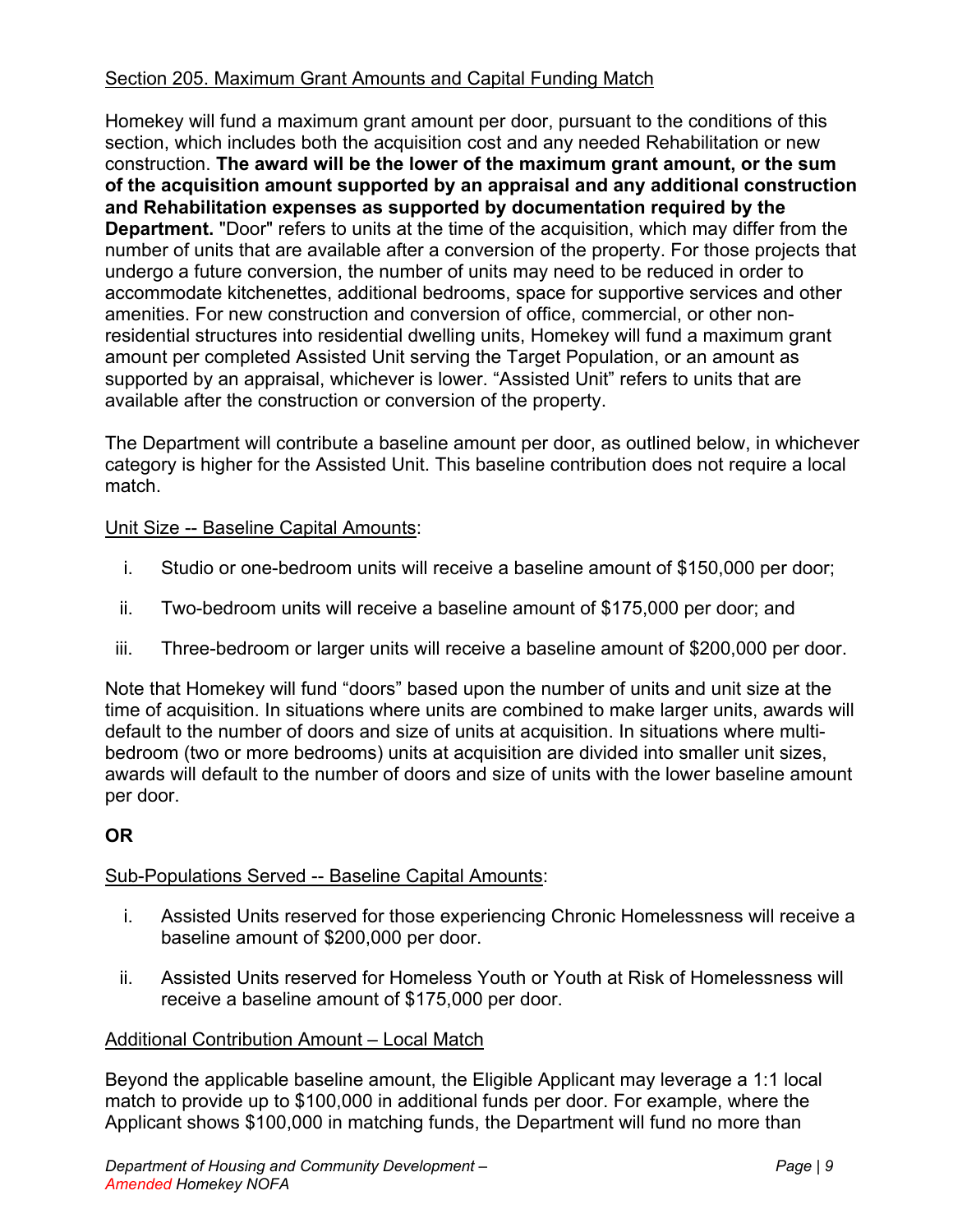\$250,000 for a 1-bedroom Assisted Unit, \$275,000 for a 2-bedroom Assisted Unit, \$300,000 for a 3+ bedroom Assisted Unit, \$300,000 for an Assisted Unit serving those experiencing Chronic Homelessness, and \$275,000 per door for an Assisted Unit serving Homeless Youth/Youth at Risk of Homelessness.

Appendix A shows how maximum funding awards from Homekey vary with different per-door costs, unit types, and Applicant contribution levels.

For relocation costs, the Department will pay for one-half of the relocation cost per door in addition to the capital award. For example, if a Project includes \$15,000 in relocation costs, then the Department will pay for \$7,500 of that relocation cost.

For the purchase of affordability covenants and restrictions, and for master-leasing, the Department may size the award per door based on a recent market study within the past year which conforms to guidelines adopted by the Tax Credit Allocation Committee (TCAC), and/or a rent roll, and/or other supporting documentation. For these uses, the maximum Homekey contribution per door shall not exceed the maximum amounts referenced in this section for acquisition, Rehabilitation, and new construction.

#### <span id="page-12-0"></span>Section 206. Operating Subsidies and Match

- i. Where an operating subsidy is requested, the total amount of operating subsidy per Assisted Unit is limited as follows:
	- a. Assisted Units reserved for those experiencing Chronic Homelessness, for Homeless Youth, or for Youth at Risk of Homelessness shall not exceed \$1,400 per month; and
	- b. All other Assisted Units shall not exceed \$1,000 per month.
- ii. The total duration of the operating subsidy (as described in i. above) is tied to the amount of the Applicant's matching funds, and is limited as follows:
	- a. If Projects can demonstrate a commitment of three years of non-Homekey operating funds for Assisted Units, the Department will provide an operating subsidy sized for two years.
	- b. If Projects can demonstrate a commitment of four or more years of non-Homekey operating funds for Assisted Units, the Department will provide an operating subsidy sized for three years.
	- c. If Projects have application scores of 140 or more, the Department may consider providing an operating subsidy sized for three years without the Applicant demonstrating a commitment of four or more years of non-Homekey operating funds.
- iii. Operating subsidy may pay for necessary, recurring Project Operating Expenses in an amount approved by the Department. Qualifying expenses include utilities, maintenance, management fees, taxes, licenses, and supportive services costs, but not debt service or required reserve account deposits. Operating Expenses should be included in the Project's submitted budget.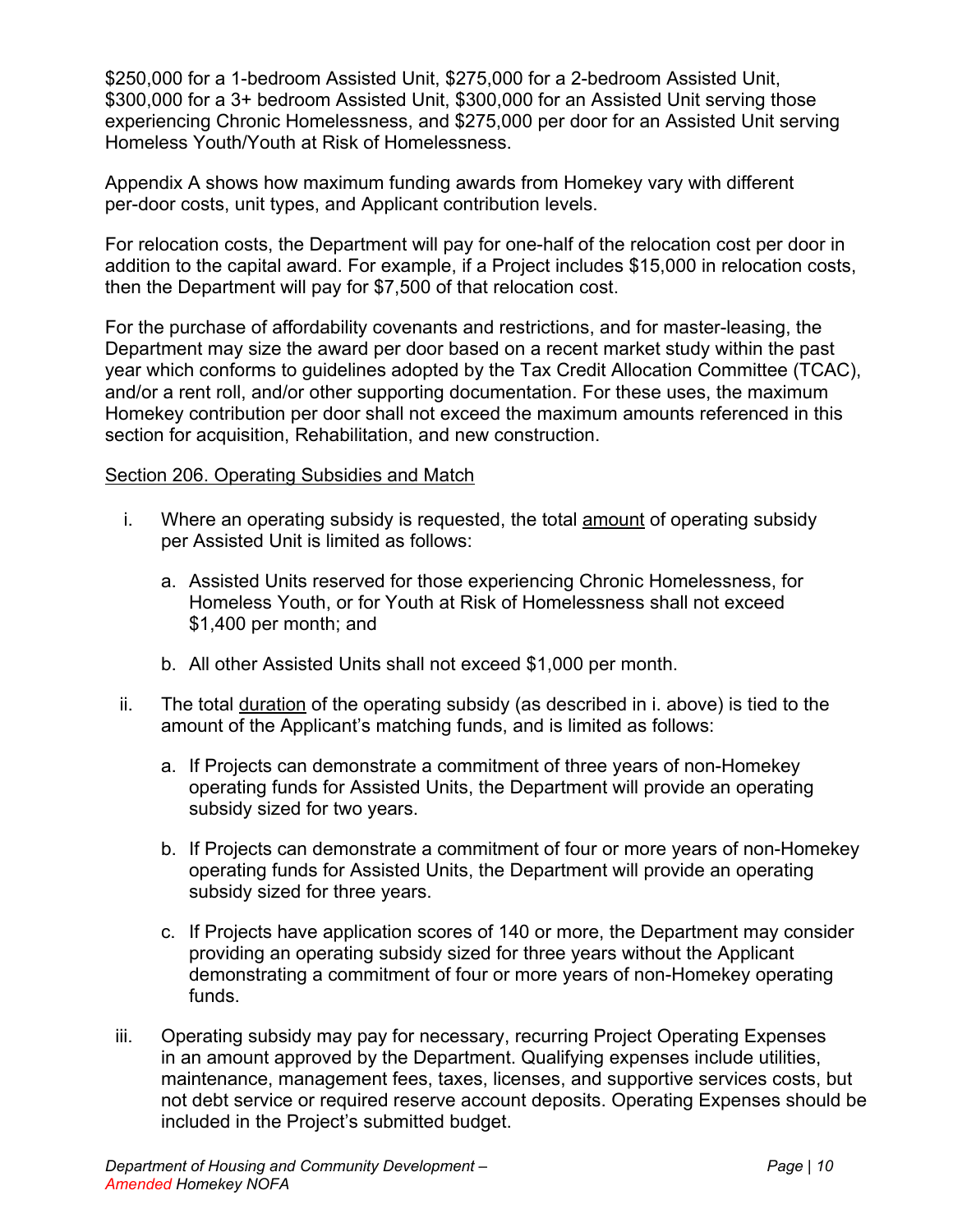- iv. If requesting an operating subsidy, the Eligible Applicant must submit a letter of support from the local Continuum of Care (CoC) or Housing Authority confirming the need for an operating subsidy and evidencing that other operating funding, such as rental subsidies, were sought for the Project, but the funding isn't available for this use. A letter template and a list of potential Homekey complementary funding can be found on the Homekey [webpage.](https://homekey.hcd.ca.gov/)
- v. The Homekey-funded portion of the operating subsidy must be expended (liquidated) by June 30, 2026, with the Grantee establishing a capitalized operating subsidy reserve and disbursing the funds as outlined in this NOFA.
- vi. Eligible Applicants are required to demonstrate a five-year commitment to provide operating funds for the proposed project. The first two years of operating funds may include an award from Homekey. Operating match may be obtained from any source, including any federal, state, local, private, or philanthropic source. Eligible Applicants will have an opportunity to discuss the match requirements and potential match sources during the pre-application consultation.

Additionally, the following requirements apply to operating match contributions:

- i. The Eligible Applicant must ensure the laws governing any funds to be used as matching contributions do not prohibit those funds from being used to match Homekey funds; and
- ii. If the State General Funds are used to satisfy the matching requirements of another program, then funding from that program may not be used to fulfill the matching requirements of the Homekey Program.

## <span id="page-13-0"></span>Section 207. Bonus Awards

#### Timely Submission of Application

The Department will award an additional \$10,000 per Assisted Unit as a bonus award for each Project with a timely submission of a complete application to the Department by January 31, 2022. Application packages that are incomplete or that do not meet the filing requirements will not be awarded the bonus award. This bonus may be used for either operating or capital expenses.

## **Expedited Occupancy**

The Department will award \$10,000 per Assisted Unit as a conditional bonus amount for Projects meeting the following expedited occupancy timeframe:

i. Project's Assisted Units achieve full occupancy (with consideration for an average of 10 percent vacancy) within eight (8) months of the date of award.

This bonus award can be used for operating costs only, including the reimbursement of operating costs already incurred. Projects eligible for this bonus award must commit to achieving full occupancy within eight (8) months after the award date. Projects will not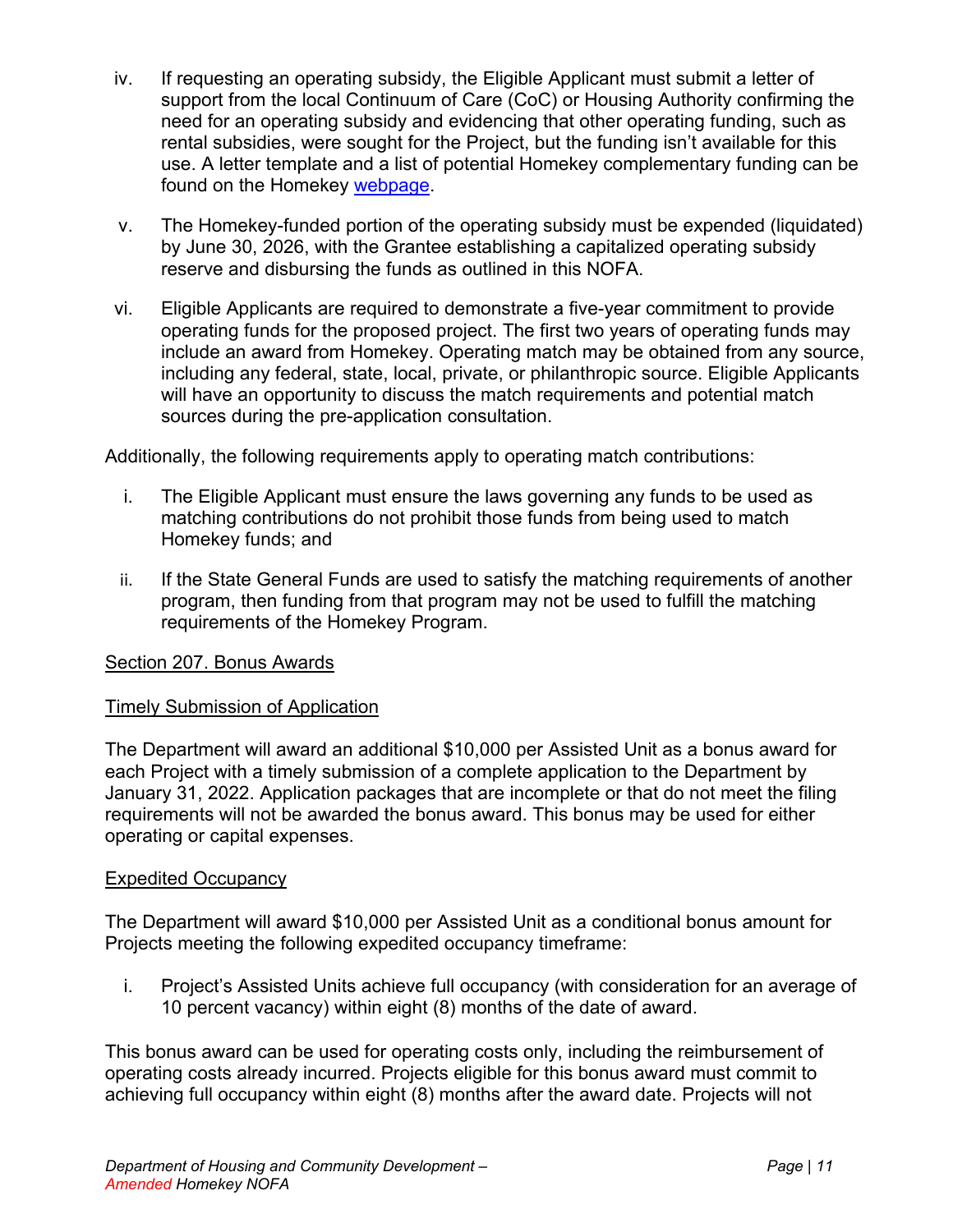receive the bonus award if reaching full occupancy in eight (8) months was not planned in their application, nor required in their Standard Agreement.

The Department will not disburse the conditional bonus amount until proof of full occupancy (rent roll) is provided to the Department within eight (8) months of the date of award. Once the documentation is deemed sufficient by the Department, the Grantee may submit a request for funds disbursement. If Grantee fails to meet the expedited occupancy timeframe as indicated in their application, the Department may reallocate the conditional bonus amount to fund other Eligible Applicants.

#### <span id="page-14-0"></span>Section 208. Affordability Term

The Grantee shall duly encumber all Interim Housing, and Transitional Housing, and Congregate Shelter Projects with a 15-year covenant, declaration, regulatory agreement, or similar use restriction that (a) is recorded in first position against the Project real property for the benefit of the Department, (b) restricts the use, operation, occupancy, and affordability of the Project in accordance with all applicable requirements of this NOFA and all other Program requirements, and (c) is otherwise in form and substance acceptable to the Department.

The Grantee shall duly encumber all Permanent Housing Projects with a 55-year covenant, declaration, regulatory agreement, or similar use restriction that (a) is recorded in first position against the Project real property for the benefit of the state, regional, local, or tribal Grantee, (b) restricts the use, operation, occupancy, and affordability of the Project in accordance with all applicable requirements of this NOFA and all other Program requirements, (c) duly names the Department as a third party beneficiary with the right and privilege, but not the obligation, of enforcement thereof, and (d) is otherwise in form and substance acceptable to the Department. Permanent Housing Projects located on tribal trust land shall be duly encumbered with a covenant, declaration, regulatory agreement, or similar use restriction containing all of the terms listed above excepting that they shall have an initial term of 50 years to match the period of affordability restrictions under the Low- Income Housing Tax Credit (LIHTC) program, commencing with the date of recordation of the Department's Homekey use restriction.

#### <span id="page-14-1"></span>Section 209. Flexibility

<span id="page-14-2"></span>The Department recognizes the limited availability of local, state, and federal funds, and the corresponding imperative for flexibility in the Homekey Program. Therefore, subject to the Department's advance written approval, a Grantee may use a capital expenditure award to fund the proposed project's operating costs, or an operating award to fund the proposed capital expenditure, so long as the aggregate Homekey award is expended on eligible uses.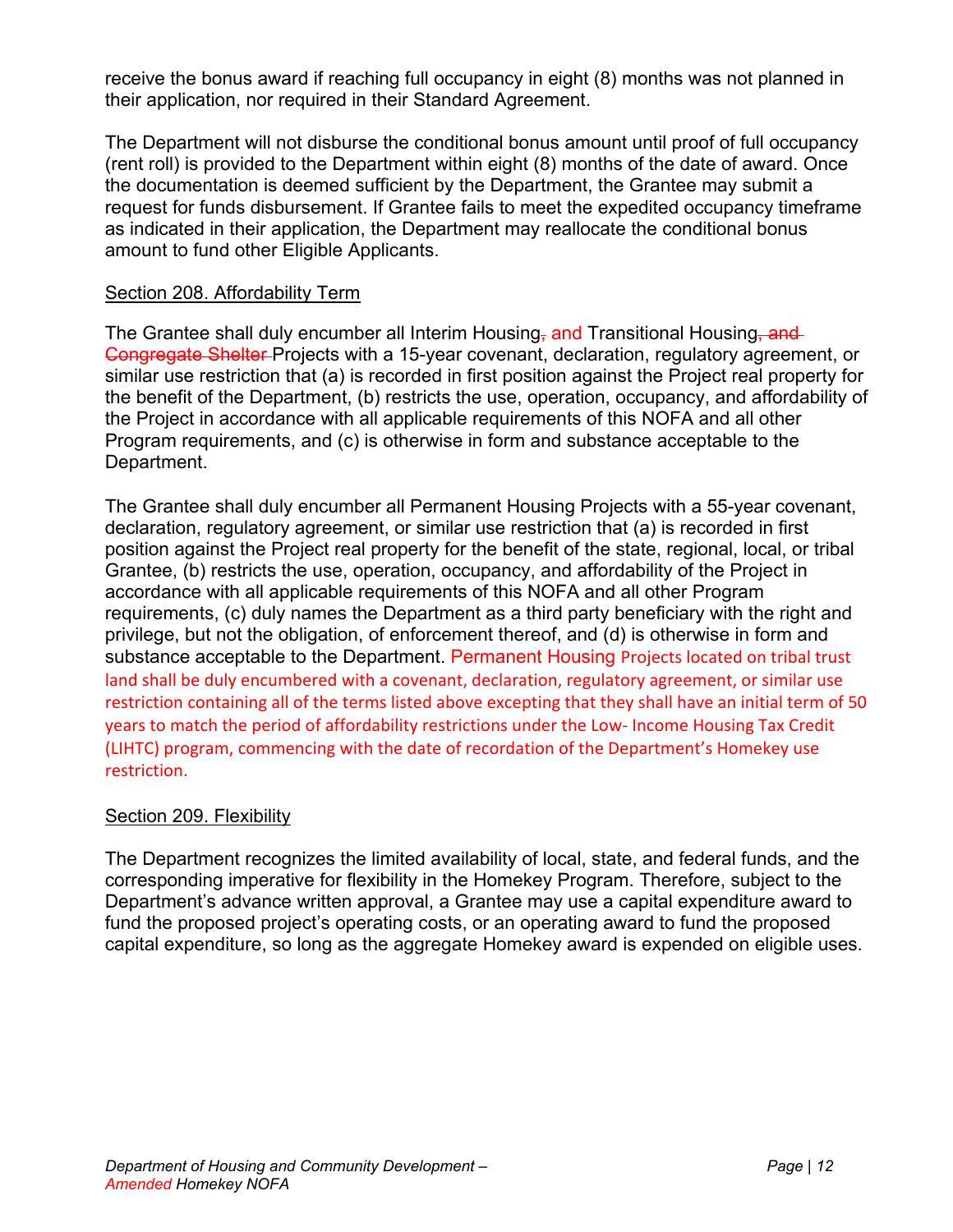## **Article III – Threshold and Scoring Criteria**

#### <span id="page-15-0"></span>Section 300. Threshold Requirements

To be eligible to receive funding, all Projects must meet the following requirements as they relate to the Eligible Applicant and the project types:

- i. Applications may be submitted independently by an Eligible Applicant, as defined in Section 200 and Article VII. Alternatively, each of the foregoing Eligible Applicants may apply jointly with a <del>nonprofit or for-profit corporation as</del> Co-Applicant, as specified.
- ii. Projects must serve persons qualifying as members of the Target Population.
- iii. Applications must include an initial plan for providing supportive services based on the anticipated needs of the Target Population and any proposed sub-populations to be served by the Project. The initial plan shall be reasonably detailed and comprehensive, as determined by the Department in its sole and absolute discretion. The supportive services plan shall provide a description of the services that will be available at the housing site including but not limited to case management, behavioral health services, physical health services, assistance obtaining benefits and essential documentation, and education and employment services. The plan shall include a description of the on-site staffing plan proposed to deliver these services. Also, the plan shall describe the approach to securing and/or connecting residents to off-site services including primary care and other needed physical health and behavioral health services as well as other tenancy supports.
- iv. Applications must include an overview of the plan and timeline for any required entitlements, permits, and environmental clearances. Eligible Applicants will have an opportunity to discuss their land use and environmental clearance plans, and related statutory authorities during the pre-application consultation.
- v. Applications must include a completed Racial Demographic Data Worksheet, which reports CoC outcomes by race and ethnicity. The completed worksheet may be submitted by the Applicant and the template can be found on the Homekey [webpage.](https://homekey.hcd.ca.gov/)
- vi. The Grantee shall have site control of the property at the time of application, and such control shall not be contingent on the approval of any other party. The status and nature of the Grantee's title and interest in the property shall be subject to the Department's approval. Site control may be evidenced by one of the following:
	- a. Fee title, evidenced by a current title report (within 90 days of application) showing the applicant holds fee title, or for tribal trust land, a title status report (TSR) or an attorney's opinion regarding chain of title and current title status;
	- b. A leasehold interest on the property with provisions that enable the lessee to make improvements on and encumber the property provided that the terms and conditions of any proposed lease shall permit compliance with all program requirements;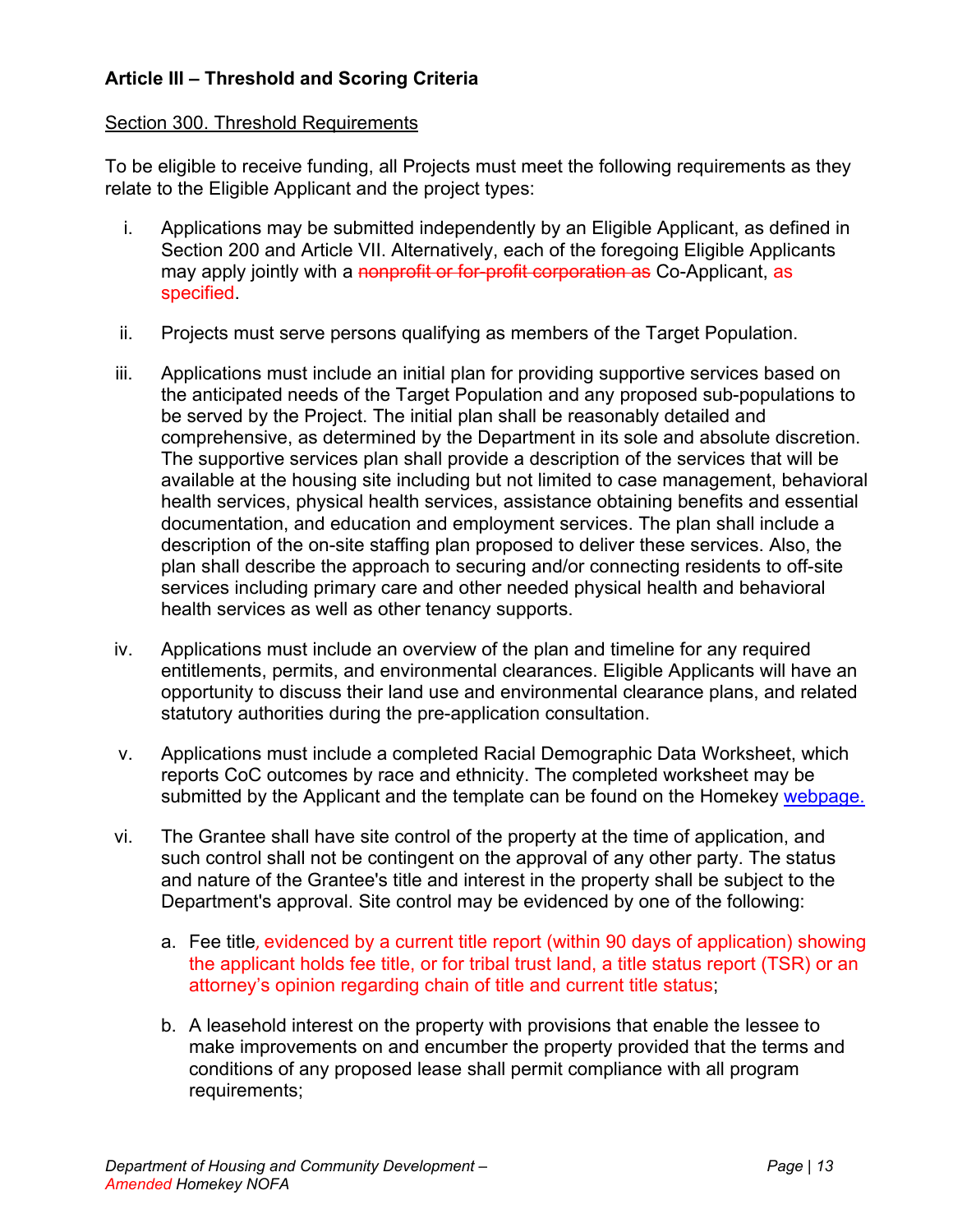- c. A leasehold estate held by a Tribal Entity in federal tribal trust lands property, or a valid sublease thereof that has been or will be approved by the Bureau of Indian Affairs;
- d. An executed disposition and development agreement, or irrevocable offer of dedication to a public agency;
- e. A sales contract, or other enforceable agreement for the acquisition of the property;
- f. A letter of intent, executed by a sufficiently authorized signatory of the Eligible Applicant, that expressly represents to the Department, without condition or reservation, that, upon successful application, the Eligible Applicant shall purchase or otherwise acquire a sufficient legal interest in the property to accomplish the purpose of the award. The letter of intent must also be acknowledged by the party selling or otherwise conveying an interest in the subject property to the Eligible Applicant. If this form of evidence is relied upon at the time of application, the Department may impose additional milestones, in the Standard Agreement, regarding increased evidence of eventual site control closer to the likely close of escrow; or
- g. Other forms of site control that give the Department assurance (equivalent to items a. through f. above) that the Applicant will be able to complete the Project in a timely manner and in accordance with all the Program's objectives and requirements.
- h. For Applicants proposing sites that will require a use change for permanent housing, there should be a commitment and plan to facilitate or expedite those processes, so as to not delay expenditure and occupancy requirements.
- vii. The Eligible Applicant applying for the Homekey funding is the entity that the Department relies upon for experience and capacity, and will control the project during acquisition, development, and occupancy.
- viii. A development plan that supports acquisition of a site and fund expenditure before all program deadlines and demonstrates evidence of strong organizational and financial capacity to develop the project.
- ix. Assisted Units and other units of the Project must meet all applicable state and local requirements pertaining to rental housing, manufactured housing, including but not limited to requirements for minimum square footage, and requirements related to maintaining the project in a safe and sanitary condition.
- x. Applicants and Co-Applicants must be in good standing with the State of California and all agencies and departments thereof. By way of example and not limitation, an Applicant and Co-Applicant must be qualified to do business in the State of California and must be in good standing with the California Secretary of State and the California Franchise Tax Board. Applicants that are delinquent in meeting the material requirements of previous Department awards may, in the Department's reasonable discretion, fail threshold review.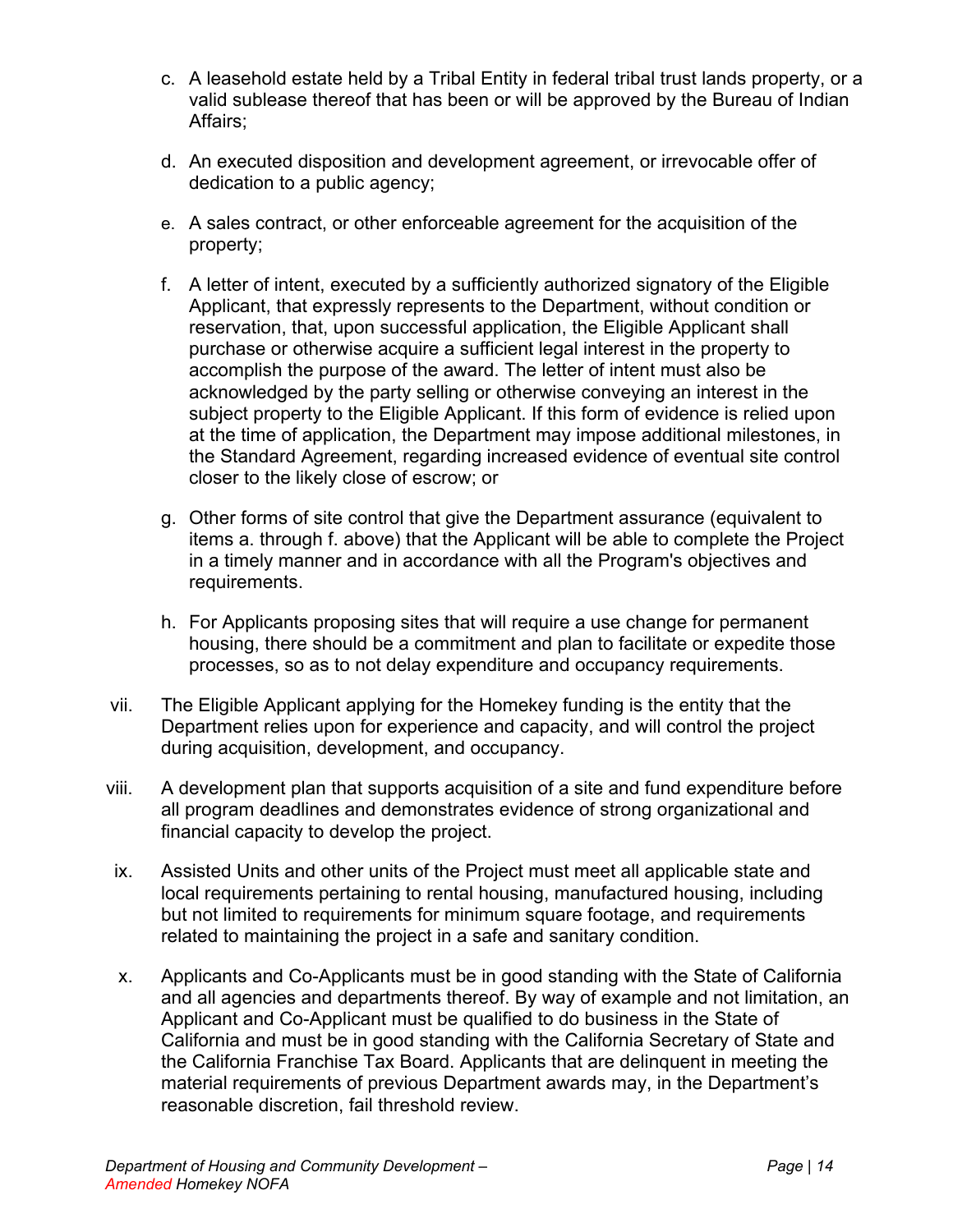- xi. The Department will require Eligible Applicants to submit a complete application with all required documents. The Department reserves the right to request clarification of unclear or ambiguous statements made in an application and other supporting documents.
- xii. Relocation Assistance Narrative. Applicant shall submit a concise, sufficiently detailed narrative to demonstrate its consideration of, and early engagement with, applicable relocation assistance laws and requirements. (This Relocation Assistance Narrative does not take the place of the relocation plan, or the Certification Regarding Non-Application of Relocation Benefits and Indemnification Agreement, that the Grantee shall submit as a condition of funding.) Applicant's Relocation Assistance Narrative shall include or identify the following:
	- a. A diagrammatic sketch of the Project site.
	- b. Clear, high-resolution photographs of the Project site and all improvements thereon (e.g., buildings, parking lots, billboards).
	- c. The projected dates of any Homekey-funded acquisition, construction, Rehabilitation, demolition, or similar development activities at the Project site.
	- d. A description of any persons, businesses, or farm operations that will or may be displaced from the Project site by the foregoing development activities. Applicant shall specify whether any such displacement will be permanent or temporary.
		- i. If no such displacement will occur, Applicant shall conclude the narrative by expressly confirming that Applicant's eligible use(s) of the funds will not result in the displacement of any persons, businesses, or farm operations from the Project site.
		- ii. If such displacement will occur, Applicant shall further develop the narrative by including the additional elements set forth at  $(e) - i$ ) below.
	- e. A description and evidence of attempts made to maintain the tenure of existing residents that may qualify under the criteria for the Target Population.
	- f. A description of the aggregate relocation needs of the persons, businesses, or farm operations that will or may be displaced by the Homekey-funded activities.
	- g. A brief description of how those relocation needs will be met, as well as the Applicant's projected timeline for fully meeting those needs, including the dates of planned notices to displaced persons, businesses, or farm operations.
	- h. An identification of the Applicant's relocation consultant and/or relocation services provider in connection with the project site. Applicant shall also submit legible copies of its services contract or letter of intent with or to the relocation consultant and/or relocation services provider.
	- i. Applicant's cost estimate (and associated funding strategy) for providing relocation assistance and benefits to the persons, businesses, or farm operations that will or may be displaced by the Homekey-funded activities.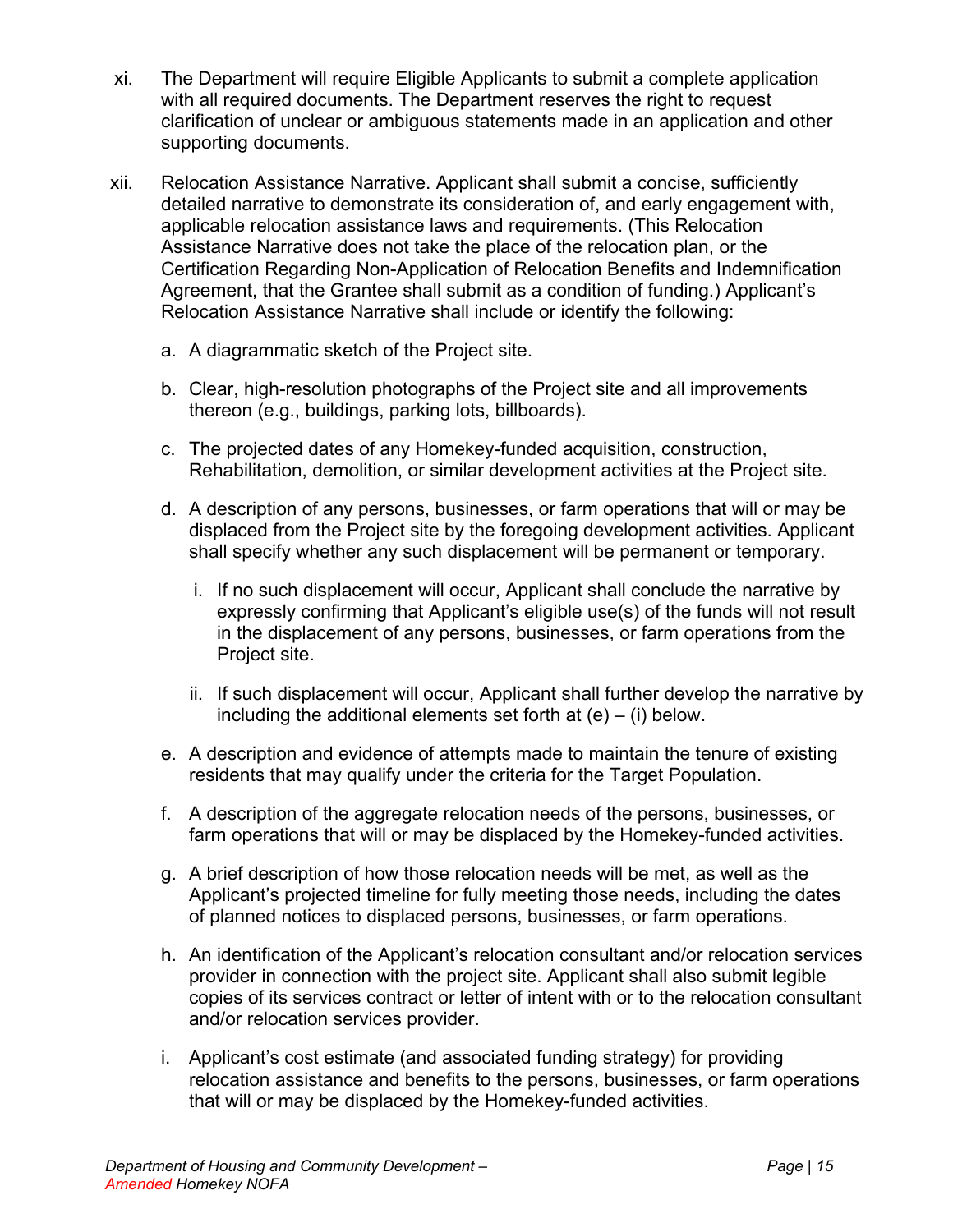#### <span id="page-18-0"></span>Section 301. Permanent Housing Requirements

In addition to Section 300 above, Permanent Housing projects will also be evaluated on the following requirements:

- i. Funding commitments or other reasonable assurance to cover operations and service costs with specific funding sources (government/philanthropic/private) for the proposed project for five (5) years and a budget which covers operations and services costs through year 15 from the recordation of the use restriction.
- ii. If the Eligible Applicant is acquiring, rehabilitating, and operating a Permanent Housing project, the Eligible Applicant or Co-Applicant shall demonstrate the following minimum experience and capacity requirements:
	- a. Development, ownership, or operation of a project similar in scope and size to the proposed project; or development, ownership, or operation of at least two affordable rental housing projects in the last ten years, with at least one of those projects containing at least one unit housing a tenant who qualifies as a member of the Target Population.
	- b. The property manager and supportive service provider shall have three or more years of experience serving persons of the Target Population. If a property manager or supportive service provider is not yet selected for the proposed project, the Eligible Applicant shall certify that this requirement will be reflected in any future solicitation or memorandum of understanding.
	- c. Experience administering a Housing First program that includes principles of harm reduction and low barriers to entry.
	- d. Current capacity to develop, own, and operate a Permanent Housing project. Evidence of capacity includes evidence of financial resources, an office and payroll.
- iii. One-for-one replacement of assisted housing
	- a. If the acquired housing or site is to be redeveloped/repositioned as part of the locality's overall goal to address the needs of the Target Population and the community, the Applicant shall provide as part of the application a commitment to ensure one-for-one replacement of units.
	- b. If the target site is going to be demolished before any occupancy by the Target Population, no one-for-one replacement commitment needs to be provided. The unit mix will be evaluated based on the project proposal.
	- c. The application shall include a site map indicating the original target housing location and all proposed housing location(s). If all proposed housing will be located within the neighborhood, no additional documentation is necessary. If replacement housing is proposed outside the target neighborhood, the application must also include a justification explaining why it is necessary to locate this replacement housing outside the target neighborhood (i.e., offsite) and how doing so supports and enables the Target Population to maintain housing.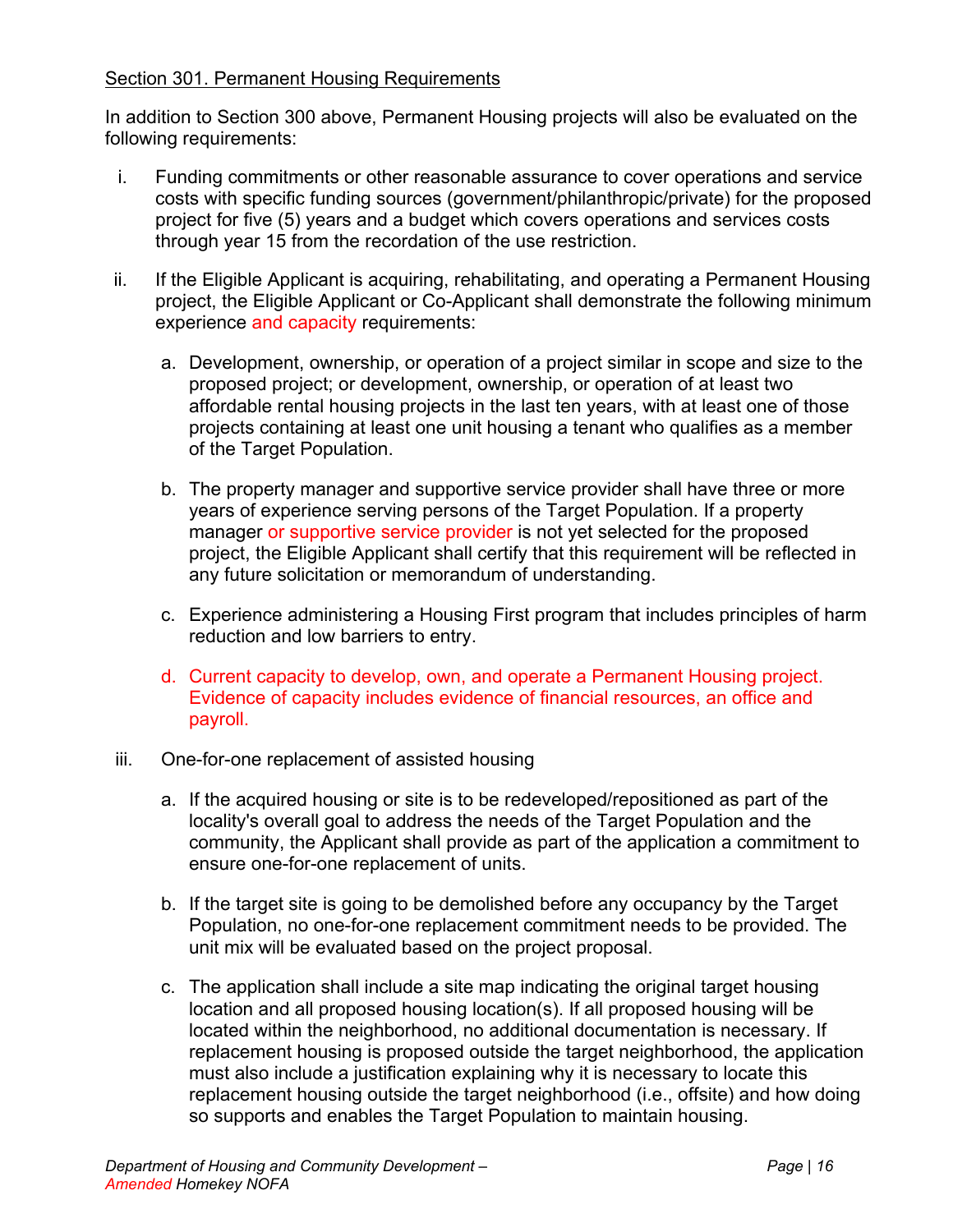#### <span id="page-19-0"></span>Section 302. Interim Housing Requirements

In addition to Section 300 above, Interim Housing projects will also be evaluated on the following requirements:

- i. Funding commitments or other reasonable assurance to cover operations and service costs with specific funding sources (government/philanthropic/private) for the proposed project for five (5) years and submit a budget to cover operations and services costs through year 15 from the recordation of the use restriction.
- ii. If the Eligible Applicant is acquiring, rehabilitating, and/or operating an Interim Housing project, the Eligible Applicant or Co-Applicant shall demonstrate the following minimum experience and capacity requirements:
	- a. Successful development, ownership, or operation of an Interim Housing project, such as an emergency shelter or Transitional Housing for at least three of the last ten years for individuals who qualify as members of the Target Population;
	- b. Experience in linking Interim Housing program participants to Permanent Housing to ensure long-term housing stability; and
	- c. Experience administering a Housing First program that includes principles of harm reduction and low barriers to entry.
	- d. Current capacity to develop, own, and operate an Interim Housing project. Evidence of capacity includes evidence of financial resources, an office and payroll.

#### <span id="page-19-1"></span>Section 303. Other Requirements

- i. Units serving the Target Population and occupied units serving ELI households are eligible for funding.
	- a. Homekey may fund all units in a project or a portion of the units. If seeking Homekey funding for a portion of the units in a given project, Applicants must identify committed sources for the non-Homekey units. The non-Homekey units are not required to serve the Homekey Target Population.
	- b. If, at the time of acquisition, an existing tenant's household income is at or below the ELI limit, but the tenant does not qualify as a member of the Target Population, the tenant may remain in place and the unit may still be funded by Homekey. When, in the course of normal tenant turnover, the ineligible household moves from the unit, the unit shall thereafter be occupied by the Target Population. There should be no more than 49 percent of the Assisted Units that do not meet the Target Population. An existing household who meets the Target Population definition or was a member of the Target Population at the time they moved into the property will not be counted towards the 49 percent cap. Evidence confirming that existing tenants qualify as either ELI or Target Population will be required of the Applicant.
- ii. At year 15 from the recordation of the use restriction, in circumstances where the Grantee has exhausted available operating funding and demonstrated to the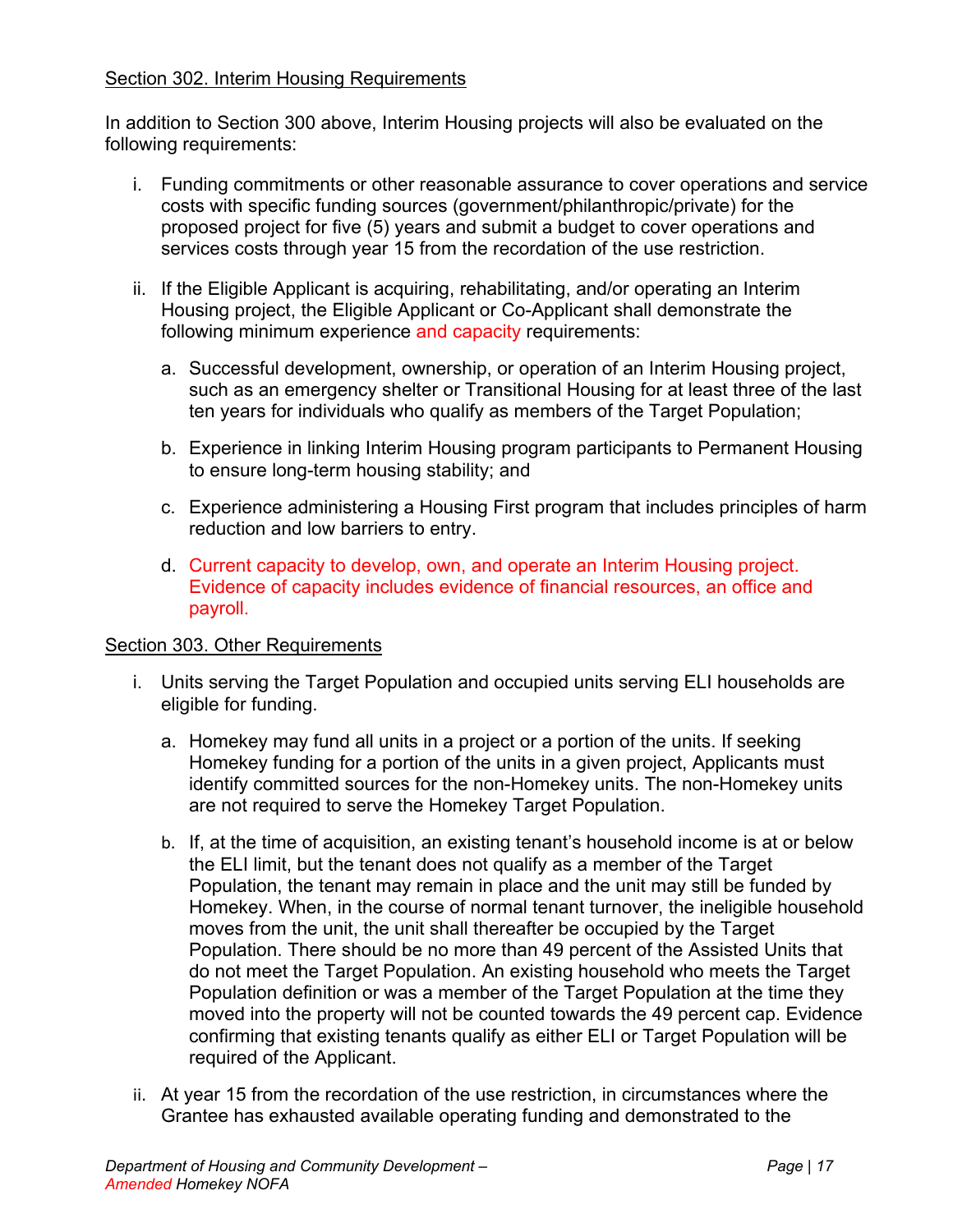Department that the Project is no longer feasible, the Department may approve an increase in income levels, to the minimum extent required for fiscal integrity, in five percent increments of Assisted Units up to 50 percent AMI.

- iii. The Department reserves the right to set restrictions on the unit mix, rent levels, and other factors deemed necessary. To the maximum extent possible, these changes shall minimize the impact on the lowest income Project residents and shall be phased in as gradually as possible. If, following any increase in rents and income limits, or modification of Target Population occupancy requirements, new resources become available, or market demand changes, allowing reversion to the former income and rent limits or Target Population occupancy requirements, the Department may reimpose these income limits and rent limits or Target Population occupancy requirements, in whole or in part, subject to an analysis of Project feasibility.
- iv. In addition to Section 300 above, Applicants purchasing affordability covenants and restrictions will also be evaluated on the following requirements:
	- a. The Grantees that purchase affordability covenants and restrictions for existing residential units shall restrict those units to individuals and families who are Homeless or who are At Risk of Homelessness, as defined in 24 CFR part 578.3. Such restriction shall run for at least 15 years.
- <span id="page-20-0"></span>v. In addition to Section 300 above, master leasing projects will also be evaluated on the following requirements:
	- a. The Grantee shall provide a 15-year plan from the recordation of the use restriction to cover operations and service costs for the Project with specific funding sources (government/philanthropic/private). The Department may waive the requirement for a 15-year plan to cover operating and services costs in cases where master-leased units are intended for a shorter-term need, including, but not limited to, the housing of individuals temporarily displaced as a result of Rehabilitation, or immediate and short-term placement of individuals while permanent units are under construction.
	- b. The Department can consider and has the discretion to approve other master leasing timeframes and scenarios. Applicants are encouraged to discuss their options at the required pre-application consultation.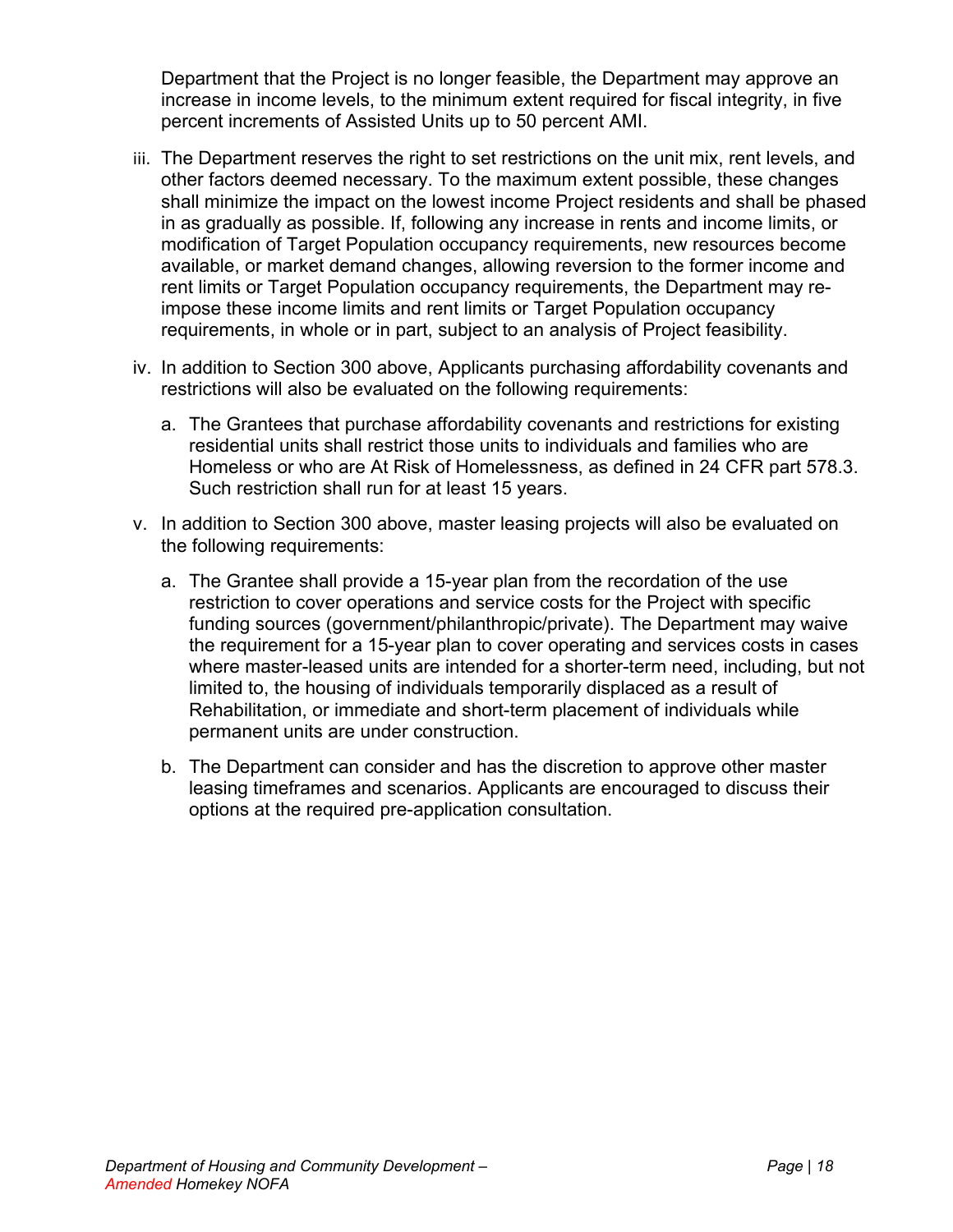In addition to meeting the other minimum program requirements outlined in Article III, Applicants must score a **minimum of 120 points to be eligible for funding**. Scores will be based on the following:

| <b>Categories and Maximum Point</b><br><b>Scores</b>                   | <b>Evaluation Criteria</b>                                                                                                                                                                                                                                                                                                                                                                                        |  |  |
|------------------------------------------------------------------------|-------------------------------------------------------------------------------------------------------------------------------------------------------------------------------------------------------------------------------------------------------------------------------------------------------------------------------------------------------------------------------------------------------------------|--|--|
|                                                                        | Identification of the site suitable for development and evidence of site<br>a.<br>control, or a plan and timeline for obtaining site control along with other<br>supporting evidence (e.g., letter of intent, an exclusive negotiating<br>agreement, ground lease, etc.). NOTE: Sections 300-303 of this NOFA<br>further outline site control requirements related to specific project type.<br>(Up to 20 points) |  |  |
|                                                                        | Fee title/leasehold (20 points)                                                                                                                                                                                                                                                                                                                                                                                   |  |  |
|                                                                        | Option agreement/sales contract (20 points)                                                                                                                                                                                                                                                                                                                                                                       |  |  |
|                                                                        | Exclusive negotiating agreement (15 points)                                                                                                                                                                                                                                                                                                                                                                       |  |  |
| 1. Ability to expend funds                                             | Letter of intent (15 points)                                                                                                                                                                                                                                                                                                                                                                                      |  |  |
| timely and demonstration of<br>operating leverage<br>(Up to 40 points) | Documented commitment of non-Homekey rental or operating<br>$b_{-}$<br>subsidies that will be used to maintain the ongoing affordability of the<br>project. (Up to 20 points)                                                                                                                                                                                                                                     |  |  |
|                                                                        | Project-Based or Grantee-Based Enforceable Funding Commitments<br>for operating assistance, or rental subsidies (including, but not limited<br>to project-based vouchers, VASH vouchers, tenant-based vouchers, or<br>locally funded rental assistance): (1 point for each 5 percentage<br>increment of Assisted Units with committed funding, up to a maximum<br>of 20 points)                                   |  |  |
|                                                                        | Contingencies in commitment documents based upon the receipt of<br>Round 2 Homekey funding will not disqualify a source from being<br>counted as committed. However, the Department must approve<br>evidence that funding will reliably be available.                                                                                                                                                             |  |  |
|                                                                        | Demonstration of Applicant or member(s) of development team's<br>a.<br>experience in development, ownership, or operation of a project(s)<br>similar in scope and size to the proposed Project. NOTE: Sections<br>300-303 of this NOFA further outline threshold experience<br>requirements related to specific project type. (Up to 25 points)                                                                   |  |  |
| 2.<br>Experience<br>(Up to 55 points)                                  | Development, ownership, or operation of one project similar in<br>scope and size to the proposed Project; or development,<br>ownership, or operation of at least two affordable rental housing or<br>interim projects in the last ten years, with at least one of those<br>projects containing at least one unit housing a tenant who qualifies<br>as a member of the Target Population. (10 points)              |  |  |
|                                                                        | 5 additional points awarded for each additional project<br>(development, ownership, or operation of affordable rental housing<br>or interim projects in the last ten years serving at least one member<br>of the Target Population) (up to 15 additional points)                                                                                                                                                  |  |  |
|                                                                        | b. Demonstration of service provider's experience helping persons<br>address barriers to housing stability and providing other support<br>services, not necessarily within a housing project. Service provider<br>may be Applicant, or a member of the development team described in<br>Applicant's response to point category 2.c., below. Service provider                                                      |  |  |

Table 5: Homekey Application Scoring Criteria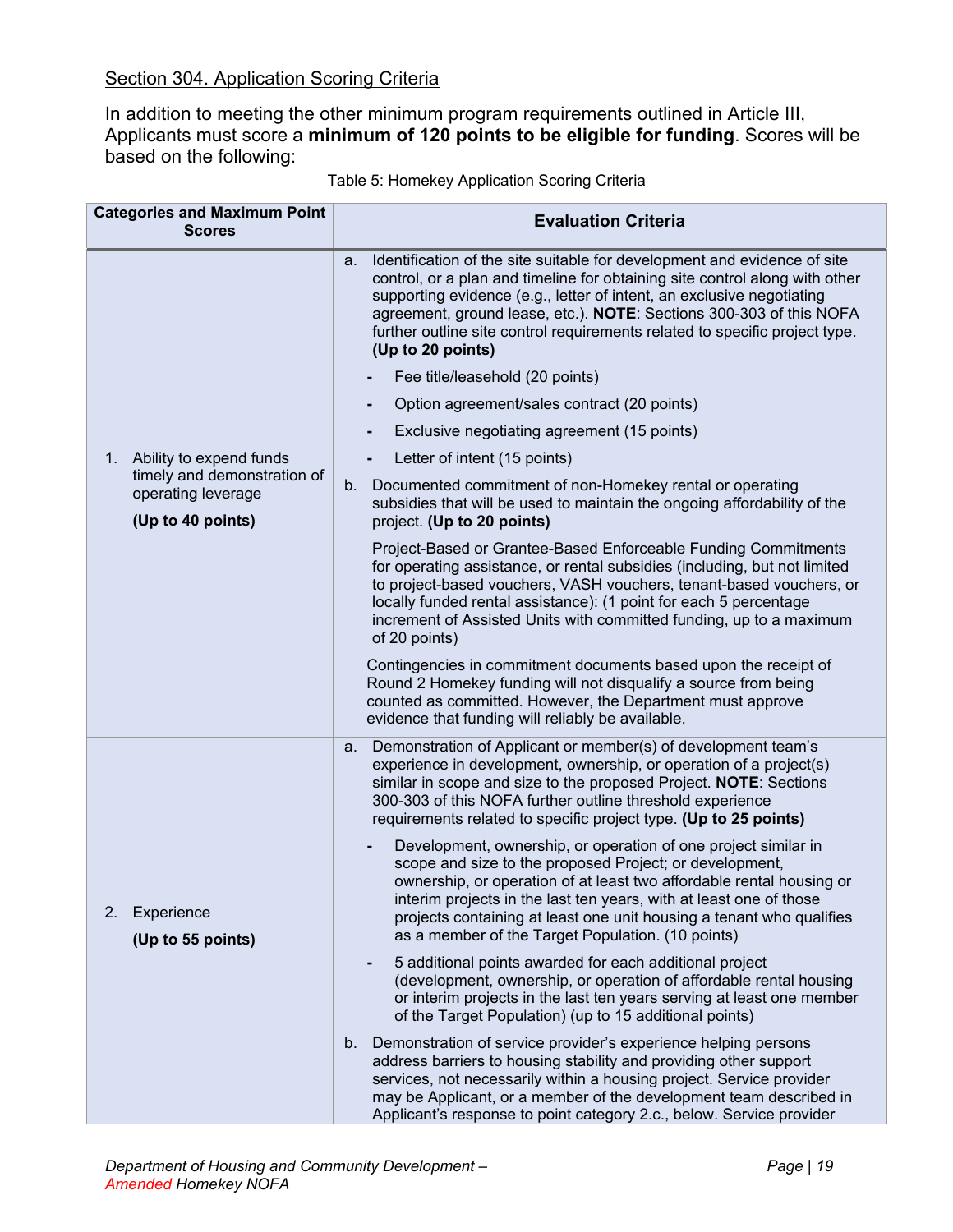| <b>Categories and Maximum Point</b><br><b>Scores</b>   | <b>Evaluation Criteria</b>                                                                                                                                                                                                                                                                                                                                                                                               |  |  |
|--------------------------------------------------------|--------------------------------------------------------------------------------------------------------------------------------------------------------------------------------------------------------------------------------------------------------------------------------------------------------------------------------------------------------------------------------------------------------------------------|--|--|
|                                                        | experience must be with the specific population(s) housed within the<br>Homekey units to count toward points in this section (e.g., families,<br>singles, Homeless Youth, Chronically Homeless) (Up to 15 points)                                                                                                                                                                                                        |  |  |
|                                                        | 1 point awarded for each year of service experience, up to a<br>maximum of 15 points.                                                                                                                                                                                                                                                                                                                                    |  |  |
|                                                        | <b>NOTE:</b> Sections 300-303 of this NOFA further outline threshold<br>$\overline{\phantom{a}}$<br>experience requirements related to specific project type.                                                                                                                                                                                                                                                            |  |  |
|                                                        | c. Commitment letter(s) or MOU(s) documenting how the complete<br>development and management team (which may include Applicant,<br>developer, property manager, lead service provider, etc.) are<br>connected and will work together on the Project. Applicants are<br>encouraged to complete due diligence checklists to ensure all<br>members of the team are aware of roles and responsibilities<br>(Up to 15 points) |  |  |
|                                                        | a. Racial Disparities Analysis (Up to 10 points)<br>Using the Racial Demographic Data Worksheet (in application), provide<br>the Continuum of Care Outcomes by Race and Ethnicity and the following<br>analysis. NOTE: Section 300 of this NOFA further outlines this threshold<br>requirement.                                                                                                                          |  |  |
| Racial equity and<br>3.<br><b>Community Engagement</b> | Using the data from the worksheet, provide a narrative analysis of the<br>racial and ethnic disparities in systems outcomes. What are the root<br>causes or factors leading to these racial inequities? For service providers<br>with prior experience, provide an analysis of prior program outcomes.<br>Detail how the Applicant will address racial and ethnic disparities in                                         |  |  |
| (Up to 20 points)                                      | program outcomes at each stage of the project design and development.                                                                                                                                                                                                                                                                                                                                                    |  |  |
|                                                        | Community Engagement (Up to 10 points)<br>b.<br>Detail how the Applicant has engaged or will engage with the target<br>community, including people currently experiencing homelessness and<br>people with lived experience of homelessness, to inform the design of the<br>project.                                                                                                                                      |  |  |
|                                                        | Provide documentation of this engagement, including but not limited to<br>meeting notes, community planning documents, MOU of partnership with<br>community organization, etc.                                                                                                                                                                                                                                           |  |  |
|                                                        | a. The Project serves specific sub-populations (20 points)                                                                                                                                                                                                                                                                                                                                                               |  |  |
|                                                        | 25% or more of Assisted Units are reserved for those experiencing<br>Chronic Homelessness (20 points); OR                                                                                                                                                                                                                                                                                                                |  |  |
|                                                        | 50% or more of Assisted Units are reserved for those experiencing<br>Homelessness (20 points); OR                                                                                                                                                                                                                                                                                                                        |  |  |
| Community impact and site<br>4.<br>selection           | 25% or more of Assisted Units are reserved for Homeless Youth or<br>Youth at Risk of Homelessness (20 points);                                                                                                                                                                                                                                                                                                           |  |  |
| (Up to 92 points)                                      | Assisted Units include units for large family housing types (10 points)<br>$b_{\cdot}$                                                                                                                                                                                                                                                                                                                                   |  |  |
|                                                        | At least twenty-five percent (25%) of the Assisted Units in the project<br>shall be three-bedroom or larger units, AND                                                                                                                                                                                                                                                                                                   |  |  |
|                                                        | At least an additional twenty-five percent (25%) of the Assisted Units<br>in the project shall be two-bedroom or larger units, consistent with TCAC<br>Regulations (4 CCR $\S$ 10325(g)(1)(A-I)), (10 points)                                                                                                                                                                                                            |  |  |
|                                                        | Commitment to 55 year deed restriction to serve Target Population,<br>C.                                                                                                                                                                                                                                                                                                                                                 |  |  |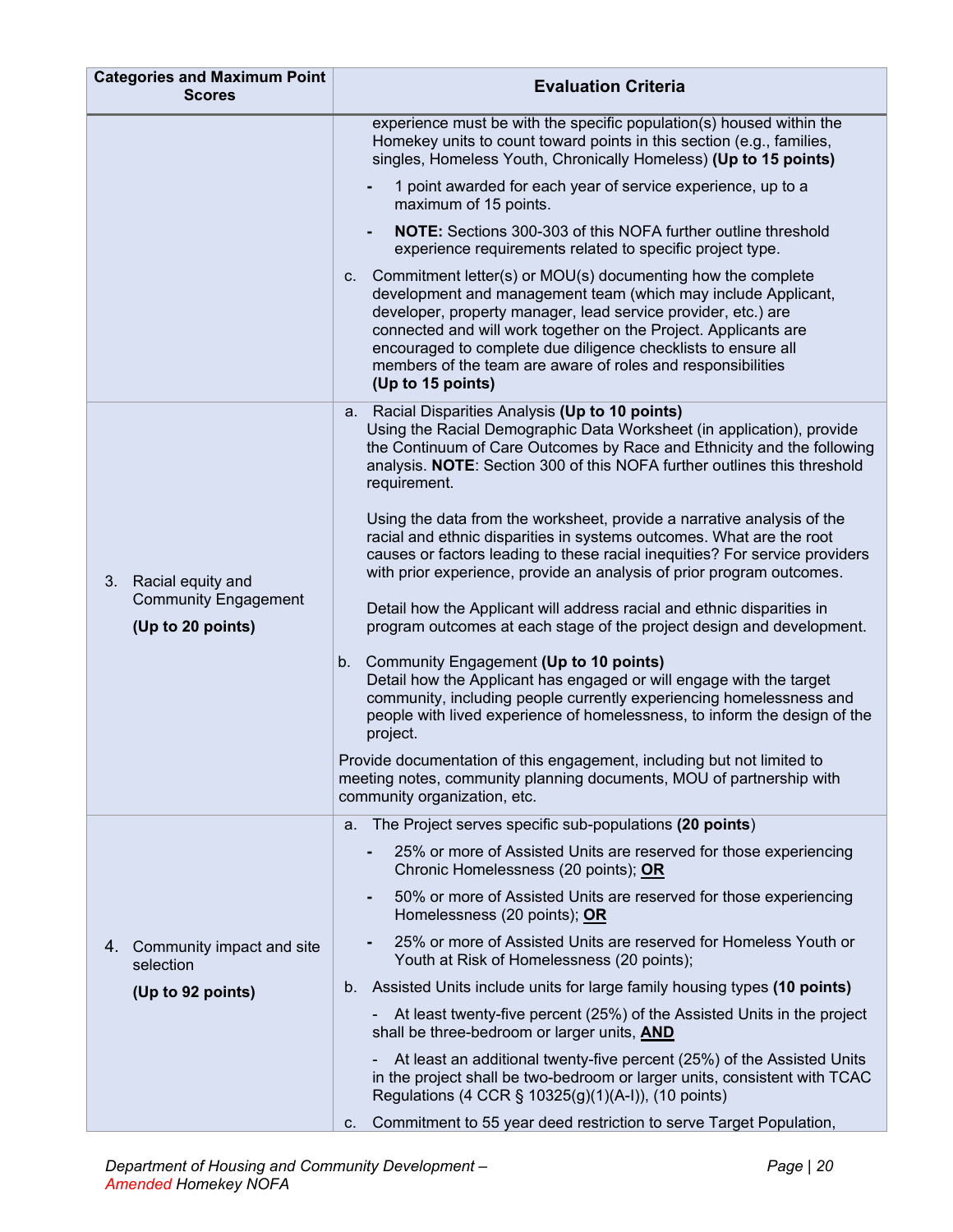| <b>Categories and Maximum Point</b><br><b>Scores</b> | <b>Evaluation Criteria</b>                                                                                                                                                                                                                                                                                                                                                                                                                                                                               |  |  |
|------------------------------------------------------|----------------------------------------------------------------------------------------------------------------------------------------------------------------------------------------------------------------------------------------------------------------------------------------------------------------------------------------------------------------------------------------------------------------------------------------------------------------------------------------------------------|--|--|
|                                                      | waiving any potential accommodation by the Department to increase<br>income limits as described in Section 303. (Up to 20 points)                                                                                                                                                                                                                                                                                                                                                                        |  |  |
|                                                      | At least 25% of Assisted Units restricted (5 points)                                                                                                                                                                                                                                                                                                                                                                                                                                                     |  |  |
|                                                      | At least 50% of Assisted Units restricted (10 points)                                                                                                                                                                                                                                                                                                                                                                                                                                                    |  |  |
|                                                      | At least 75% of Assisted Units restricted (15 points)                                                                                                                                                                                                                                                                                                                                                                                                                                                    |  |  |
|                                                      | 100% of Assisted Units restricted (20 points)                                                                                                                                                                                                                                                                                                                                                                                                                                                            |  |  |
|                                                      | d. The extent to which the Project (with 20 or more units) commits to being<br>accessible to persons with disabilities (Up to 10 points)                                                                                                                                                                                                                                                                                                                                                                 |  |  |
|                                                      | Exceeds the state and federal accessibility requirements set forth<br>Section 505, specifically providing a minimum of 15 percent of units<br>with features accessible to persons with mobility disabilities, as<br>defined in 24 C.F.R. Section 8.22 and the parallel ADAAG 2010 and<br>CBC provisions; (5 points)                                                                                                                                                                                      |  |  |
|                                                      | A minimum of 10 percent of units with features accessible to persons<br>with hearing or vision disabilities, as defined in 24 CFR Part 8.22 and<br>the parallel ADAAG 2010 and CBC Chapter 11B provisions. (5 points)                                                                                                                                                                                                                                                                                    |  |  |
|                                                      | The proposed project requires no Rehabilitation or construction, or the<br>е.<br>Rehabilitation/construction and full occupancy can be completed within<br>eight (8) months of award. Those receiving points in this category are<br>also able to utilize the bonus award as outlined in Section 207.<br>$(10$ points)                                                                                                                                                                                   |  |  |
|                                                      | f.<br>For any project where the Applicant's capital match exceeds the minimum<br>match required per Assisted Unit, one (1) point will be assigned for every<br>\$10,000 over the minimum match required (Up to 10 points);                                                                                                                                                                                                                                                                               |  |  |
|                                                      | OR                                                                                                                                                                                                                                                                                                                                                                                                                                                                                                       |  |  |
|                                                      | For any project where the average total cost per Assisted Unit is below<br>the minimum baseline per door, one (1) point will be assigned for every<br>\$10,000 under the baseline amount. (Up to 10 points)                                                                                                                                                                                                                                                                                              |  |  |
|                                                      | Site Selection (Up to 12 points)<br>g.                                                                                                                                                                                                                                                                                                                                                                                                                                                                   |  |  |
|                                                      | The project site is located within 1/2 mile of a bus rapid transit station,<br>light rail station, commuter rail station, ferry terminal, bus station, or public<br>bus stop OR the project includes an alternative transportation service for<br>residents (e.g., van or dial-a-ride service), if costs of obtaining and<br>maintaining the van and its service are included in the budget and the<br>operating schedule is either on demand by tenants or a regular schedule<br>is provided (4 points) |  |  |
|                                                      | The Project site is in proximity to essential services:                                                                                                                                                                                                                                                                                                                                                                                                                                                  |  |  |
|                                                      | i.<br>Grocery store – within 1/2 mile of a full-scale grocery<br>store/supermarket where staples, fresh meat, and fresh produce<br>are sold. (1 mile for projects in rural areas) (2 points);                                                                                                                                                                                                                                                                                                            |  |  |
|                                                      | <b>NOTE:</b> If applying for TCAC, it is advisable that the grocery store<br>be at least 25,000 gross interior square feet.                                                                                                                                                                                                                                                                                                                                                                              |  |  |
|                                                      | ii.<br>Health facility – within 1/2 mile (1 mile for projects in rural areas) of<br>a qualifying medical clinic with a physician, physician's assistant,<br>or nurse practitioner on-site for a minimum of 40 hours each week,<br>or hospital (not merely a private doctor's office).                                                                                                                                                                                                                    |  |  |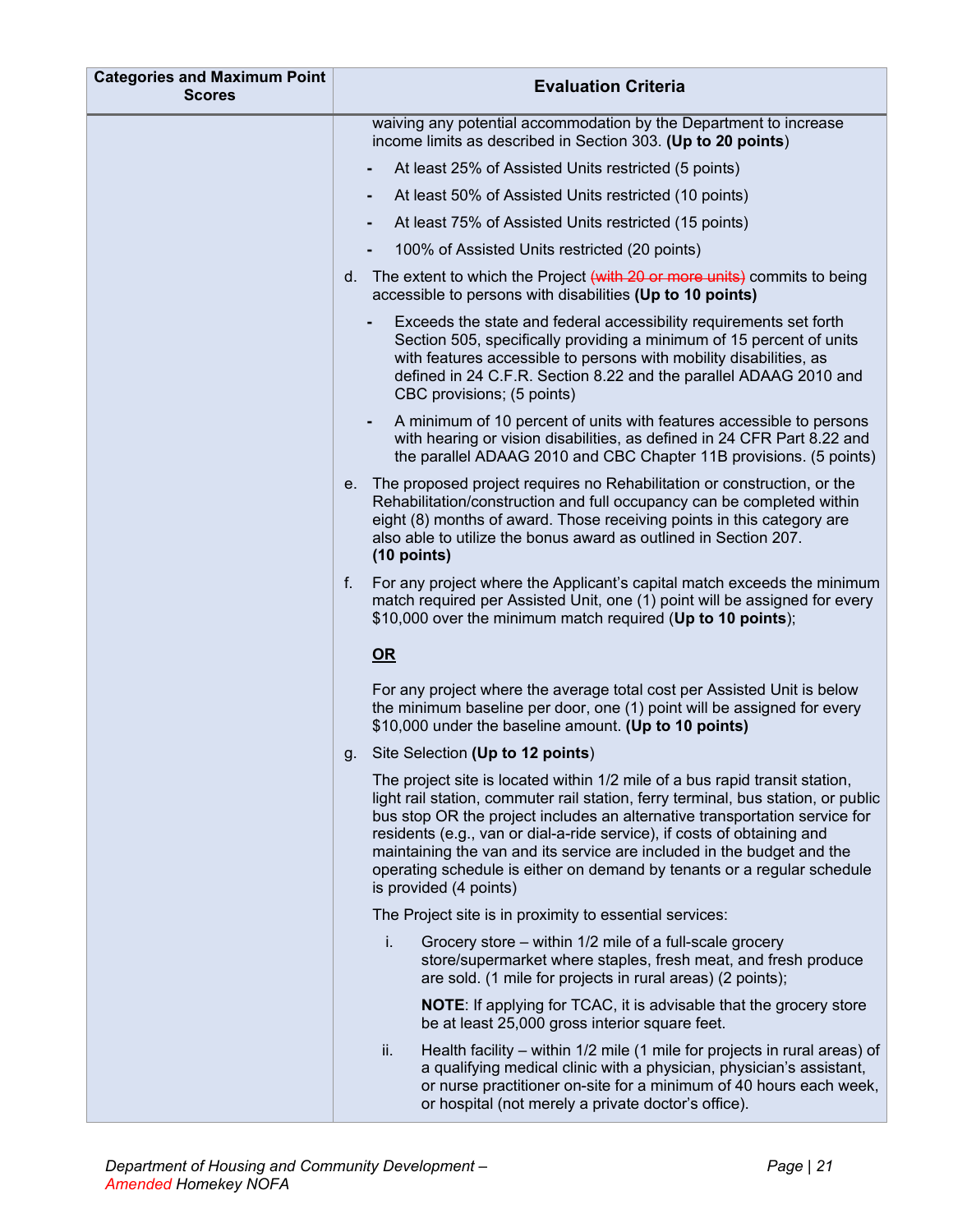| <b>Categories and Maximum Point</b><br><b>Scores</b> | <b>Evaluation Criteria</b>                                                                                                                                                                                                                                                                                                                            |  |  |  |
|------------------------------------------------------|-------------------------------------------------------------------------------------------------------------------------------------------------------------------------------------------------------------------------------------------------------------------------------------------------------------------------------------------------------|--|--|--|
|                                                      | A qualifying medical clinic must accept Medi-Cal payments, or<br>Medicare payments, or Health Care for the Homeless, or have an<br>equally comprehensive subsidy program for low-income patients;<br>$(1$ point)                                                                                                                                      |  |  |  |
|                                                      | iii.<br>Library – within $1/2$ mile of a book-lending public library (1 mile for<br>projects in rural areas); (1 point)                                                                                                                                                                                                                               |  |  |  |
|                                                      | Pharmacy – within 1/2 mile of a pharmacy (1 mile for projects in<br>iv.<br>rural areas). May be included in a grocery store or health facility (2<br>points)                                                                                                                                                                                          |  |  |  |
|                                                      | For projects with units serving Homeless Youth: within one mile of<br>V.<br>at least two of the following: community colleges, universities,<br>trade schools, apprenticeship programs, employment programs,<br>childcare centers for parenting youth, and/or community centers<br>for youth (e.g., LGBTQ+ centers, drop-in youth centers) (2 points) |  |  |  |
|                                                      | For any project resulting in the permanent displacement of residents (not<br>a.<br>businesses or farm operations), as outlined below:                                                                                                                                                                                                                 |  |  |  |
| 5.<br>Negative Points (Up to -20<br>points)          | - The project permanently displaces existing residents in 5% of total units.<br>$(-5$ points)                                                                                                                                                                                                                                                         |  |  |  |
|                                                      | - Applicants lose one point (up to an additional 15 points) for each additional<br>percentage point of households displaced out of total units.                                                                                                                                                                                                       |  |  |  |

In the event of program oversubscription, where Applicants have the same score and the same date and time stamp, the Department may consider additional criteria as a tiebreaker, including, but not limited to, cost-effectiveness, community impact, affirmatively furthering fair housing, innovative housing types, tenant stability and proximity to transit, and services and amenities.

## <span id="page-24-0"></span>**Article IV. Application Submission, Review, and Award Process**

#### <span id="page-24-1"></span>Section 400. Application Process and Submission

For OTC funding, applications will be accepted and evaluated on a first-come, first-served basis at any time from the release of the application until May 2, 2022, or until the available funds are exhausted, whichever occurs first. Funds are awarded to those applicants that meet the minimum threshold criteria, including the minimum point score.

Homekey Round 2 application materials must be submitted electronically to the Department's [website.](https://homekey.hcd.ca.gov/)

Electronic Submission - Requirements for uploading the Homekey Round 2 Application and required supporting documentation, including naming conventions, are described in the Homekey Round 2 Application instructions/checklist tab. Applicants must upload all complete application materials to the Department's website no later than 11:59 p.m. Pacific Daylight Time on Wednesday, May 2, 2022, to the extent that funds remain available at that time.

Application packages that are incomplete or that do not meet the filing requirements will not be considered for funding but may be amended and resubmitted. Applications must be on the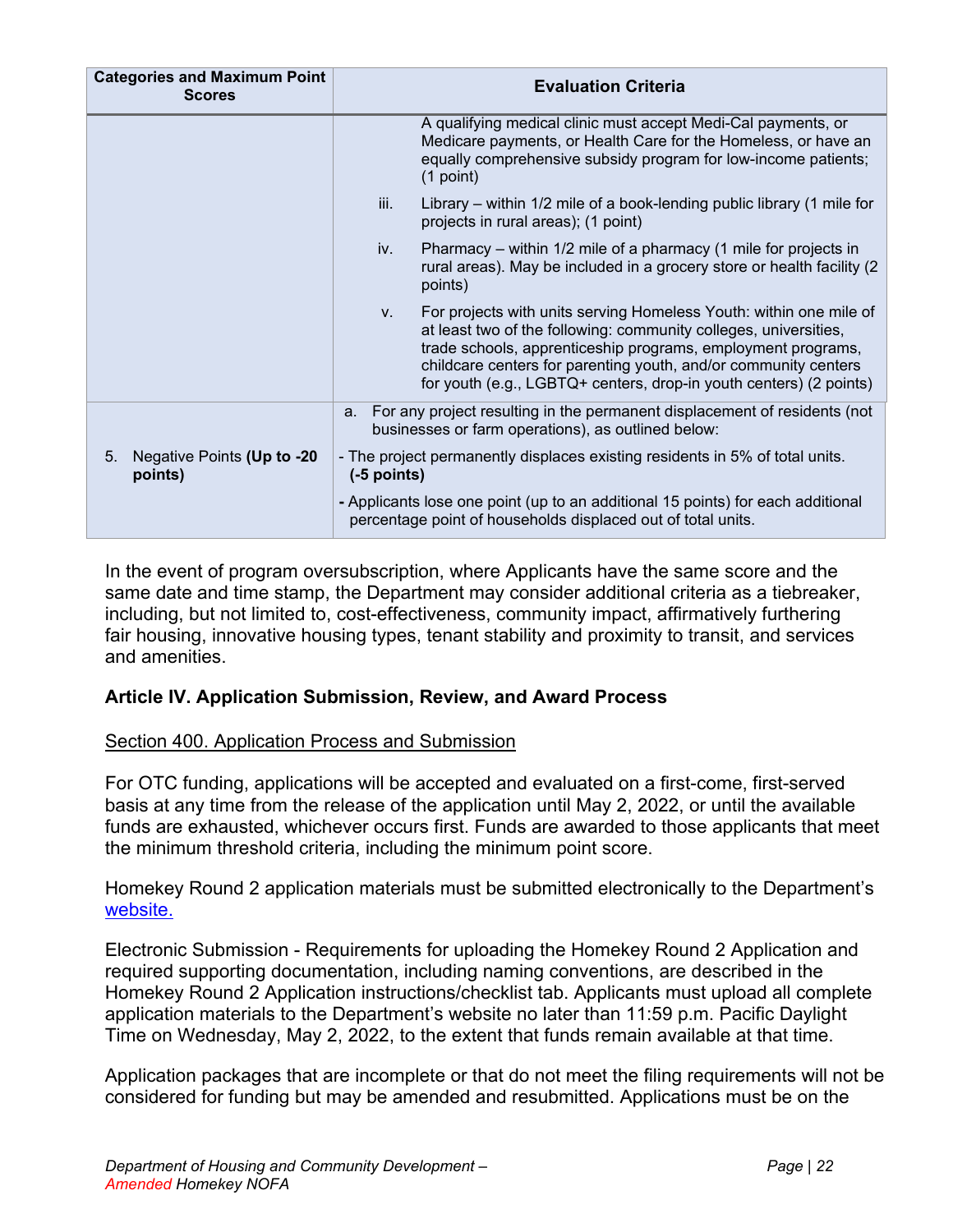Department's forms and, forms cannot be altered or modified by the Applicant. Excel forms must be submitted in Excel format, not as a PDF document.

- i. Applications will be prioritized as described in Section 203.
- ii. The Department will evaluate applications for compliance with the minimum program requirements set forth in this NOFA.
- iii. After each Applicant has been certified to meet the minimum program requirements, each project must receive a minimum overall score of 120 points, as outlined in Section 304, to be considered for a funding award.
- iv. Each Applicant and Co-Applicant shall submit an authorizing resolution that, in the Department's reasonable determination, materially comports with the Program's requirements and is legally sufficient. In addition, each Co-Applicant shall submit a complete set of its organizational documents (including any amendments thereto). The Department will not disburse Homekey funds until it receives the foregoing documentation, as specified.
- v. Applicant shall provide documentation of its ability to obtain the insurance coverages outlined in Article VIII of this NOFA.
- vi. The application is a public record, which is available for public review pursuant to the California Public Records Act (CPRA) (Chapter 3.5 (commencing with Section 6250) of Division 7 of Title 1 of the Government Code). After final Homekey awards have been issued, the Department may disclose any materials provided by the Applicant to any person making a request under the CPRA. The Department cautions Applicants to use discretion in providing information not specifically requested, including but not limited to, bank account numbers, personal phone numbers, and home addresses. By providing this information to the Department, the Applicant is waiving any claim of confidentiality and consents to the disclosure of submitted material upon request.
- vii. The Department reserves the right to do the following:
	- a. Score an application as submitted even if information is missing from the application;
	- b. Request clarification of unclear or ambiguous statements made in an application or request additional clarifying documentation or information; and
	- c. Beginning May 2, 2022, deploy unused funds from an undersubscribed set-aside to fund other Eligible Applicants for other subsets of the Target Population.
- viii. To the extent that any Applicant feels its application has been negatively impacted by NOFA amendments, the Department may allow for re-submission of application documentation for review.

#### <span id="page-25-0"></span>Section 401. Pre-Application Consultation and Technical Assistance

The Department requires all Applicants to engage in a pre-application consultation with the Department prior to applying. The consultation will allow the prospective Applicant to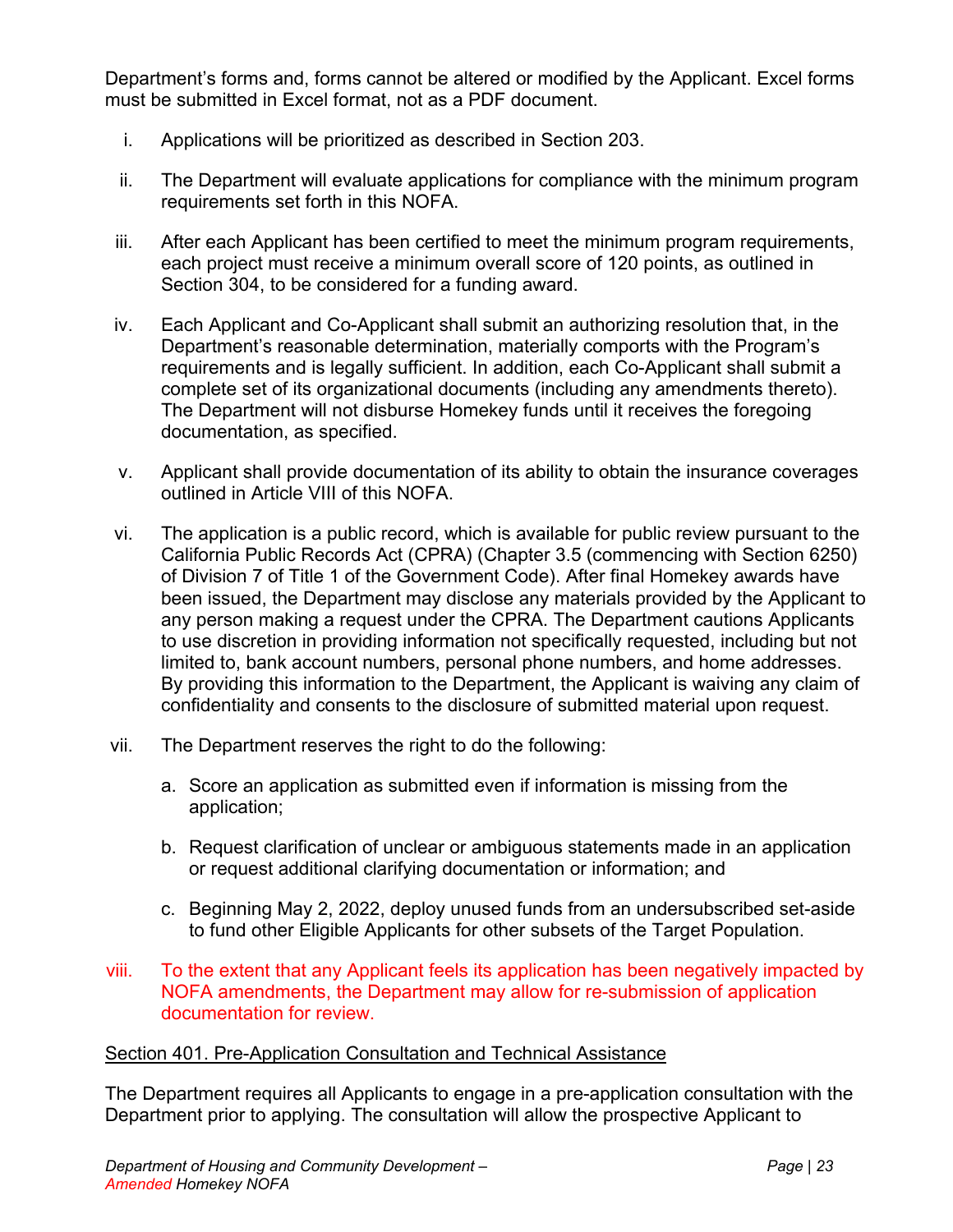discuss the proposed project, along with other applicable programmatic considerations, including those related to site acquisition, the CEQA, land use and land entitlements, CoC coordination and services partnerships, and long-term financing approaches. Pre-application consultations will be available upon the release of this NOFA and may be requested by emailing [Homekey@hcd.ca.gov.](mailto:Homekey@hcd.ca.gov)

#### <span id="page-26-0"></span>Section 402. Award Process

The Department will send an award letter to the successful Applicant. Funds will be disbursed after the Standard Agreement has been fully executed and approved by the Department unless the Standard Agreement specifies conditions precedent to disbursement.

The Department is committed to disbursing Homekey funds in a timely manner. To avoid any expenditure delays, funds may be issued directly to an escrow company that has been approved by the Department if the full award is toward acquisition. The Applicant shall identify the name and address of the escrow company, the name of the escrow officer, the escrow number, and any other information requested by the Department.

#### <span id="page-26-1"></span>Section 403. Appeals

Basis of Appeals.

- 1. Applicants may appeal the Department's written determination that an application is incomplete, has failed threshold review, or has otherwise been determined to provide an insufficient basis for an award.
- 2. No Applicant shall have the right to appeal a decision of the Department relating to another Applicant's application (e.g., eligibility, point score, award, denial of award).
- 3. The appeal process provided herein applies solely to decisions of the Department made pursuant to this NOFA.

Appeal Process and Deadlines.

- 1. Process. To file an appeal, Applicants must submit to the Department a written appeal, which sets forth all relevant facts, arguments, and evidence in support of the appeal. In addition, the Applicant must specify the area(s) of the application that are relevant to or provide context for the appeal. New or supplemental information must be limited and necessary to provide clarification or to address the insufficiencies identified in the subject application. No new or supplemental information will be considered if it would result in an unfair competitive advantage to the Applicant. Appeals are to be submitted to the Department at [Homekey@hcd.ca.gov.](mailto:Homekey@hcd.ca.gov)
- 2. Filing Deadline. Appeals must be received by the Department no later than five (5) business days from the date of the Department's written determination regarding the subject application.
- 3. Decision. The requirements of this NOFA and all other applicable law will govern the Department's determination. All decisions rendered shall be final, binding, and conclusive, and shall constitute the final action of the Department.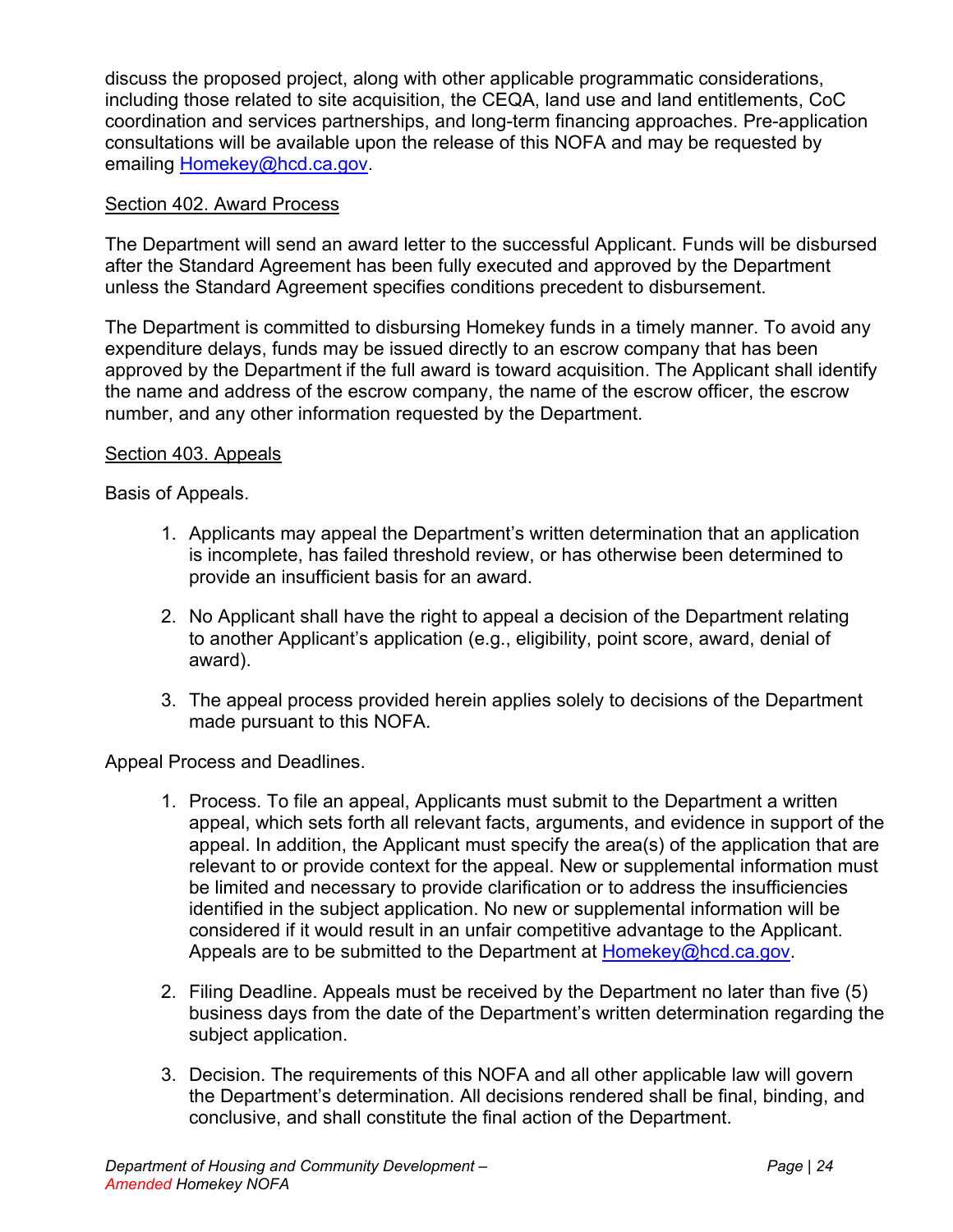## <span id="page-27-0"></span>**Article V – Other Program Requirements**

#### Section 500. Article XXXIV

Per HSC section 37001, subdivision (h)(2), article XXXIV, section 1 of the California Constitution (Article XXXIV) is not applicable to development that consists of the acquisition, Rehabilitation, reconstruction, alterations work, new construction, or any combination thereof, of lodging facilities or dwelling units using moneys received from the CSFRF established by the federal American Rescue Plan Act of 2021 (ARPA) (Public Law 117-2). As such, Article XXXIV is not applicable to Homekey-funded development.

#### <span id="page-27-1"></span>Section 501. Housing First

The Eligible Applicant shall certify to employ the core components of Housing First, as set forth at Welfare and Institutions Code section 8255, in its property management and tenant selection practices. Projects shall accept tenants regardless of sobriety, participation in services or treatment, history of incarceration, credit history, or history of eviction in accordance with practices permitted pursuant to Housing First practices, including local Coordinated Entry System prioritization protocols, or other federal or state Project funding sources.

#### <span id="page-27-2"></span>Section 502. Tenant Selection

Referrals to Homekey Assisted Units shall be made through the local Coordinated Entry System (CES) for persons who are experiencing Homelessness. For persons At Risk of Homelessness, CES or another comparable prioritization system based on greatest need shall be used. All referral protocols for Homekey Assisted Units must be developed in collaboration with the local CoC and implemented consistent with the requirements set forth in this NOFA. CoC collaboration in Project and supportive service design is also strongly encouraged to help target and serve greatest need populations. If referrals will be made using a prioritization system other than CES, the Applicant must describe the plan for tenant selection, and it shall be reasonably detailed and comprehensive, as determined by the Department in its sole and absolute discretion.

#### <span id="page-27-3"></span>Section 503. Participation in Statewide HDIS/HMIS

All Homekey Grantees shall support CoC participation in the statewide Homeless Data Integration System (HDIS), and, in accordance with state and federal law (including all applicable privacy law), disclose relevant data to the local Homeless Management Information System (HMIS). Another comparable data collection system may be appropriate for specific projects or sub-populations including, but not limited to, domestic violence victims, veterans, and youth.

#### <span id="page-27-4"></span>Section 504. Relocation

1. Grantee must comply with all applicable federal, state, and local relocation law. Pursuant to relocation law, a Grantee must have a relocation plan prior to proceeding with any phase of a project or other activity that will result in the displacement of persons, businesses, or farm operations. To ensure that displaced persons and entities do not suffer a disproportionate impact as a result of projects which benefit the public,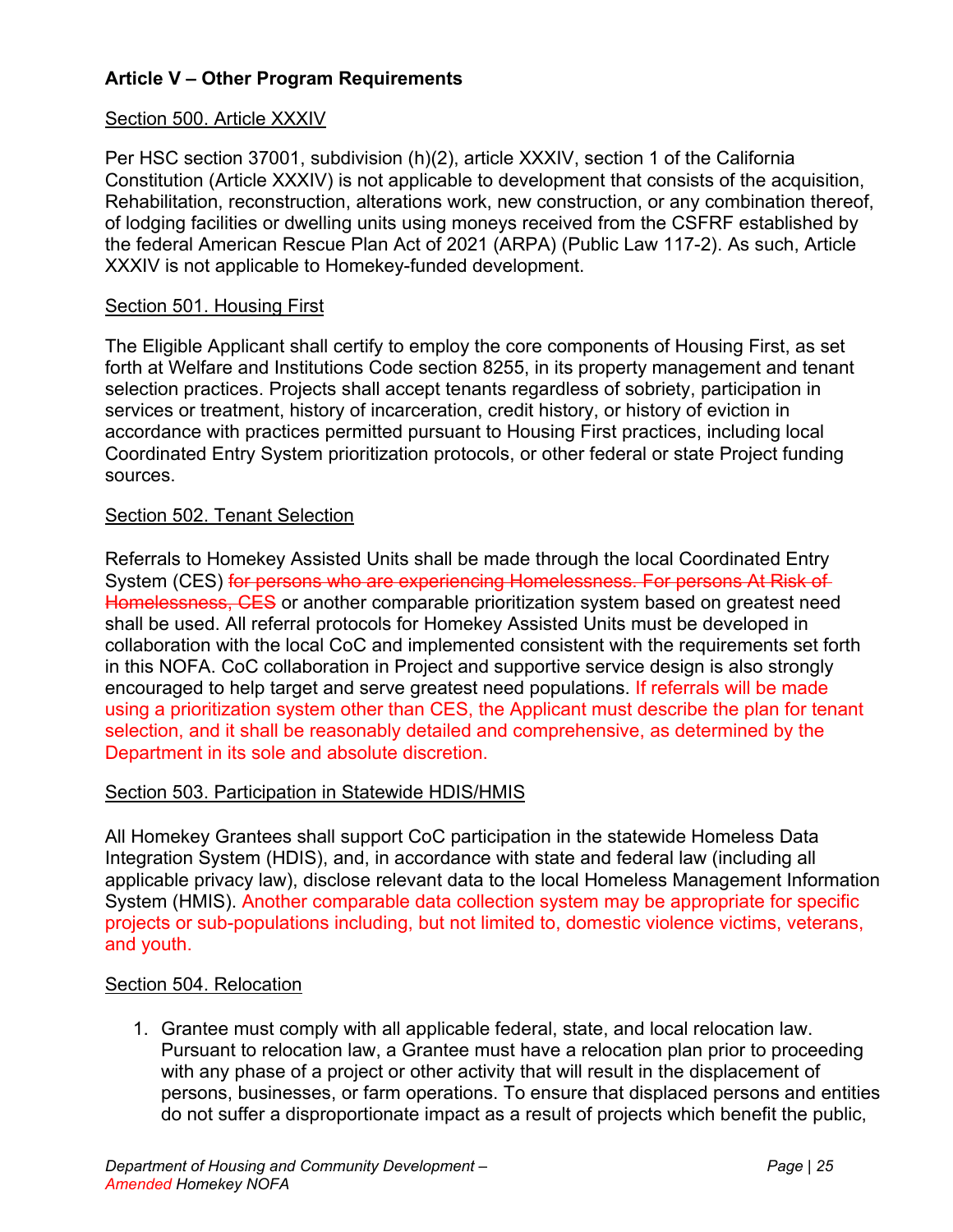all notices to vacate and relocation services must be provided to them in accordance with applicable law. In addition, before the Homekey award will be disbursed, Grantee must have either:

- a. A Department-approved relocation plan; or
- b. A Department-issued Certification Regarding Non-Application of Relocation Benefits and Indemnification Agreement, which has been duly executed and approved by the Department.

The Department will identify its form, substance, and submittal requirements for these relocation documents in the Homekey application materials. Where the Grantee's activities will or may result in displacement, the Grantee's development budget shall include enough funds to pay all costs of relocation benefits and assistance. Any modifications to the foregoing process requirements must be approved in advance by the Department in writing.

#### <span id="page-28-0"></span>Section 505. Accessibility and Non-Discrimination

All developments shall adhere to the accessibility requirements set forth in California Building Code Chapter 11A and 11B and the Americans with Disabilities Act, Title II. In addition, developments shall adhere to either the Uniform Federal Accessibility Standards (UFAS), 24 C.F.R. Part 8, or HUD's modified version of the 2010 ADA Standards for Accessible Design (Alternative 2010 ADAS), HUD-2014-0042-0001, 79 F.R. 29671 (5/27/14) (commonly referred to as "the Alternative Standards" or "HUD Deeming Memo"). Accessible units shall, to the maximum extent feasible and subject to reasonable health and safety requirements, be distributed throughout the Project and be available in a sufficient range of sizes and amenities consistent with 24 CFR part 8.26.

Grantees shall adopt a written non-discrimination policy requiring that no person shall, on the grounds of race, color, religion, sex, gender, gender identity, gender expression, sexual orientation, marital status, national origin, ancestry, familial status, source of income, disability, age, medical condition, genetic information, citizenship, primary language, immigration status (except where explicitly prohibited by federal law), arbitrary characteristics, and all other classes of individuals protected from discrimination under federal or state fair housing laws, individuals perceived to be a member of any of the preceding classes, or any individual or person associated with any of the preceding classes be excluded from participation in, be denied the benefits of, or be subjected to discrimination under, any program or activity funded in whole or in part with program funds made available pursuant to this NOFA.

Grantees shall comply with the requirements of the Americans with Disabilities Act of 1990, the Fair Housing Amendments Act, the California Fair Employment and Housing Act, the Unruh Civil Rights Act, Government Code section 11135, Section 504 of the Rehabilitation Act of 1973, and all regulations promulgated pursuant to those statutes, including 24 CFR Part 100, 24 CFR Part 8, and 28 CFR Part 35.

#### <span id="page-28-1"></span>Section 506. Prevailing Wages

Applicant's contemplated use of Homekey funds is subject to California's prevailing wage law (Lab. Code, § 1720 et seq.). Applicant is urged to seek professional legal advice about the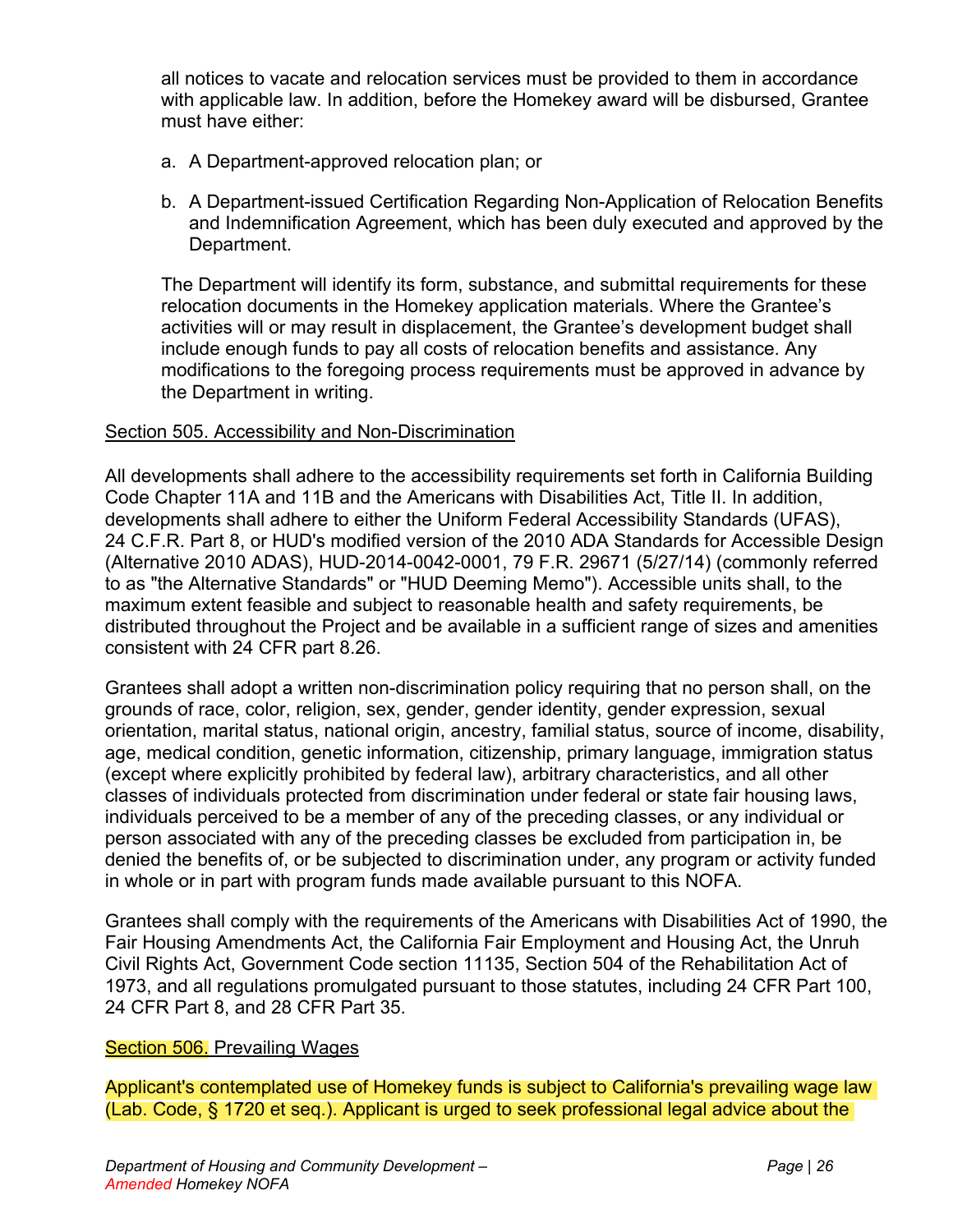law's requirements. Prior to disbursing the Homekey funds, the Department will require a certification of compliance with California's prevailing wage law, as well as all applicable federal prevailing wage law. The certification must verify that prevailing wages have been or will be paid, and that labor records will be maintained and made available to any enforcement agency upon request. The certification must be signed by the general contractor(s) and the Grantee.

#### <span id="page-29-0"></span>Section 507. Environmental Clearances

The Department encourages Eligible Applicants to fully engage with the Department's technical assistance and to consider the CEQA exemption set forth at HSC section 50675.1.4 and the provision for land use consistency and conformity set forth at HSC section 50675.1.3, subdivision (i).

Applicants should consult with their counsel for legal advice in construing application of the foregoing exemptions to their Project. It is entirely within an Applicant's discretion to determine whether to use the statutory CEQA exemption, whether the exemption applies to the Applicant's proposed activity, or whether some other mechanism applies and could be used to satisfy obligations under CEQA.

#### <span id="page-29-1"></span>Section 508. Land Use

Pursuant to HSC section 50675.1.3, subdivision (i), Homekey Projects are deemed consistent and in conformity with any applicable local plan, standard, or requirement, and any applicable coastal plan (local or otherwise). Such Projects shall not be subject to any discretionary local permit review or approval process (e.g., a discretionary use permit process) before being able to proceed as a permitted use.

#### <span id="page-29-2"></span>**Article VI – Program Operations**

#### <span id="page-29-3"></span>Section 600. Program Oversight

As specified by the Department and upon request, Grantees shall provide progress reports in connection with the development plan and any updates to the timeline for completion of the Project. The development plan should include the Project's completion milestones and any updates or substantial changes.

Grantees shall promptly notify the Department upon any changes in Grantee organization, authorization, or capacity.

#### <span id="page-29-4"></span>Section 601. Reporting

Grantees shall submit an annual Homekey Program and Expenditure Report to the Department for five years following Standard Agreement execution. The report will be due no later than January 31 for the prior calendar year of January 1 to December 31. The report shall be in such form and contain such information as required by the Department in its sole and absolute discretion. At minimum, the report shall include the following data:

- i. The amount of funds expended for the project.
- ii. The location of any properties for which the funds are used.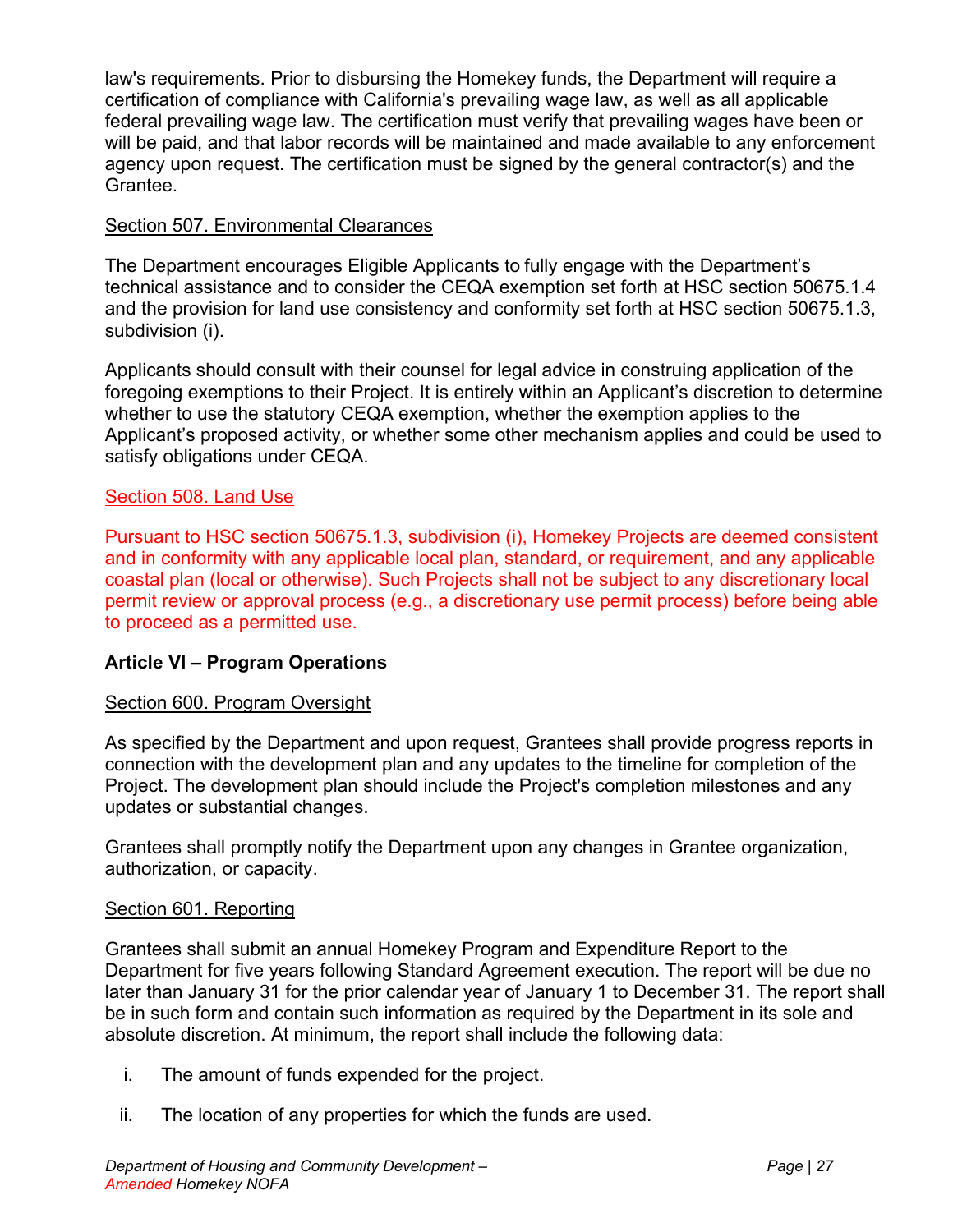- iii. The number and size of habitable housing units produced, or planned to be produced, using the funds.
- iv. The number and demographics of individuals housed, or likely to be housed, using the funds.
- v. The racial and ethnic composition of the tenants assisted.
- vi. The number of units, and the location of those units, for which operating subsidies have been, or are planned to be, capitalized using the funds.
- vii. Detail of supportive services offered to tenants.
- viii. Any lessons learned from the use of the funds.
- ix. The proposed development vision that identifies the financial and regulatory mechanisms to be used to maintain the long-term affordability of the project.
- x. The progress and status in securing any required entitlements, permits, environmental clearances.
- xi. The proposed timeline for the completion of the project.

If a project received an award for an operating subsidy, Grantees shall also report their operating expenditures in the annual report.

In addition to the foregoing, the Grantee shall submit to the Department such periodic reports, updates, and information as deem necessary by the Department to monitor compliance and/or perform program evaluation. Any requested data or information shall be submitted in electronic format on a form provided by the Department.

The Grantee shall ensure that the expenditure of Homekey funds is consistent with the requirements of the Program. The Department shall monitor the expenditures to ensure that those expenditures comply with this NOFA.

The Department may request the repayment of funds or pursue any other remedies available, at law or in equity, for failure to comply with Program requirements.

#### <span id="page-30-0"></span>Section 602. Disbursement of Grant Funds

Pursuant to 31 CFR part 35.5, the Department may disburse funds to cover Homekey-critical expenditures that were incurred beginning March 3, 2021. Homekey Program funds will be disbursed to the Grantee after the Department has received a request for funds from the Grantee and a Standard Agreement between the Grantee and the Department is fully executed. The Standard Agreement will set forth the general conditions of disbursement, any conditions precedent to disbursements (e.g., documentation requirements for pre-Standard Agreement expenditures or conditional performance measures), and the Department's remedies upon an event of default. The Standard Agreement will also identify the payee. Where Co-Grantees wish to receive the grant award outside of escrow, they must identify, and memorialize in the Standard Agreement, which Grantee will serve as the designated payee for all award amounts.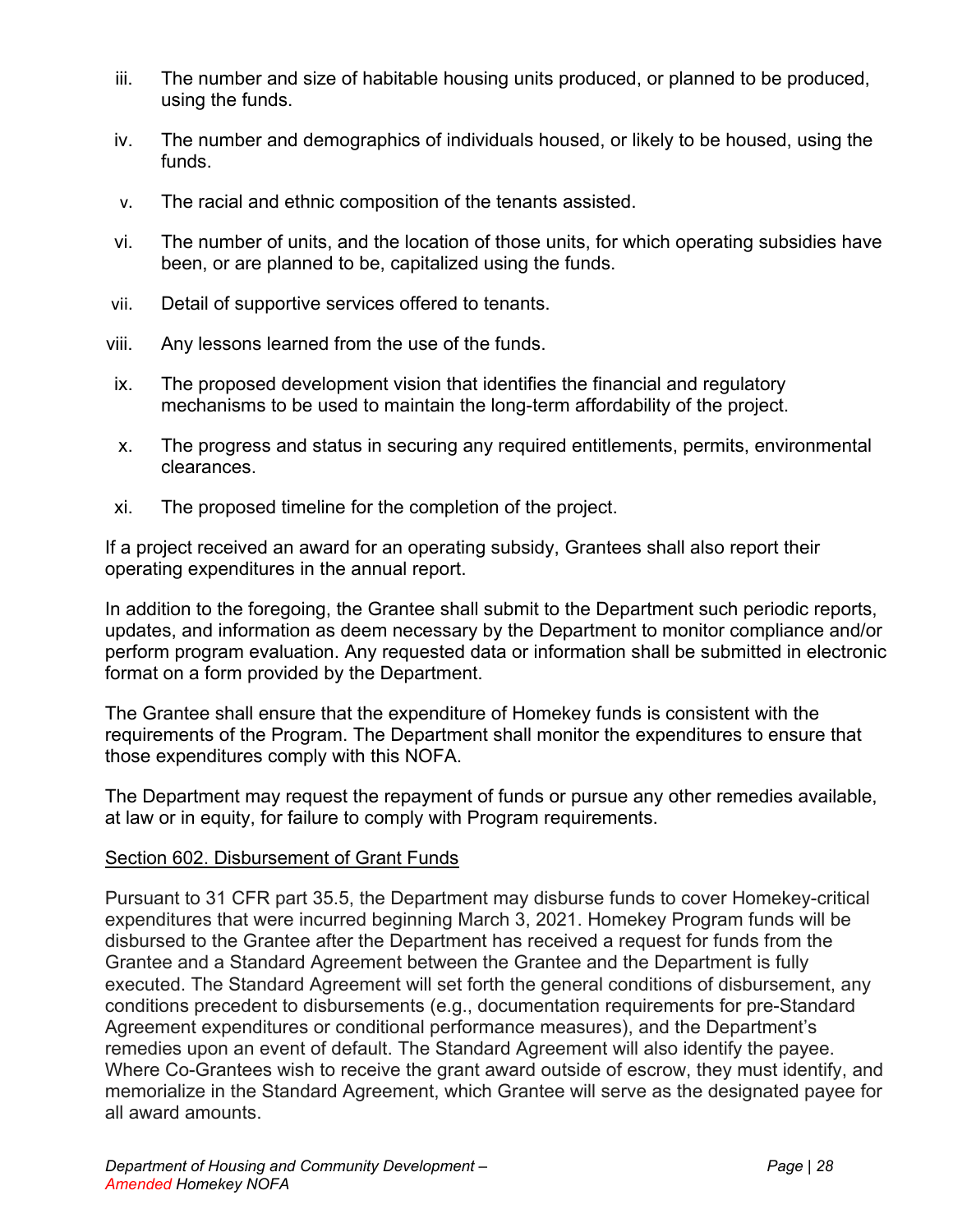#### <span id="page-31-0"></span>Section 603. Legal Documents

Upon the award of Homekey funds to a Project, the Department shall enter into one or more agreements with the Grantee(s), including a Standard Agreement, which shall encumber funds from the Homekey Program, subject to specified conditions. The agreement or agreements shall include, but not be limited to:

- i. A description of the approved project and the permitted uses of funds;
- ii. The amount and terms of the program grant;
- iii. The use, income, occupancy, and rent restrictions, to be imposed on the project through a use restriction (e.g., covenant, regulatory agreement) recorded against the property of the project;
- iv. Performance milestones, and other progress metrics, governing the completion of the project, along with the remedies available to the Department in the event of a failure to meet such milestones or metrics;
- v. Provisions governing the manner, timing, and conditions of the disbursement of the program grant;
- vi. Special conditions imposed as part of the Department's approval of the project;
- vii. Terms and conditions required by federal and state law;
- viii. Requirements for reporting to the Department;
- ix. Remedies available to the Department in the event of a violation, breach, or default of the agreement; and
- x. Provisions regarding Grantee liability. Specifically, the Grantee will remain liable to the Department for compliance with and the performance of all Program requirements regardless of any Department-approved transfer or assignment of interest. Likewise, each co-Grantee will remain jointly and severally liable to the Department for compliance with and the performance of all Program requirements regardless of any Department-approved transfer or assignment of interest, and notwithstanding the co-Grantees' identification of a designated payee.

The agreement will also include such other provisions as are necessary to ensure adherence to the objectives and requirements of the program.

#### <span id="page-31-1"></span>Section 604. Sales, Transfers, and Encumbrances

An Applicant(s) shall not sell, assign, transfer, or convey the awarded Project, or any interest therein or portion thereof, without the express prior written approval of the Department, which may be granted, delayed, or withheld in the Department's sole and absolute discretion.

#### <span id="page-31-2"></span>Section 605. Defaults and Grant Cancellations

Funding commitments may be canceled by the Department under any of the following conditions: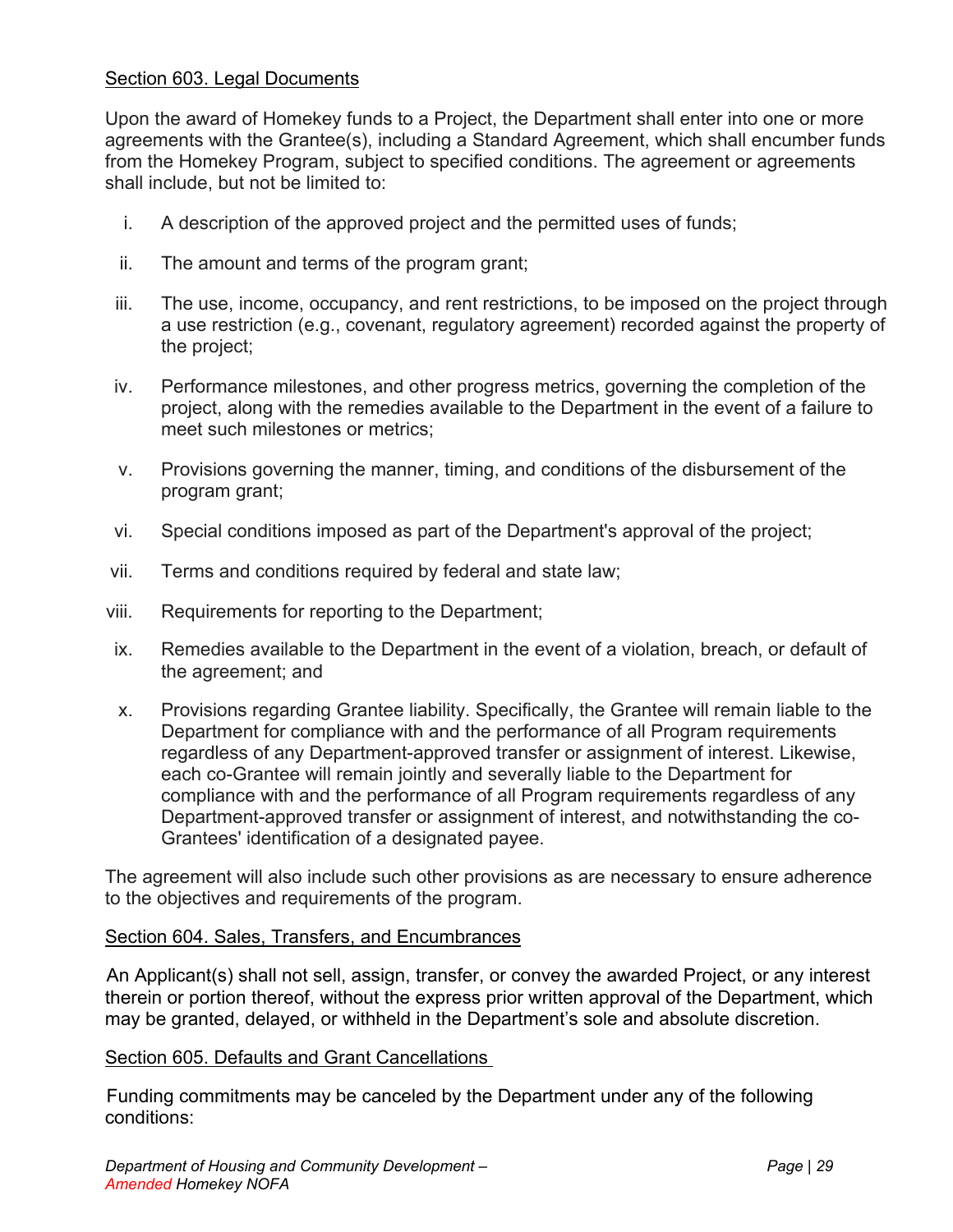- i. The objectives and requirements of the Homekey Program cannot be met, and the implementation of the Project cannot proceed in a timely fashion in accordance with the timeframes established in the Standard Agreement or the regulatory agreement.
- ii. In the event of a breach or violation by the Grantee, the Department may give written notice to the Grantee to cure the breach or violation. If the breach or violation is not cured to the satisfaction of the Department within a reasonable time period, the Department, at its option, may declare a default under the relevant document and may seek legal remedies for the default including the following:
	- a. The Department may seek, in a court of competent jurisdiction, an order for specific performance of the defaulted obligation or the appointment of a receiver to complete the Project in accordance with Homekey Program requirements; and
	- b. The Department may seek such other remedies as may be available under the relevant agreement or at law, or in equity.

#### <span id="page-32-0"></span>**Article VII – Definitions**

Below are the definitions for purposes of the Homekey Program:

- i. "Applicant" means the "Eligible Applicant," as that term is defined in this NOFA, as well as the Eligible Applicant's nonprofit or for-profit corporation Co-Applicant(s), if applicable. As allowed or required by context, the term "Applicant" shall refer to all such entities in their individual and/or collective capacity.
- ii. "Area Median Income" or "AMI" means the most recent applicable county median family income published by the California Tax Credit Allocation Committee (TCAC) or the Department.
- iii. "Assisted Unit" means a residential housing unit that is subject to rent, income, occupancy, or other restrictions associated with a Homekey site.
- iv. "At Risk of Homelessness" has the same meaning as defined in Title 24 CFR Part 578.3.
- v. "Co-Applicant" means the nonprofit or for-profit corporation, limited liability company (LLC), or limited partnership (LP) that is jointly applying for Homekey funds with a state, regional, or local public entity, or with a Tribal Entity.
- vi. "City" means a city or city and county that is legally incorporated to provide local government services to its population. A city can be organized either under the general laws of this state or under a charter adopted by the local voters.
- vii. "Chronic Homelessness" means a person who is chronically homeless, as defined in Title 24 CFR Part 578.3.
- viii. "Continuum of Care" means the same as defined by the United States Department of Housing and Urban Development at Title 24 CFR Part 578.3.
- ix. "Department" means the Department of Housing and Community Development.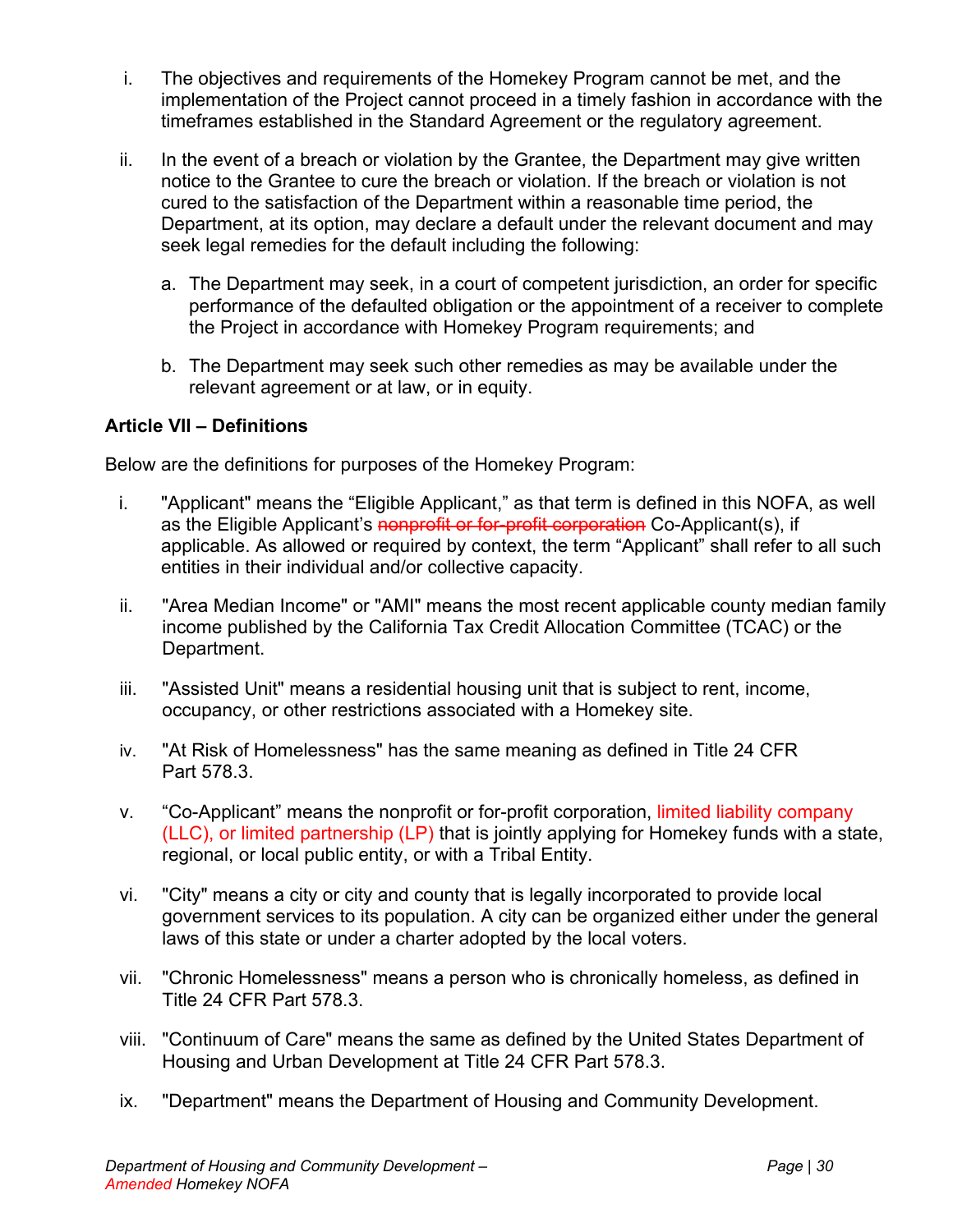- x. "Eligible Applicant" means a city; county; a city and county; any other state, regional, and local public entity, including a council of government, metropolitan planning organization, and regional transportation planning agency designated in Section 29532.1 of the Government Code; or a Tribal Entity(ies) as defined in this NOFA. For purposes of this definition, a "local public entity" is further defined in accordance with HSC section 50079. As allowed or required by context, "Applicant" shall be interpreted to include any of the foregoing entities, as well as that entity's nonprofit or for-profit corporation Co-Applicant. Upon receiving an award of Homekey funds, the Eligible Applicant and any Co-Applicant(s) will, both individually and collectively, be referred to as the "Grantee" for purposes of this NOFA.
- xi. "Extremely Low Income" or "ELI" has the same meaning as in Title 24 CFR Part 93.2.
- xii. "Enforceable Funding Commitment" means a letter or other document, in form and substance satisfactory to the Department, which evidences an enforceable commitment of funds or a reservation of funds by a Project funding source, and which contains the following:
	- a. The name of the Applicant or Grantee;
	- b. The Project name;
	- c. The Project site address, assessor's parcel number, or legal description; and
	- d. The amount, interest rate (if any), and terms of the funding source.

The Enforceable Funding Commitment may be conditioned on certain standard underwriting criteria, such as appraisals, but may not be generally conditional. Examples of unacceptable general conditions include phrases such as "subject to senior management approval," or a statement that omits the word "commitment," but instead indicates the lender's "willingness to process an application" or indicates that financing is subject to loan committee approval of the Project. Contingencies in commitment documents based upon the receipt of tax-exempt bonds or low-income housing tax credits will not disqualify a source from being counted as committed.

- xiii. "Grantee" means the Eligible Applicant (and, if applicable, the Co-Applicant) that has been awarded funds under the Program, and that will be held responsible for compliance with and performance of all Homekey Program requirements. The Grantee may comprise one or more entities, so long as the Grantee structure includes an "Eligible Applicant," as that term is defined in this NOFA. All such entities shall, in their individual and collective capacity as the "Grantee," be bound by the Homekey Standard Agreement and each and every one of the Homekey Program terms, conditions, and requirements.
- xiv. "HDIS" means the statewide Homeless Data Integration System.
- xv. "Homeless" has the same meaning as defined in Title 24 CFR Part 578.3.
- xvi. "Homeless Youth" or "Youth at Risk of Homelessness" has the same meaning as defined in Title 24 CFR Part 578.3.
- xvii. "Housing First" has the same meaning as in Welfare and Institutions Code section 8255, including all of the core components listed therein.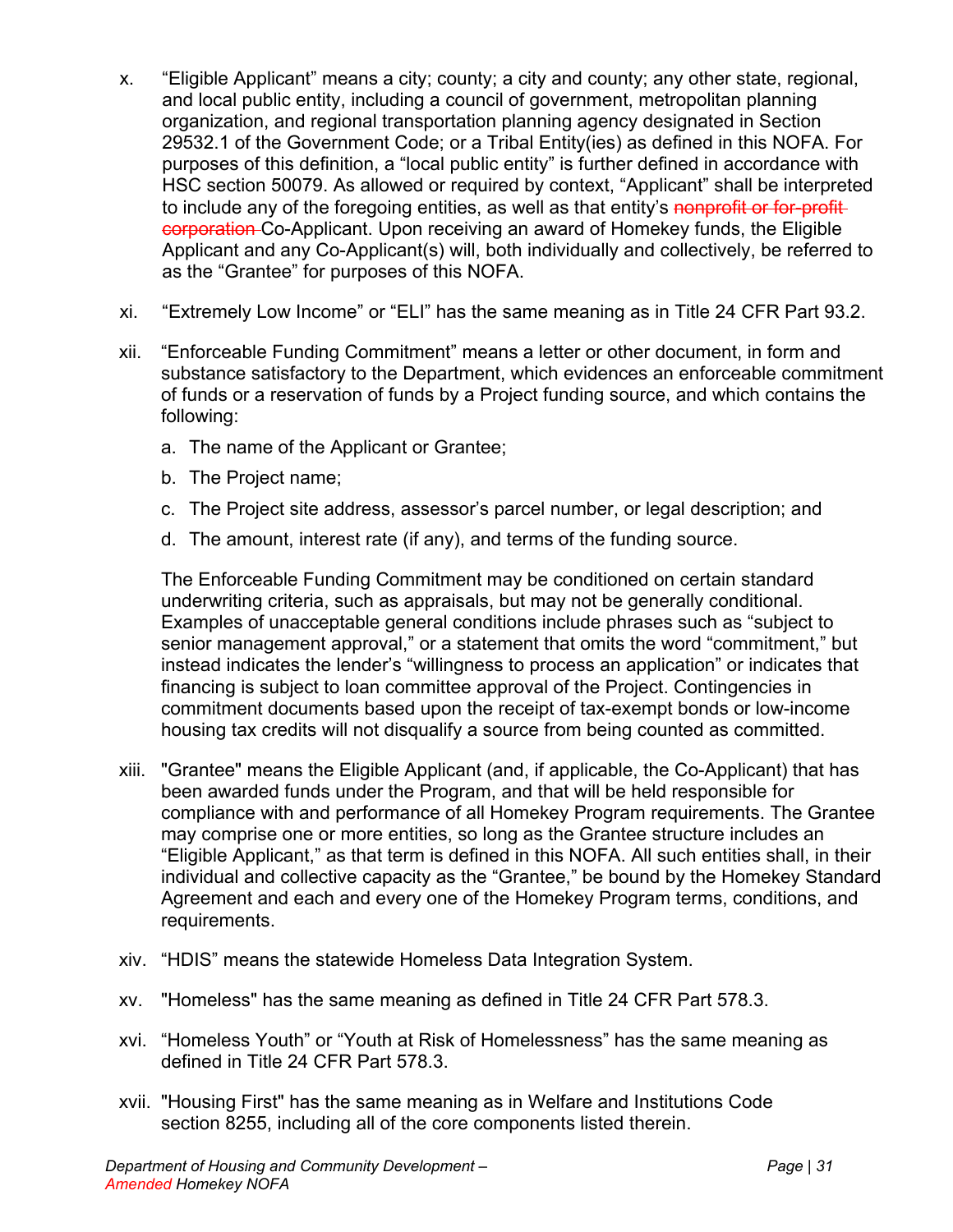xviii. "HUD" means the U.S. Department of Housing and Urban Development.

- xix. "Interim Housing", or "Transitional Housing" or "Congregate Shelter" means any facility whose primary purpose is to provide a temporary shelter for the Homeless in general or for specific populations of the Homeless, and which does not require occupants to sign leases or occupancy agreements.
- xx. "Local Public Entity" is defined in accordance with HSC section 50079, and means any county, city, city and county, the duly constituted governing body of an Indian reservation or rancheria, tribally designated housing entity as defined in Section 4103 of Title 25 of the United States Code and Section 50104.6.5, redevelopment agency organized pursuant to Part 1 (commencing with Section 33000) of Division 24, or housing authority organized pursuant to Part 2 (commencing with Section 34200) of Division 24, and also includes any state agency, public district, or other political subdivision of the state, and any instrumentality thereof, that is authorized to engage in or assist in the development or operation of housing for persons and families of low or moderate income. "Local public entity" also includes two or more local public entities acting jointly.
- xxi. "NOFA" means a Notice of Funding Availability.
- xxii. "Operating Expenses" means the amount approved by the Department that is necessary to pay for the recurring expenses of the Project, such as utilities, maintenance, management fees, taxes, licenses, and supportive services costs, but not including debt service or required reserve account deposits.
- xxiii. "Permanent Supportive Housing" has the same meaning as "supportive housing," as defined at HSC section 50675.14, subdivision (b)(2), except that "Permanent Supportive Housing" shall include associated facilities if used to provide services to housing residents.
- xxiv. "Permanent Housing" means a housing unit where the landlord does not limit length of stay in the housing unit, the landlord does not restrict the movements of the tenant, and the tenant has a lease and is subject to the rights and responsibilities of tenancy.
- xxv. "Positive Youth Development (PYD)" is an intentional, prosocial approach that engages youth within their communities, schools, organizations, peer groups, and families in a manner that is productive and constructive; recognizes, utilizes, and enhances young people's strengths; and promotes positive outcomes for young people by providing opportunities, fostering positive relationships, and furnishing the support needed to build on their leadership strengths.
- xxvi. "Project" means a structure or set of structures providing housing or shelter with common financing, ownership, and management.
- xxvii. "Program Award" means the portion of program funds available for a Grantee to expend toward eligible program uses.
- xxviii. "Point-in-Time Count" or "PIT" means a count of sheltered and unsheltered Homeless persons on a single night conducted by Continuums of Care as prescribed by HUD.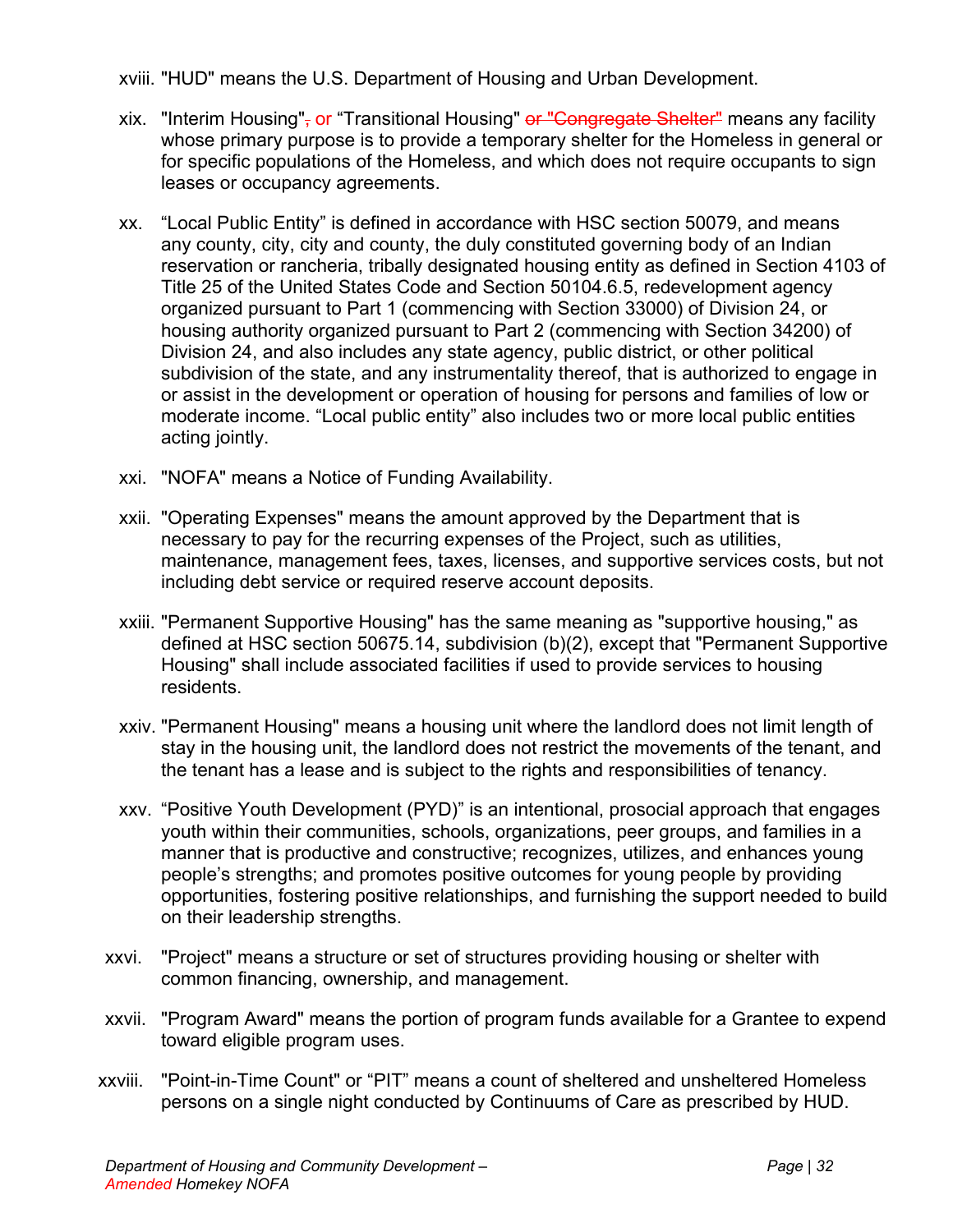- xxix. "Rehabilitation" means the term as defined at HSC section 50096, but includes improvements and repairs made to a residential structure acquired for the purpose of preserving its affordability and use by the Target Population.
- xxx. "Rural Area" is defined in accordance with HSC section 50199.21.
- xxxi. "Target Population" means individuals and families who are experiencing homelessness or who are at risk of homelessness, as defined at HSC section 50675.1.3, subdivision (l), and who are inherently impacted by or at increased risk for medical diseases or conditions due to the COVID-19 pandemic or other communicable diseases.
- xxxii. "Tribal Entity(ies)" means an Applicant that is any of the following:
	- a. Applicant meets the definition of Indian tribe under Section 4103(13)(B) of Title 25 of the United State Code;
	- b. Applicant meets the definition of Tribally Designated Housing Entity under 25 USC 4103(22);
	- c. If not a federally recognized tribe, either:
		- i. Applicant is listed in the Bureau of Indian Affairs Office of Federal Acknowledgement petitioner list pursuant to Section 82.1 of Title 25 of the Federal Code of Regulations.
		- ii. Applicant is an Indian tribe located in California that is on the contact list maintained by the Native American Heritage Commission for the purposes of consultation pursuant to Section 65352.3 of the Government Code.
- xxxiii. "Unit" means a residential unit that is used as a primary residence by its occupants, including individual units within the project.
- xxxiv. "Youth Assisted Unit" means an Assisted Unit serving Homeless Youth, or Youth at Risk of Homelessness, as defined in Title 24 CFR Part 578.3. Pursuant to Section 203, Youth Assisted Units may also serve current and former foster youth through the age of 25.

#### <span id="page-35-0"></span>**Article VIII – Insurance Requirements**

#### <span id="page-35-1"></span>Section 800. Insurance Requirements

i. Commercial General Liability

Applicants shall maintain general liability on an occurrence form with limits not less than \$1,000,000 per occurrence and \$2,000,000 aggregate for bodily injury and property damage liability. The policy shall include coverage for liabilities arising out of premises, operations, independent contractors, products, completed operations, personal and advertising injury, and liability assumed under an insured agreement. This insurance shall apply separately to each insured against which claim is made, or suit is brought subject to the Applicant's limit of liability. **The policy must name the State of California and the Department of Housing and Community Development, as well as the respective appointees, officers, agents, and employees of each, as additional insureds, but only with respect to work performed under the contract.**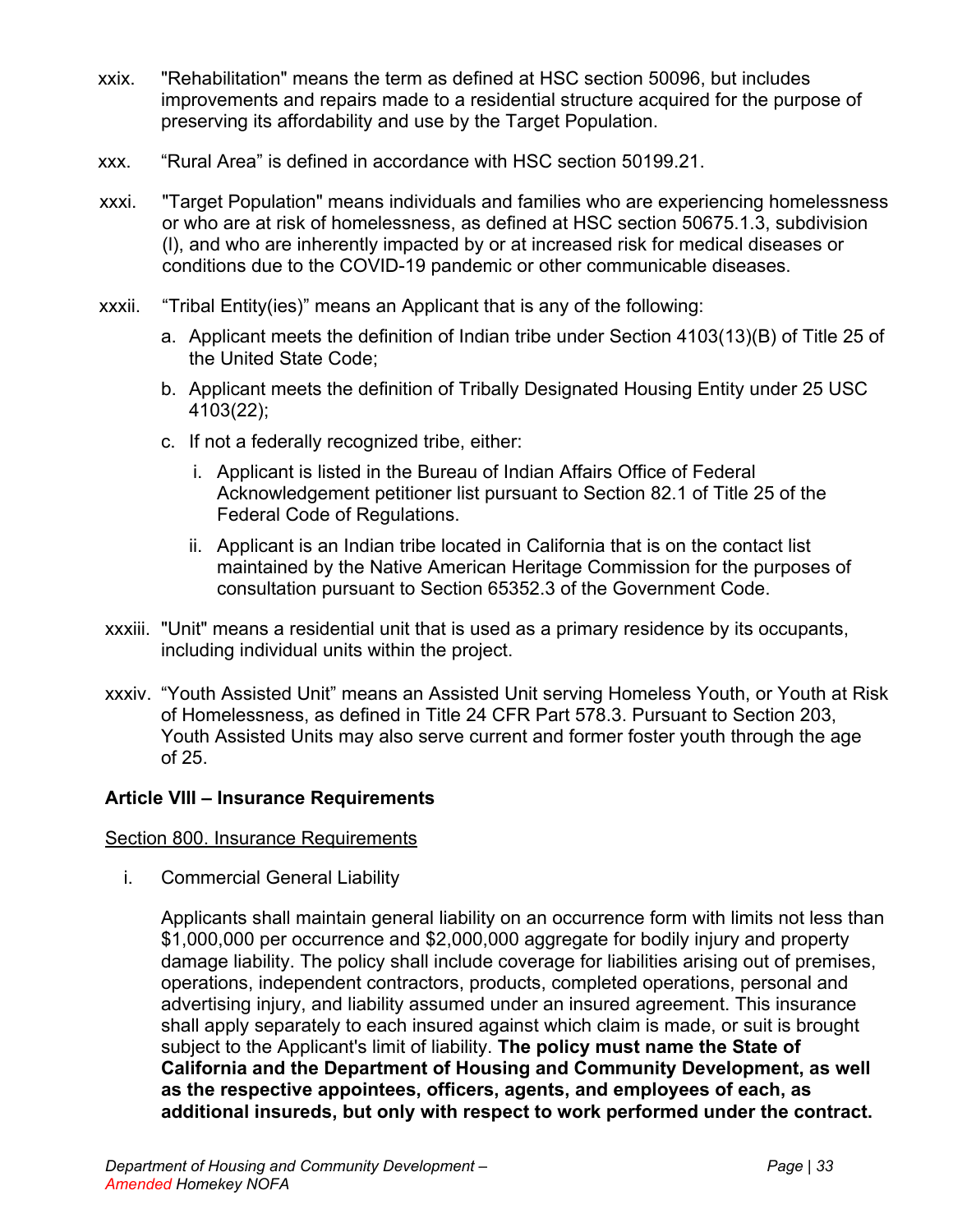**If available in the open market at a reasonable cost, the policy shall also include an endorsement for physical abuse and child/sexual molestation coverage.** Coverage shall include actual or threatened physical abuse, mental injury, sexual molestation, negligent hiring, employment, supervision, investigation, reporting to proper authorities, and retention of any person for whom the Applicant is responsible. This insurance shall apply separately to each insured against which claim is made, or suit is brought subject to the Applicant's limit of liability. Coverage shall include the cost of defense and the cost of defense shall be provided outside the coverage limit.

#### **If available in the open market at a reasonable cost, the policy shall also include an endorsement for assault and battery.**

ii. Automobile Liability

Applicant shall maintain motor vehicle liability with limits not less than \$1,000,000 combined single limit per accident. Such insurance shall cover liability arising out of a motor vehicle including owned, hired, and non-owned motor vehicles. **The policy must name the "State of California and the Department of Housing and Community Development", as well as the respective appointees, officers, agents, and employees of each, as additional insureds, but only with respect to work performed under the contract.** 

If Applicant will not have or use any commercially owned vehicles during the term of the Standard Agreement, by signing the Standard Agreement, the Applicant certifies that the Applicant and any appointees, employees, subcontractors, or servants possess valid automobile coverage in accordance with California Vehicle Code sections 16450 to 16457, inclusive. The Department reserves the right to request proof at any time.

iii. Workers' Compensation and Employer's Liability

Applicant shall maintain statutory worker's compensation and employer's liability coverage for all its employees who will be engaged in the performance of the contract. In addition, employer's liability limits of \$1,000,000 are required. By signing the Standard Agreement, Applicant acknowledges compliance with these regulations. **A Waiver of Subrogation or Right to Recover endorsement in favor of the State of California and the Department of Housing and Community Development must be attached to the certificate.**

iv. Builder's Risk/Installation Floater

If there is installation or construction of property/materials on or within the facility at any time during the term of the Standard Agreement, the Applicant shall maintain in force, at its own expense, Builders Risk/Installation Floater covering the labor, materials, and equipment to be used for completion of the Work performed under this contract against all risks of direct physical loss, excluding earthquake and flood, for an amount not less than the full amount of the property and/or materials being installed and/or constructed on or within the facility. The Applicant agrees as a provision of the contract to waive all rights of recovery against the state.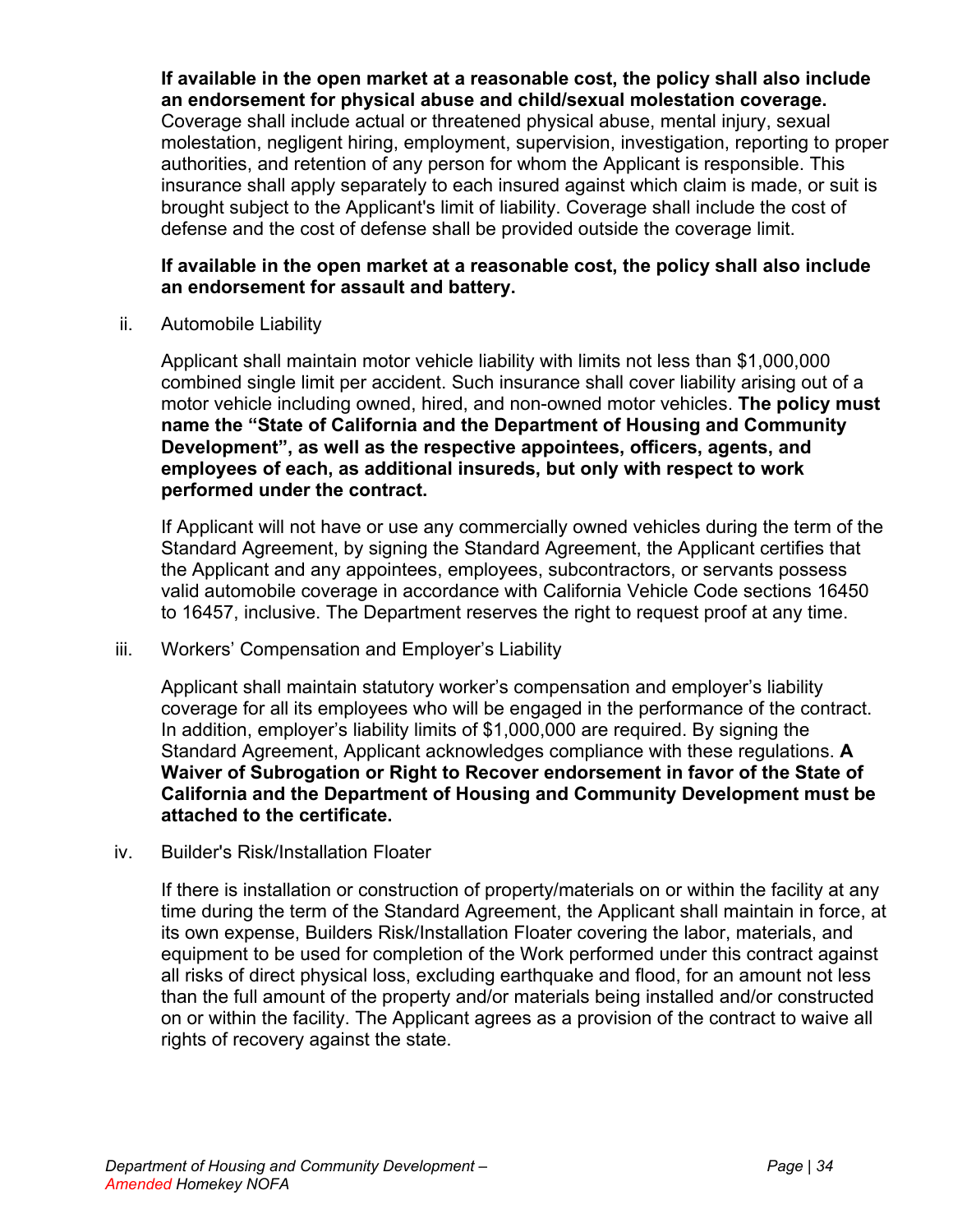#### v. Property Insurance

The Applicant shall maintain fire, lightning and extended coverage insurance on the facility which shall be in a form of a commercial property policy, in an amount equal to one hundred percent (100%) of the then current replacement cost of the facility, excluding the replacement cost of the unimproved real property constituting the site. The extended coverage endorsement shall, as nearly as practicable, include but not be limited to loss or damage by an explosion, windstorm, riot, aircraft, vehicle damage, smoke, vandalism, and malicious mischief and such other hazards as are normally covered by such endorsement.

#### vi. Self-Insured

If a state, regional, or local public entity is the sole Applicant, and if that entity is selfinsured in whole or in part as to any of the above-described types and levels of coverage, then that entity shall provide the Department with a written acknowledgment of this fact before execution of the Standard Agreement. If, at any time after the execution of the Standard Agreement, the state, regional, or local public entity abandons its self-insured status, that entity shall immediately notify the Department of this fact and shall comply with all of the terms and conditions of this Section pertaining to insurance requirements. The Department may accept evidence of self-insurance from other Eligible Applicants in its sole and absolute discretion.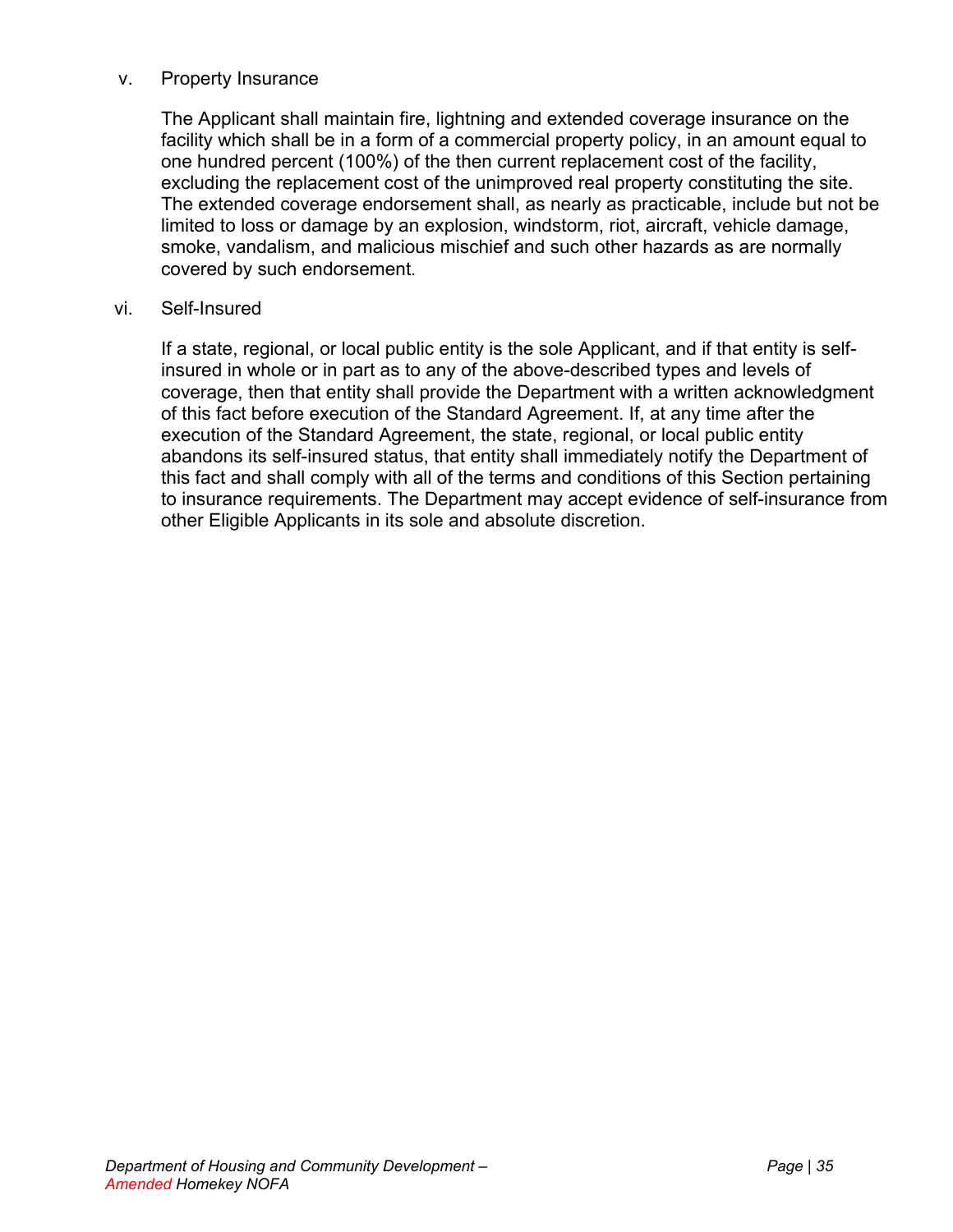## <span id="page-38-0"></span>**APPENDIX A: Capital Contributions to Projects\***

|                                    | <b>Homekey Capital Contributions</b> |                                                         |                                         |  |
|------------------------------------|--------------------------------------|---------------------------------------------------------|-----------------------------------------|--|
| <b>Assisted Unit,</b><br>1:1 Match | <b>Total Cost</b><br>Per Door*       | <b>Maximum</b><br><b>Homekey</b><br><b>Contribution</b> | <b>Applicant</b><br><b>Contribution</b> |  |
|                                    | \$140,000                            | \$140,000                                               | \$0                                     |  |
|                                    | \$150,000                            | \$150,000                                               | \$0                                     |  |
|                                    | \$160,000                            | \$155,000                                               | \$5,000                                 |  |
|                                    | \$180,000                            | \$165,000                                               | \$15,000                                |  |
|                                    | \$200,000                            | \$175,000                                               | \$25,000                                |  |
|                                    | \$220,000                            | \$185,000                                               | \$35,000                                |  |
| Up to 1 Bedroom                    | \$240,000                            | \$195,000                                               | \$45,000                                |  |
|                                    | \$260,000                            | \$205,000                                               | \$55,000                                |  |
|                                    | \$280,000                            | \$215,000                                               | \$65,000                                |  |
|                                    | \$300,000                            | \$225,000                                               | \$75,000                                |  |
|                                    | \$320,000                            | \$235,000                                               | \$85,000                                |  |
|                                    | \$340,000                            | \$245,000                                               | \$95,000                                |  |
|                                    | \$350,000+                           | \$250,000                                               | \$100,000+                              |  |
|                                    | \$155,000                            | \$155,000                                               | \$0                                     |  |
|                                    | \$175,000                            | \$175,000                                               | \$0                                     |  |
|                                    | \$195,000                            | \$185,000                                               | \$10,000                                |  |
|                                    | \$215,000                            | \$195,000                                               | \$20,000                                |  |
|                                    | \$235,000                            | \$205,000                                               | \$30,000                                |  |
|                                    | \$255,000                            | \$215,000                                               | \$40,000                                |  |
| <b>Two Bedrooms</b>                | \$275,000                            | \$225,000                                               | \$50,000                                |  |
|                                    | \$295,000                            | \$235,000                                               | \$60,000                                |  |
|                                    | \$315,000                            | \$245,000                                               | \$70,000                                |  |
|                                    | \$335,000                            | \$255,000                                               | \$80,000                                |  |
|                                    | \$355,000                            | \$265,000                                               | \$90,000                                |  |
|                                    | \$375,000+                           | \$275,000                                               | \$100,000+                              |  |
|                                    | \$180,000                            | \$180,000                                               | \$0                                     |  |
|                                    | \$190,000                            | \$190,000                                               | \$0                                     |  |
|                                    | \$200,000                            | \$200,000                                               | \$0                                     |  |
|                                    | \$220,000                            | \$210,000                                               | \$10,000                                |  |
|                                    | \$240,000                            | \$220,000                                               | \$20,000                                |  |
| <b>Three or More Bedrooms</b>      | \$260,000                            | \$230,000                                               | \$30,000                                |  |
|                                    | \$280,000                            | \$240,000                                               | \$40,000                                |  |
|                                    | \$300,000                            | \$250,000                                               | \$50,000                                |  |
|                                    | \$320,000                            | \$260,000                                               | \$60,000                                |  |
|                                    | \$340,000                            | \$270,000                                               | \$70,000                                |  |
|                                    | \$360,000                            | \$280,000                                               | \$80,000                                |  |
|                                    | \$380,000                            | \$290,000                                               | \$90,000                                |  |
|                                    | \$400,000+                           | \$300,000                                               | $$100,000+$                             |  |